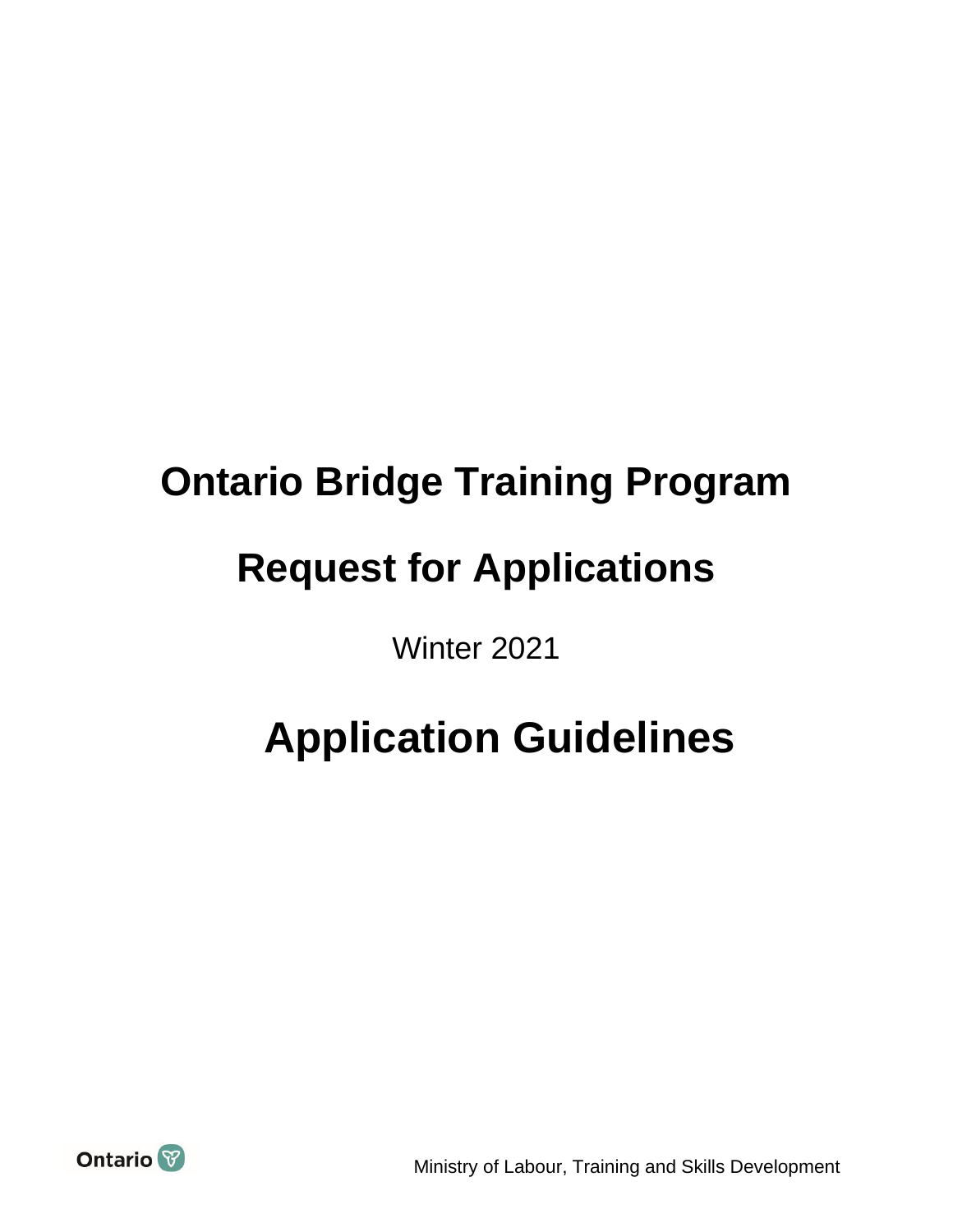## **Table of Contents**

| 1              |                                                   |  |
|----------------|---------------------------------------------------|--|
|                |                                                   |  |
|                |                                                   |  |
|                |                                                   |  |
|                |                                                   |  |
|                |                                                   |  |
|                |                                                   |  |
|                | 1.5.2                                             |  |
|                |                                                   |  |
| $\overline{2}$ | OVERVIEW OF THE REQUEST FOR APPLICATIONS (RFA)  6 |  |
|                |                                                   |  |
|                |                                                   |  |
| 3              |                                                   |  |
|                |                                                   |  |
|                |                                                   |  |
|                |                                                   |  |
|                |                                                   |  |
|                |                                                   |  |
|                |                                                   |  |
|                |                                                   |  |
|                |                                                   |  |
|                |                                                   |  |
| 4              |                                                   |  |
|                |                                                   |  |
|                |                                                   |  |
|                |                                                   |  |
|                |                                                   |  |
|                |                                                   |  |
|                |                                                   |  |
|                |                                                   |  |
|                |                                                   |  |
|                |                                                   |  |

Ontario Bridge Training Program Request for Applications Guidelines - Winter 2021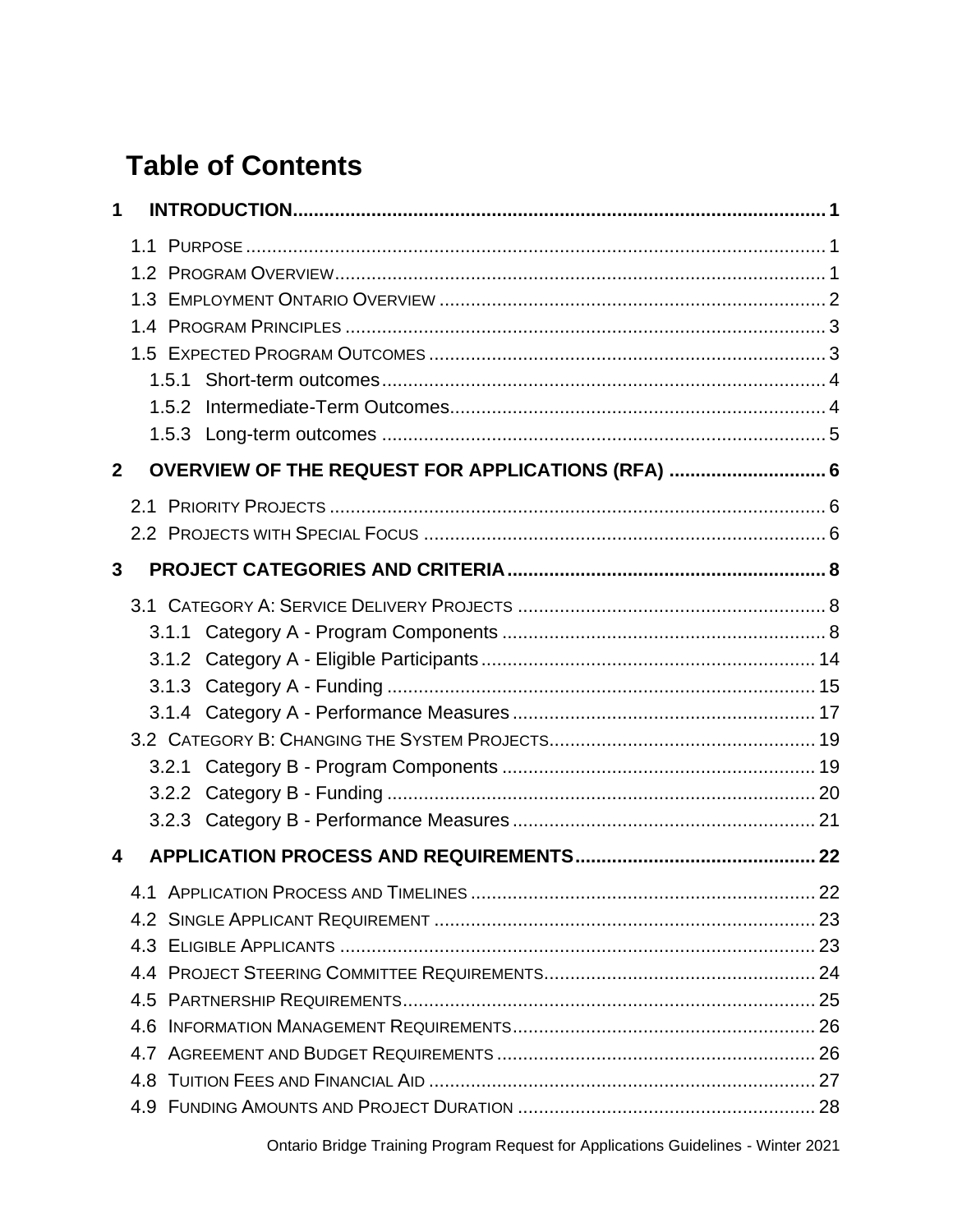| 5 |                                                                                               |  |
|---|-----------------------------------------------------------------------------------------------|--|
|   |                                                                                               |  |
|   |                                                                                               |  |
|   |                                                                                               |  |
|   |                                                                                               |  |
|   |                                                                                               |  |
|   |                                                                                               |  |
| 6 |                                                                                               |  |
|   |                                                                                               |  |
|   |                                                                                               |  |
|   |                                                                                               |  |
|   |                                                                                               |  |
|   |                                                                                               |  |
|   |                                                                                               |  |
|   |                                                                                               |  |
|   | 6.8 CONFIDENTIALITY AND THE FREEDOM OF INFORMATION AND PROTECTION OF PRIVACY<br><b>ACT 35</b> |  |
|   |                                                                                               |  |
|   |                                                                                               |  |
|   |                                                                                               |  |
|   |                                                                                               |  |
|   |                                                                                               |  |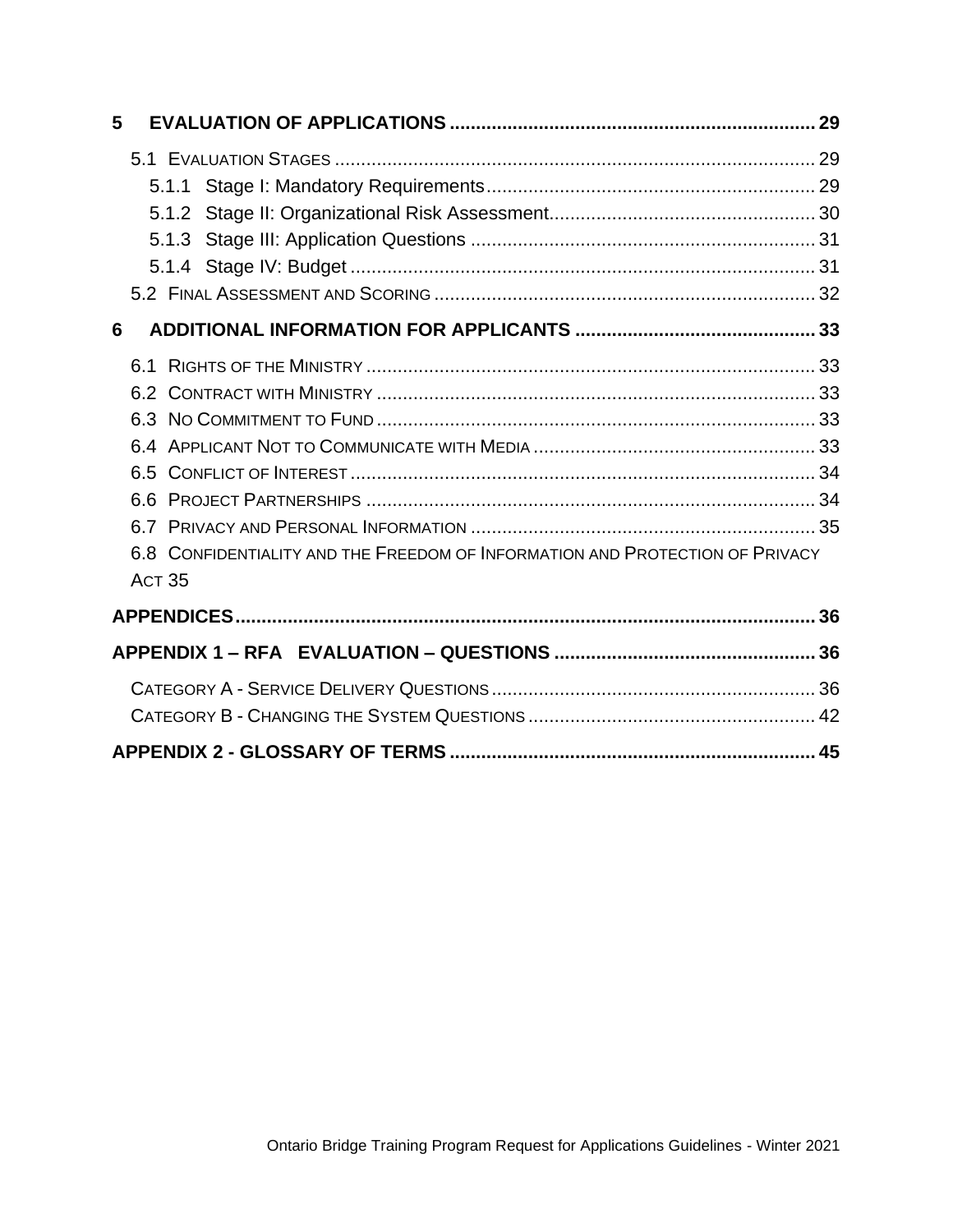## <span id="page-3-0"></span>**1. Introduction**

## <span id="page-3-1"></span>**1.1 Purpose**

This 2021 Request for Applications Guide is issued by the Ministry of Labour, Training and Skills Development ("the ministry" or "MLTSD") for the purpose of inviting eligible organizations ("Applicants") to submit applications to deliver the **Ontario Bridge Training Program (OBTP) between October 1, 2021 and September 30, 2024.** 

The OBTP is one of many MLTSD programs that support the government's commitment to *"…making sure job seekers can connect with opportunities to find and keep good jobs, employers can hire the skilled workers they need to thrive, and the province has the best possible employment services in order to restore Ontario to its rightful place as the economic engine of Canada"* (2019 Ontario Budget, Protecting What Matters Most) by transitioning highly skilled internationally trained immigrants into Ontario's labour market at a level commensurate with their skills and experiences.

The purpose of this guide is to provide interested parties with background information on the OBTP delivery model, eligibility requirements for applications, submission instructions and evaluation criteria. Applicants are asked to read the guide carefully prior to applying.

## <span id="page-3-2"></span>**1.2 Program Overview**

The Ontario government is working with professional regulatory bodies, employer associations, community organizations, publicly funded colleges, universities, other levels of government and other stakeholders to help **highly skilled internationally trained immigrants (ITIs)** join the workforce quickly in jobs that match their skills, education and experiences.

In many cases, highly skilled ITIs need specific targeted supports and services to meet the requirements for licensure/registration or certification in Ontario's regulated, and highly skilled non-regulated occupations. They also require support to find commensurate employment in their field or in a related field, whether regulated or nonregulated.

The OBTP helps highly skilled ITIs obtain certification/registration and find a job in their field or in a related field without having to duplicate their previous education and training. Since 2003, Ontario has funded over 350 projects serving over 70,000 highly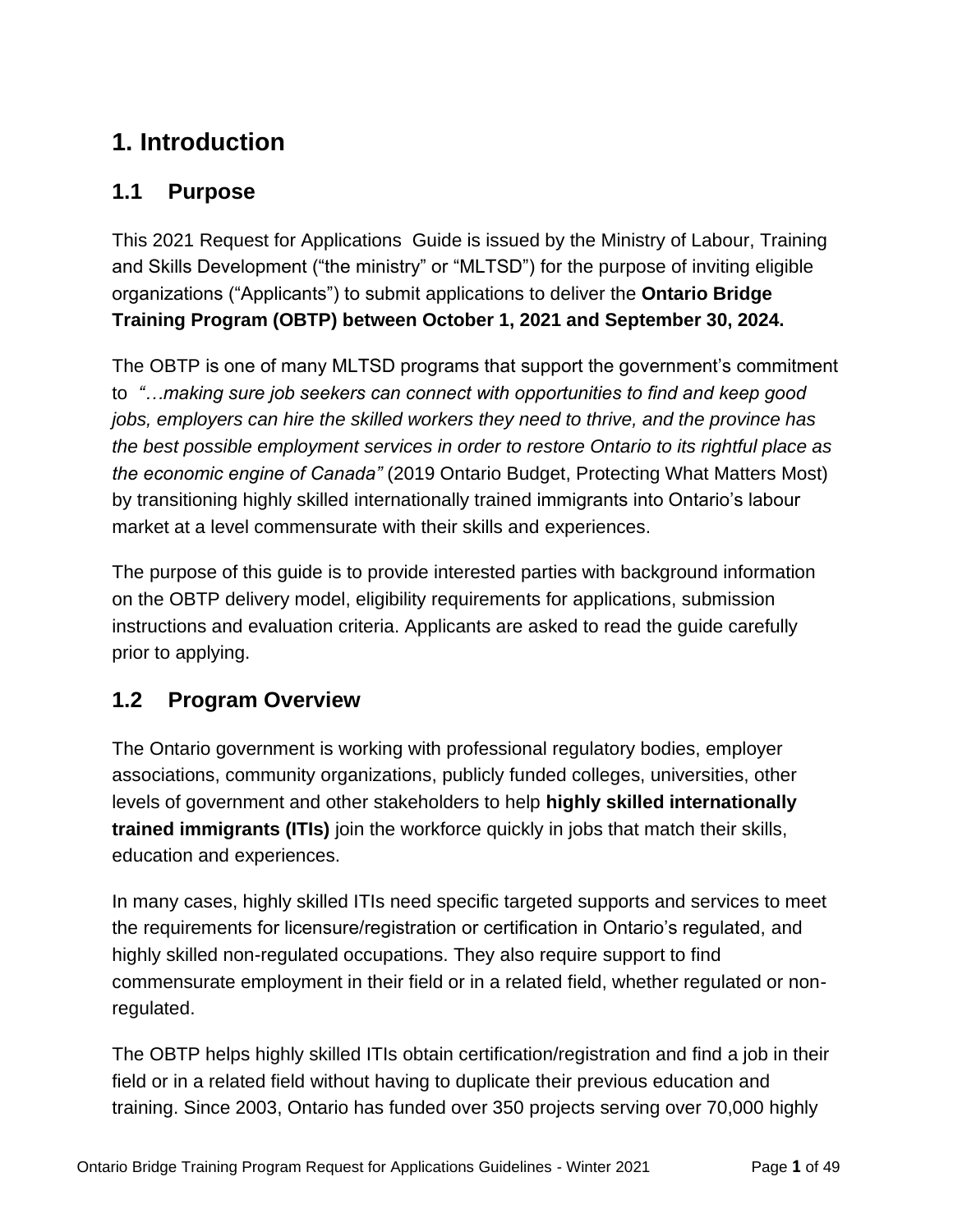skilled ITIs in over 100 professions to help them integrate quickly into the Ontario economy at a level commensurate with their skills, education and experiences. Bridge training projects have assisted internationally trained nurses, pharmacists, teachers, laboratory technicians, and skilled trades people among others, to continue their careers successfully in Ontario.

The OBTP provides an integrated model for funding intensive, holistic, occupationspecific employment and training services for highly skilled ITIs. The program is:

- Occupation-specific in all aspects of delivery, including both training (technical and experiential), pre-employment, employment, and post-employment services.
- Responsive to employer demand (i.e., responding to employer requirements and the provincial economy).
- Advancement-focused (i.e., focus on equipping highly skilled ITIs with skills to manage their careers throughout a lifetime of learning and practice in the field).
- A vehicle for highly skilled ITIs to learn not only the content and competencies of a profession/trade, but also the context and culture of how these are applied in Canada.

## <span id="page-4-0"></span>**1.3 Employment Ontario Overview**

OBTP joined the Employment Ontario (EO) network of service delivery partners in 2019.

The ministry operates EO as a one-stop source of information, services and programs for jobseekers and employers. Through this network, the ministry helps employers hire and train employees through programs, grants and incentives.

The ministry is responsible for the development, management and evaluation of a diverse suite of employment and training services. These programs and services have evolved over time to respond to changing labour market circumstances and priorities.

The EO service promise is to:

- Ensure the highest quality of service and support to help individuals meet their career goals.
- Provide opportunities to make it easier for individuals to improve their skills through education and training.
- Ensure that no matter which EO office individuals walk into, they will get the help they need.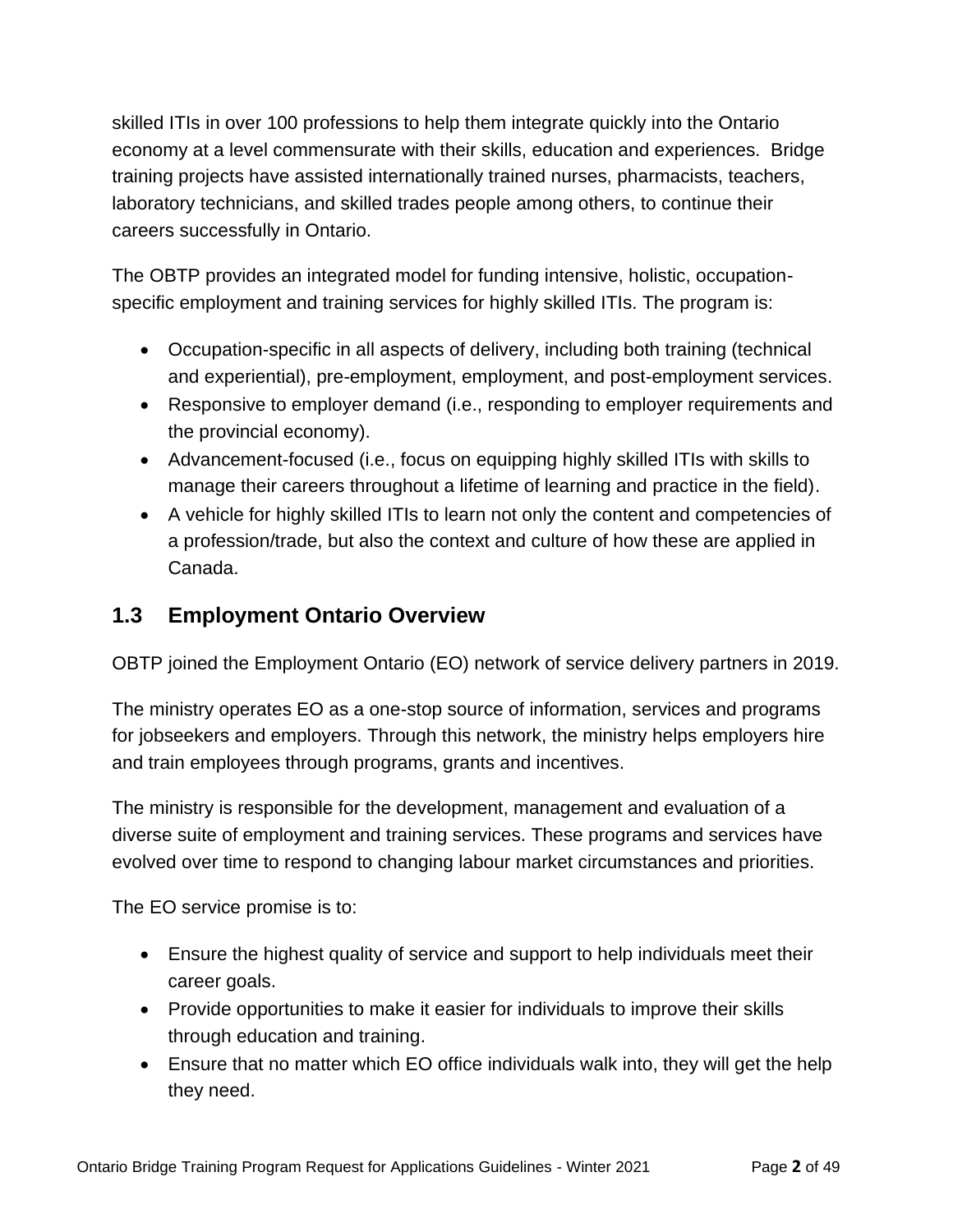• Work with employers and communities to build the highly skilled, highly educated workforce that Ontario needs to remain competitive.

## <span id="page-5-0"></span>**1.4 Program Principles**

The following principles specific to OBTP will help guide applicant activities.

**Vision:** Highly skilled ITIs are seamlessly integrated into the Ontario workforce.

**Goal:** To provide highly skilled ITIs with the supports and services they need to achieve licensure and/or obtain commensurate employment in their respective field of training/expertise or in a related field in a timely manner.

#### **Principles:**

#### **Accountability**

OBTP providers are accountable for achieving licensure and/or employment outcomes for participants.

#### **Human-centred and participant focused**

Recognizing that highly skilled ITIs are not a homogenous group, the system is built to effectively serve participants who have different pathways to employment. Bridge training programs will vary significantly, depending on the nature/need of individuals and specific professions and trades.

## **Efficient and innovative**

Service providers are incentivized to innovate, collaborate and increase efficiency. System and data integration provide a single, accurate view of participants. New methods, ideas, and products are introduced to help participants find employment faster and more efficiently.

## **Building partnerships for success**

While bridge training programs may focus on the communicative and technical aspects of practice, it is equally important to ensure that highly skilled ITIs are able to integrate effectively into the workplace. Successful programs involve partnerships between employers, educators, regulators, professional associations, governments and community/settlement agencies.

## <span id="page-5-1"></span>**1.5 Expected Program Outcomes**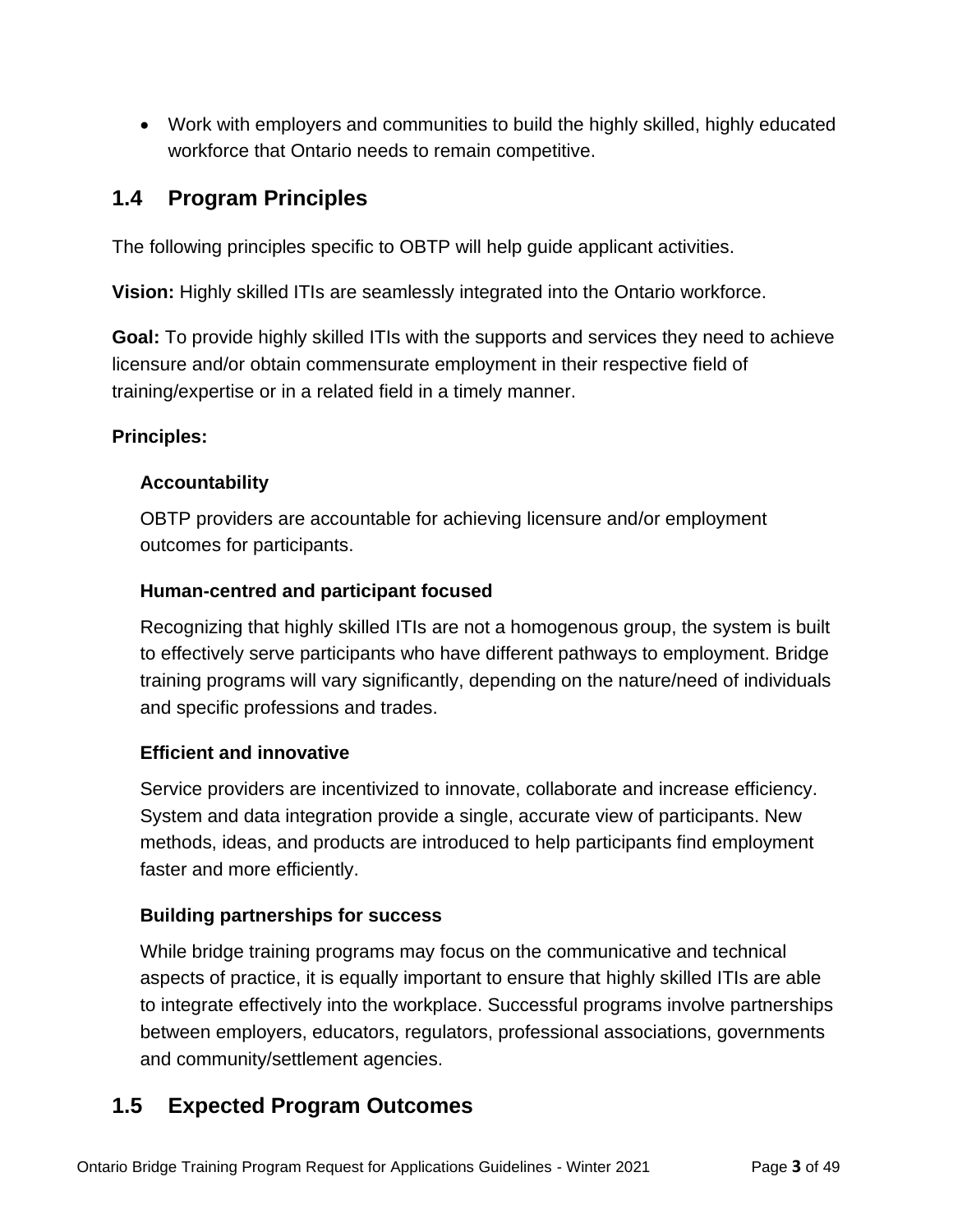#### <span id="page-6-0"></span>**1.5.1 Short-term outcomes**

Short-term outcomes will be measured throughout the three-year delivery period.

#### **Improved access to employment:**

- Individuals' training and workforce integration needs are effectively assessed in a timely manner.
- Individuals access programs they need in a timely manner,
- Individuals are trained and prepared for licensing exams without duplication of prior education and training.
- Individuals develop industry and locally specific knowledge (e.g., understanding of the Ontario workforce and Canadian workplace culture) and skills needed to transition into employment.

#### **Implementation of system-wide changes to integration of highly skilled ITIs:**

- Employment supports and resources are developed to raise awareness of international talent pool and promote hiring of highly skilled ITIs.
- Partnerships are developed amongst key stakeholders (e.g., educational institutions, community organizations, regulatory bodies, professional associations, employers) to improve the integration of highly skilled ITIs into the workforce.
- Employers better understand workforce integration needs of highly skilled ITIs.

#### <span id="page-6-1"></span>**1.5.2 Intermediate-Term Outcomes**

#### **Improved access to employment:**

- Individuals receive licensure in a regulated occupation in a timely manner, if applicable.
- Individuals gain employment in their field of expertise or in a related field that matches their education and experience in a timely manner.
- Improvements in employment status and income levels of highly skilled ITIs that aligns with Canadian-educated Ontarians in similar fields.

#### **Implementation of system-wide changes to integration of highly skilled ITIs:**

• Improved opportunities for highly skilled ITIs to integrate into the workforce (e.g., reduction in barriers to employment, reduction in discrimination faced by highly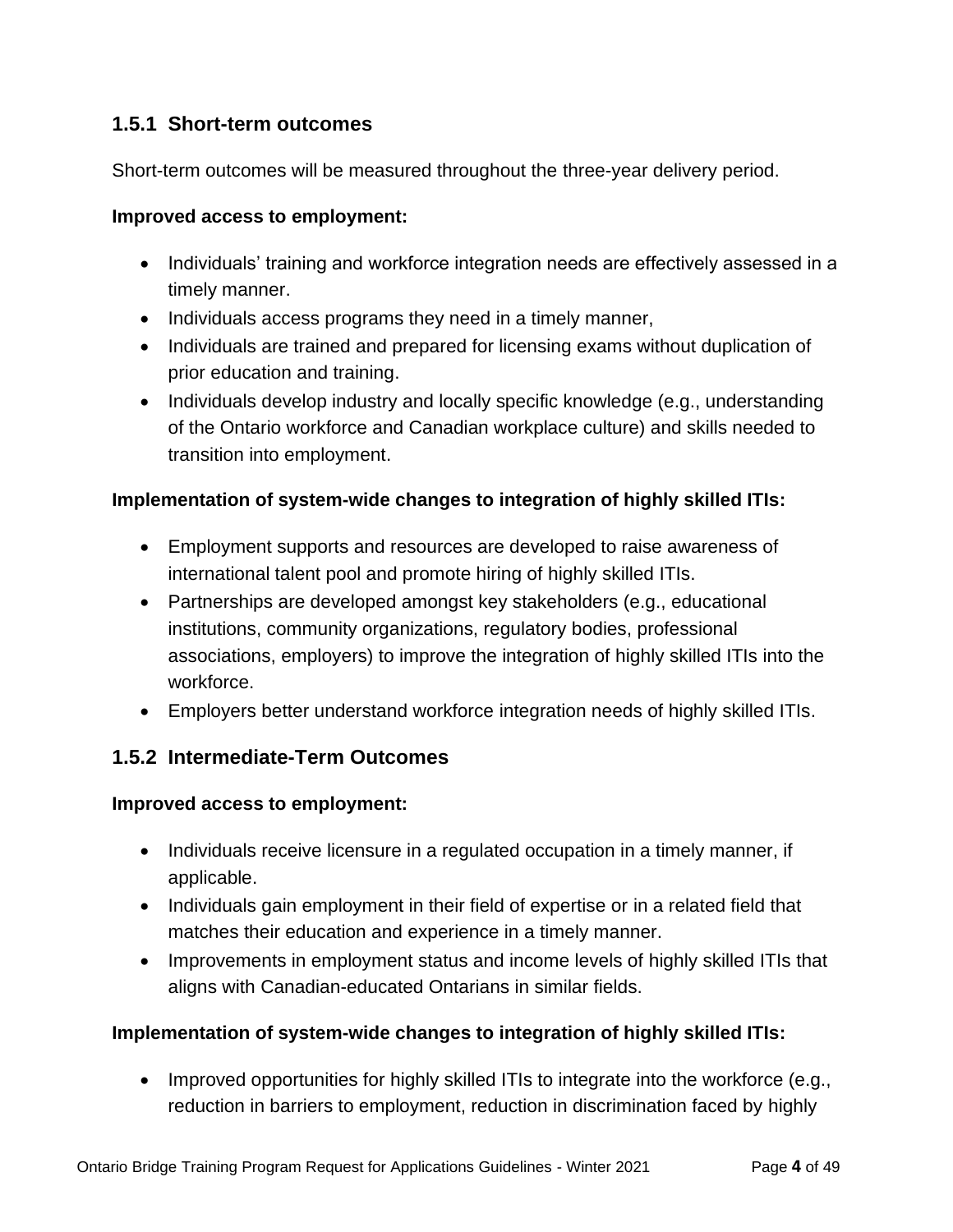skilled it is and sustained delivery of programs).

• Best practices and useful innovations (e.g., information, tools, resources and service delivery models) are shared and implemented by service providers.

#### <span id="page-7-0"></span>**1.5.3 Long-term outcomes**

Long-term outcomes will be measured beyond the three-year delivery timeframe.

- Highly skilled ITIs are fully integrated into the Ontario workforce.
- Highly skilled ITIs contribute to industry and sector growth in the province.
- Ontario remains the top destination province in Canada for highly skilled ITIs.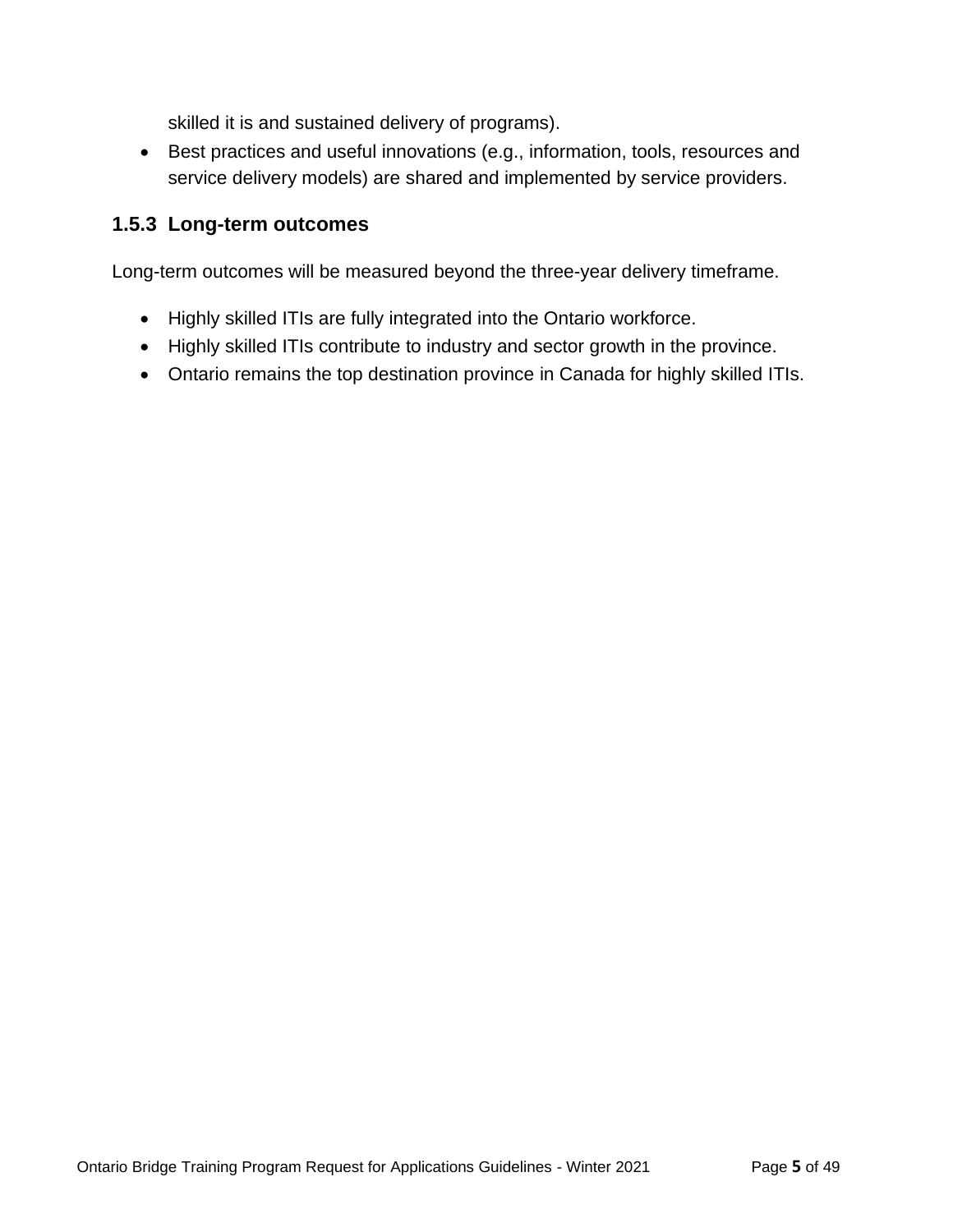## <span id="page-8-0"></span>**2. Overview of the Request for Applications (RFA)**

The OBTP Request for Applications (RFA) offers funding in two project categories:

- Category A: Service Delivery Projects
- Category B: Changing the System Projects

A description of project components and criteria for each category can be found in [Section 3.](#page-10-0)

## <span id="page-8-1"></span>**2.1 Priority Projects**

The COVID-19 pandemic presented Ontario's labour market with specific challenges in both the healthcare and essential services sectors. While applications serving all sectors with a proven labour market need will be reviewed and evaluated, applications intended to serve occupations having a direct contribution toward addressing the pandemic will be given priority in the selection process, e.g. healthcare occupations (NOC 3) or cybersecurity occupations (NOC 217 and 228), etc.. For more information on the definition and applications of the National Occupational Code (NOC), please visit the [Government of](https://noc.esdc.gc.ca/Home/Welcome/3dbc91ed423c4156b05555fa8b189023)  [Canada's website.](https://noc.esdc.gc.ca/Home/Welcome/3dbc91ed423c4156b05555fa8b189023)

## <span id="page-8-2"></span>**2.2 Projects with Special Focus**

The ministry is also interested in receiving applications under the following areas of focus:

- Projects that prepare, eligible, highly skilled ITIs qualified in occupations with low demand labour market opportunities to transfer their skills and experience into commensurate employment in alternative careers.
- Projects that investigate and establish opportunities to engage employers in smaller, rural and remote communities to promote the workforce integration of internationally trained immigrants.
- Projects that prepare highly skilled Francophone ITIs for employment in bilingual (English and French) positions in Ontario. These projects must provide highly skilled Francophone ITIs with a combination of short-term technical and English language training to increase their language proficiency and employment services for in-demand fields. Following completion of the program, participants must demonstrate English language proficiency at a level determined in conjunction with employers that reflect the language proficiency required for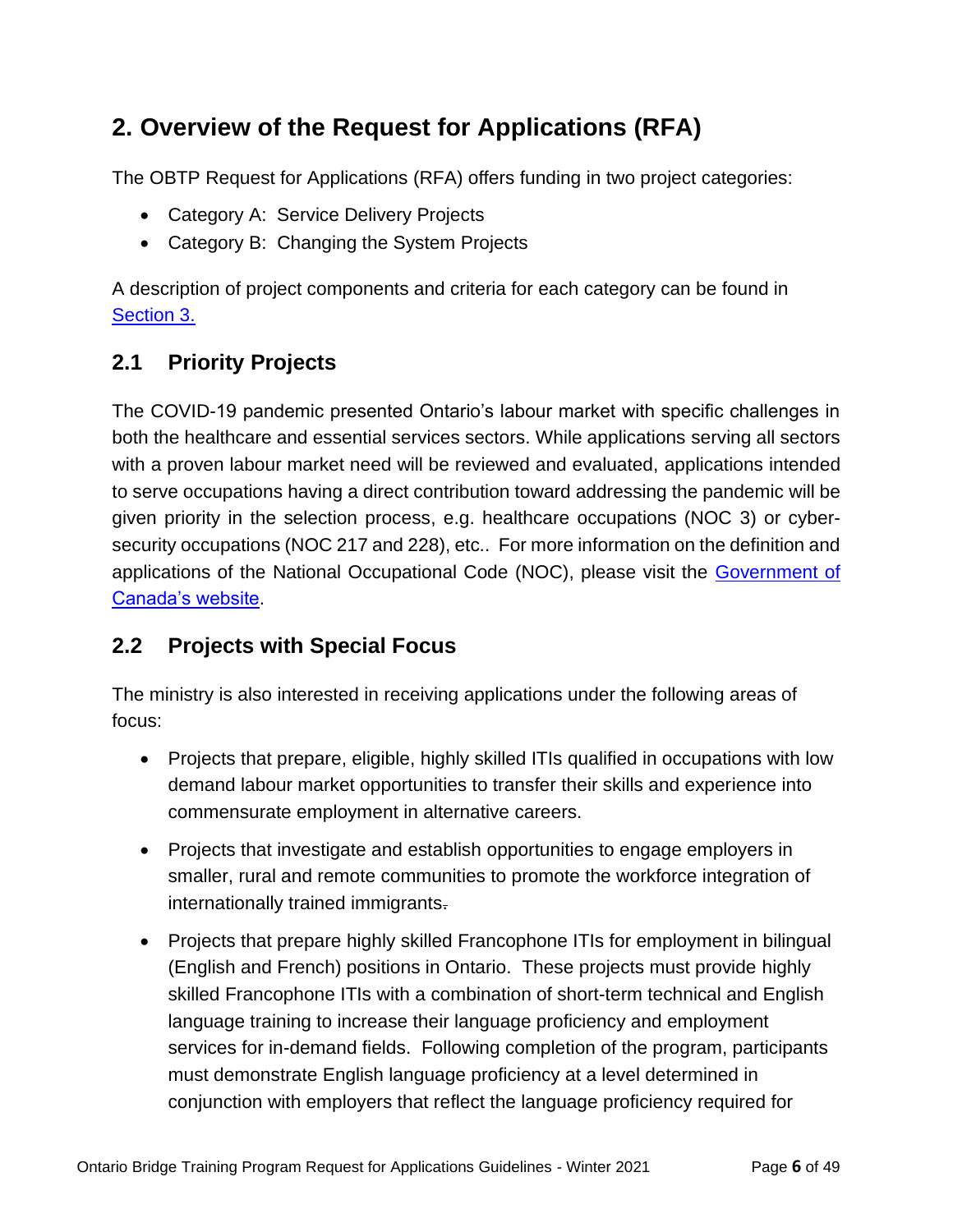successful employment in the field. It is assumed that participants will enter the program with the demonstrated French language proficiency required for employment in the target occupation/sector.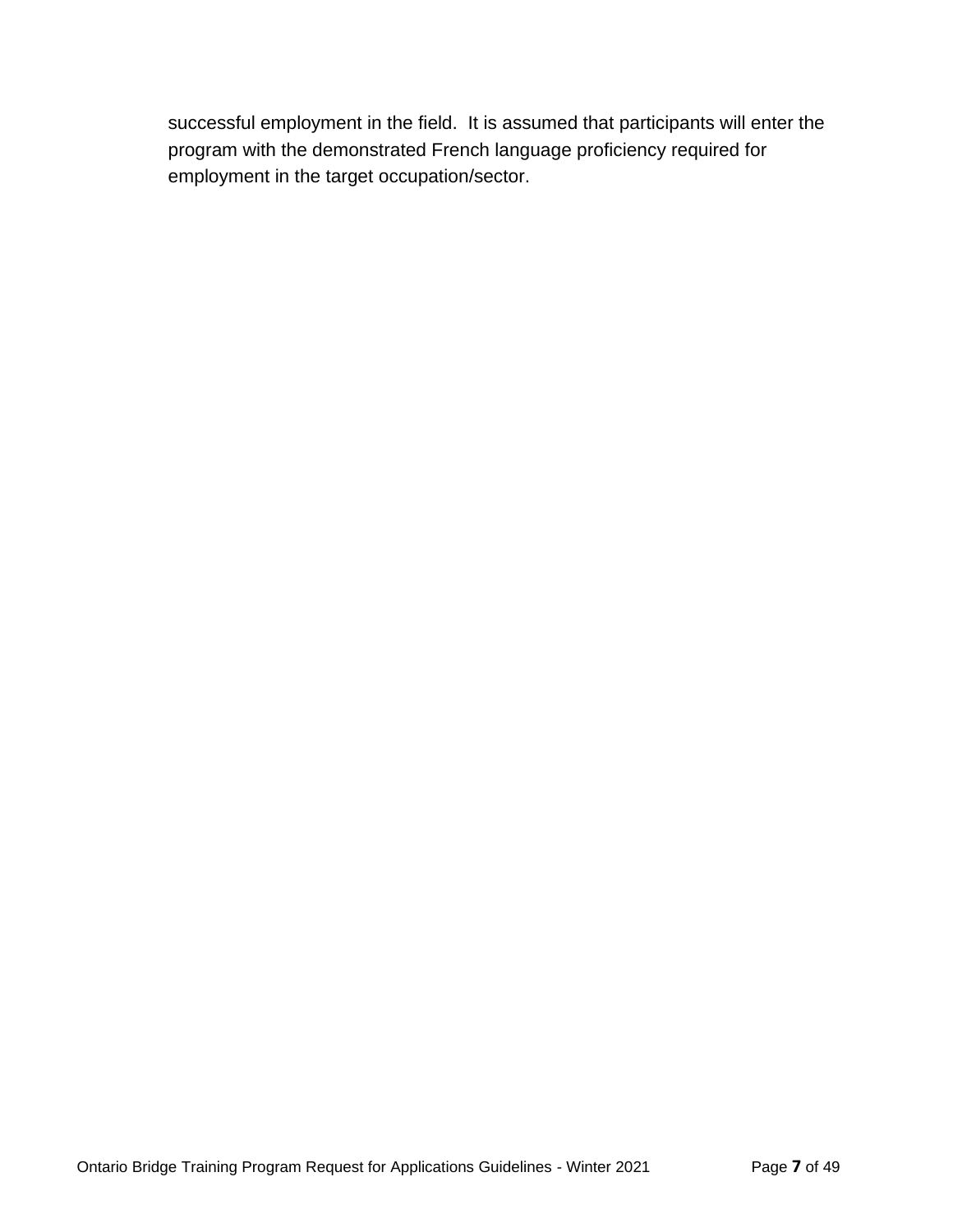## <span id="page-10-0"></span>**3. Project Categories and Criteria**

A unique application form is provided for each category on the Transfer Payment Ontario (TPON) website. Please read the category descriptions carefully to select the one that best matches the outcomes of your proposed project.

Applicants must submit a separate application for each project it proposes to deliver.

Those who wish to submit more than one application should demonstrate that they have capacity to implement parallel projects. Applications should clearly describe how the applications are distinct from each other, as well as the linkages between them, where applicable (e.g., shared partnership relationships).

## <span id="page-10-1"></span>**3.1 Category A: Service Delivery Projects**

## <span id="page-10-2"></span>**3.1.1 Category A - Program Components**

Category A - Service Delivery Projects deliver direct services to highly skilled ITIs in order to address barriers that they face in obtaining licensure/certification and commensurate employment in regulated occupations, or commensurate employment in highly skilled, non-regulated occupations. Successful projects target one occupation or sector.

Category A - Service Delivery Projects include ten key program components:

- Three (3) Non-service components
- Seven (7) Participant-facing service components

In describing the program components, successful applications will be referred to as OBTP "service providers".

#### **3.1.1.1 Non-service components**

- 1. Plan, implement and assess project delivery strategies and operational plans. All service components will be delivered in Ontario.
- 2. Develop and manage partnerships and facilitate knowledge exchange to develop employment services and training curricula to meet the needs of the occupation and sector.
- 3. Establish and maintain a governance structure with the capability and capacity to carry out intended functions. This structure must include a Project Steering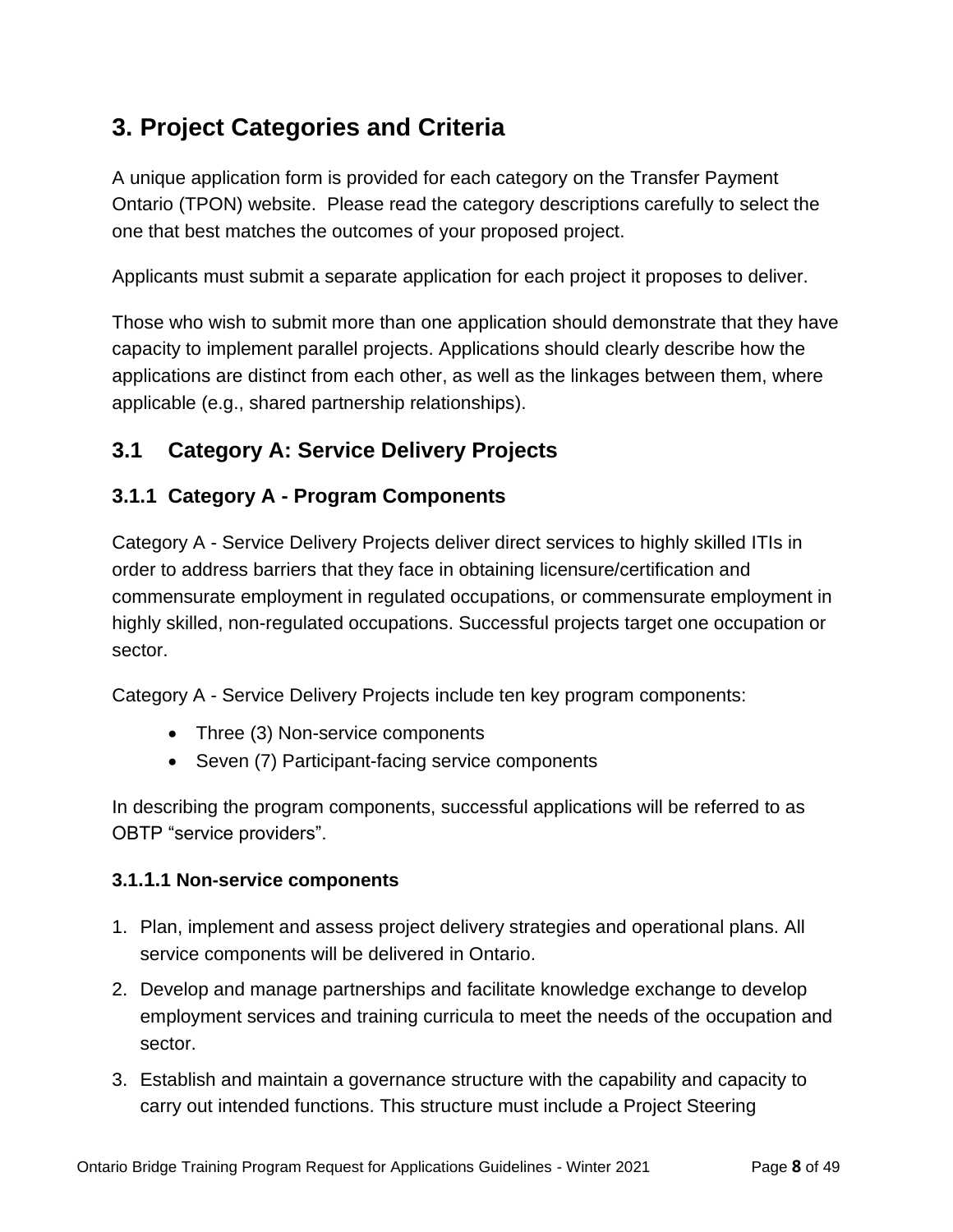Committee comprised of key community and sector representation including employers.

#### <span id="page-11-0"></span>**3.1.1.2 Participant-facing service components**

Participant-facing service components will be delivered in-person, online or through a combination of in-person and online methods of delivery. To improve access to bridge training, service providers should use a blended delivery mode where feasible. Category A - Service Delivery projects must include a contingency delivery plan for remote service delivery when in-person delivery is not viable, for example in the event of a public health emergency.

Service providers must develop individual participant service plans that include all the participant-facing service components based on participant needs and goals. It is expected that projects organize these service components to best meet their participants' needs.

Each bridge training program will emphasize certain participant-facing service components based on the occupation's or trade's unique requirements; however, in order to be effective, bridge training programs are expected to have all participantfacing service components available to participants.

#### **1. Information and referral to EO and other relevant programs and services**

In cases where it benefits the participant, all EO service providers must provide clients with information on, and referrals to, suitable EO employment and training programs and services, whether the service provider is contracted to deliver that program or service or not.

Each service provider must:

- Have an efficient and effective process in place to identify each participant's information and referral needs. Make information accessible to the participant, in print, over the phone and/or electronically, about all EO services.
- Ensure participants receive accurate and current information on the EO services relevant to their needs.
- Help participants understand their program and service options from across the EO network.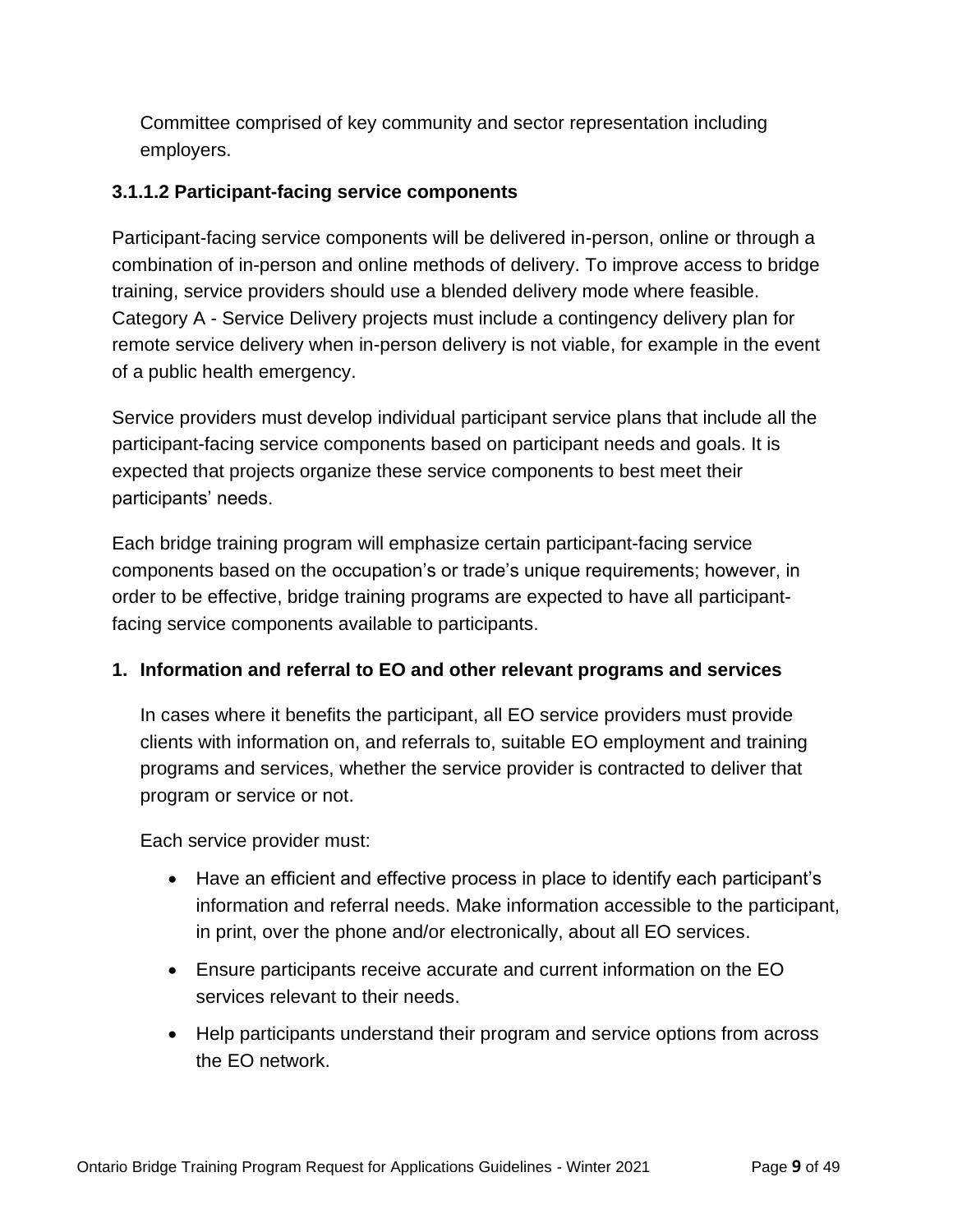- Match participants with the service and provider that best meet their needs in the fewest possible steps, even if this means referring them to another provider when the referring provider also delivers the same service e.g., credential assessment and language assessment.
- Continually improve their information and referral services based on participant feedback.
- Ensure their contact information and service descriptions are accurate and up to date both on the Web and in any print materials they provide to participants or other EO service providers.

#### **2. Occupation-focused recruitment and service planning**

Service providers must ensure that their recruitment activities are occupation focused. For a consistent approach to matching participant needs with suitable interventions, successful applicants need to develop a decision-making process that provides a rationale for participant access to funded services.

At a minimum, recruitment, orientation and service planning activities must include:

- Recruiting individuals who are eligible for participation
- Prior Learning Assessment and Recognition (PLAR), academic evaluation, language assessment, professional experience
- Ensuring individuals are made aware of the requirement to participate in service components, including associated time commitments, as well as the requirements of employment in the sector
- Registering individuals for the program
- Creating a service plan for the individuals that incorporate (as appropriate) concurrent or sequential access to the service components that is clientfocussed will have the greatest positive impact on the participant

#### **3. Pre-employment services**

Service providers must deliver sector-focused and/or occupation-specific preemployment services to prepare participants for a career in the identified occupation, based on sector employers' needs. This includes: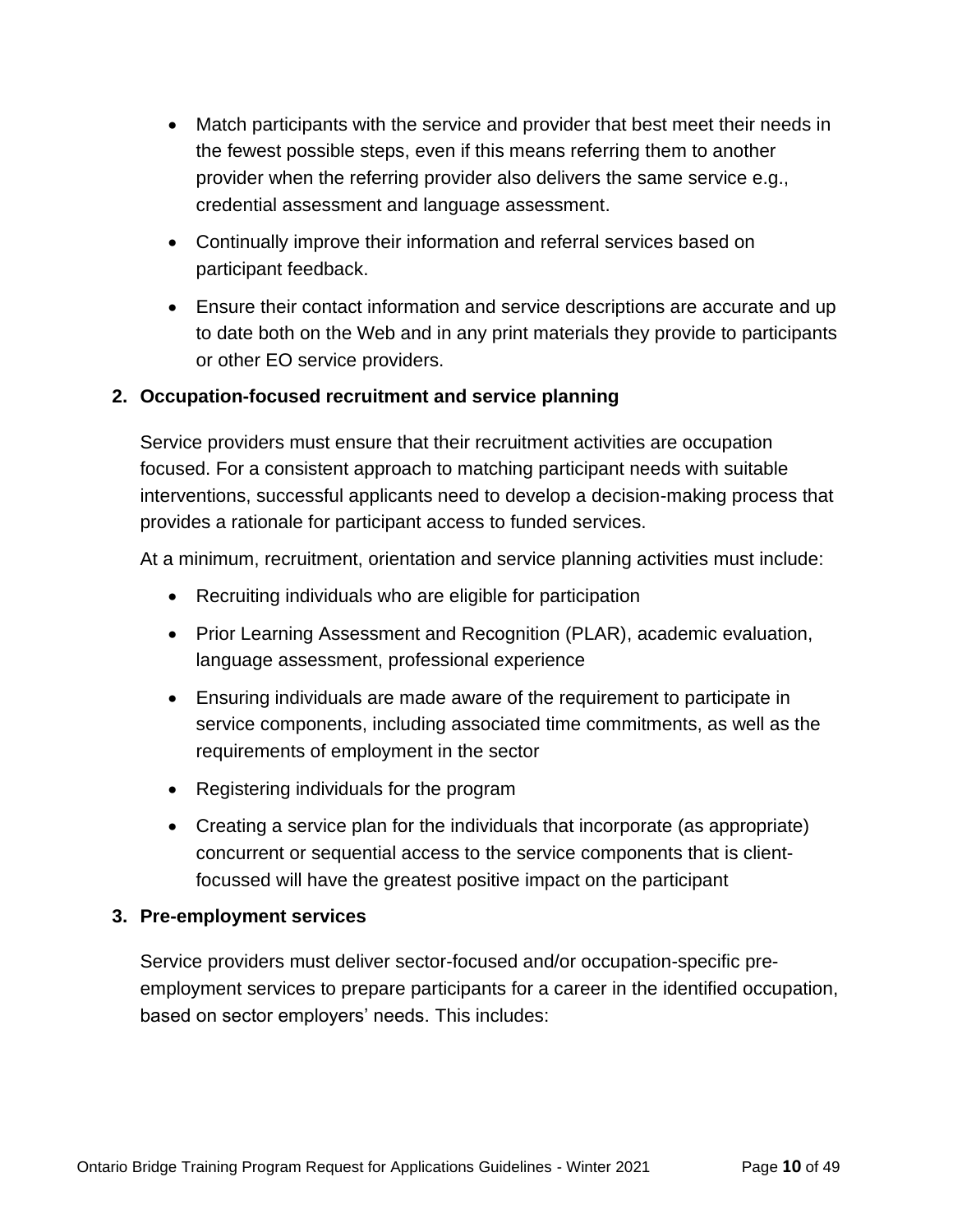- Services to develop occupation-specific and/or sector-focused employability<sup>1</sup> skills (i.e., career readiness skills) that allow participants to obtain and succeed in employment. Skills include the ability to:
	- o Conduct occupational/labour market research
	- o Request and manage information interviews
	- o Prepare a résumé/cover letter
	- $\circ$  Complete a job application
	- o Succeed in a job interview
	- o Mentoring
- Services to develop transferable employability skills required to support longterm resilience in the labour market.

Given that generic pre-employment services are provided by EO programs and services, service providers must ensure that pre-employment services provided through bridge training do not duplicate services provided through EO by addressing the needs of highly skilled ITIs.

Pre-employment services may be delivered in a workshop- or classroom setting, through small group, one-on-one coaching, or other media (e.g., by webinar), and scheduled in a flexible manner to support maximum participation as determined by the project and based on participants' preferences.

Pre-employment services may continue throughout a participant's time in a bridge training program but should be delivered prior to the completion of technical and essential skills training activities (e.g., problem-solving, critical thinking, etc.).

#### **4. Occupation-specific technical and essential skills training**

Projects must provide contextualized occupation-specific technical and essential skills training based on both regulatory requirements in the case of regulated occupations, and the needs of employers in the identified occupation (i.e., the skills required to obtain and succeed in the occupation).

<sup>1</sup> Note that definitions for employability skills, job / career readiness skills, non-cognitive, and essential skills overlap (e.g. problem-solving skills), and pre-employment curriculum may overlap with essential and technical skills training curriculum. It is expected that projects organize these service components to best meet their participants' needs.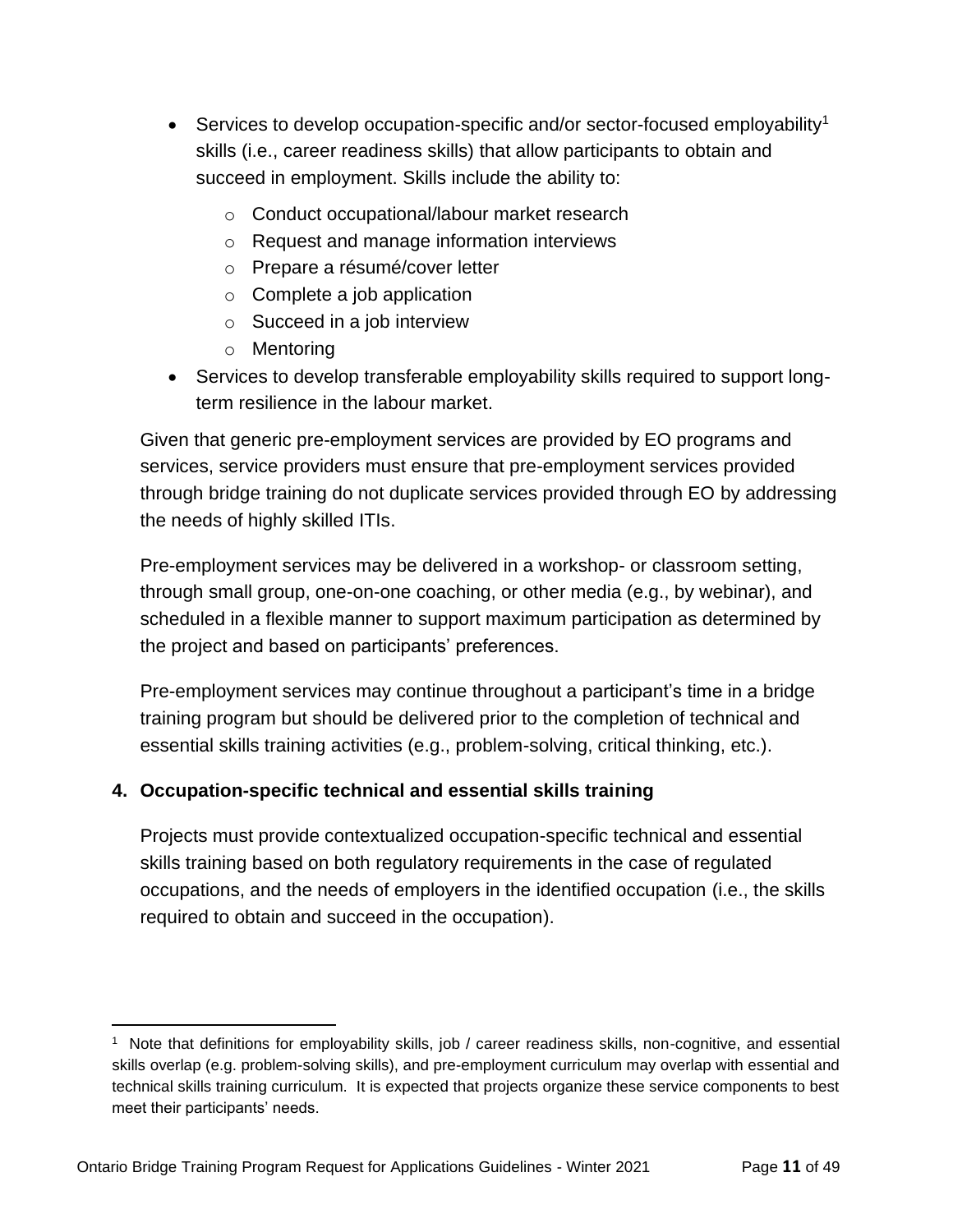Non-postsecondary organizations can offer technical training directly or in partnership with a postsecondary institution.

- Training integrates technical and essential skills, as required to enter the occupation in Ontario.
- Training includes any workplace safety training (including certification), as required to enter the occupation.
- Training includes academic or technical training that provides appropriate academic instruction to meet degree equivalency or competency requirements for licensing, certification, registration or employment.
	- $\circ$  In regulated occupations, training content must align with the academic requirements for licensing, certification or registration established by regulatory bodies.
- Training includes exam preparation to adequately prepare participants for examinations required for licensing, certification or registration.

#### **5. a) Occupation-specific workplace culture and communication training**

Projects must provide occupation-specific workplace culture and communication training based on the requirements and standards in the sector to help prepare participants for employment and integration into the Ontario workforce.

## **b) Francophone projects only, occupation-specific English-as-a-Second Language training.**

Projects serving highly skilled Francophone ITIs must provide occupation-specific English language training, in partnership with appropriate language training providers, to increase participants' English and, if necessary, demonstrate/certify French language proficiency to the level required for bilingual employment.

## **6. Occupation-specific employment services (including mentoring, job matching and placement)**

Projects must make employment services available to participants, through direct delivery either by applicant organization or by a partner organization. Applicants must demonstrate how any sector-specific employment services delivered directly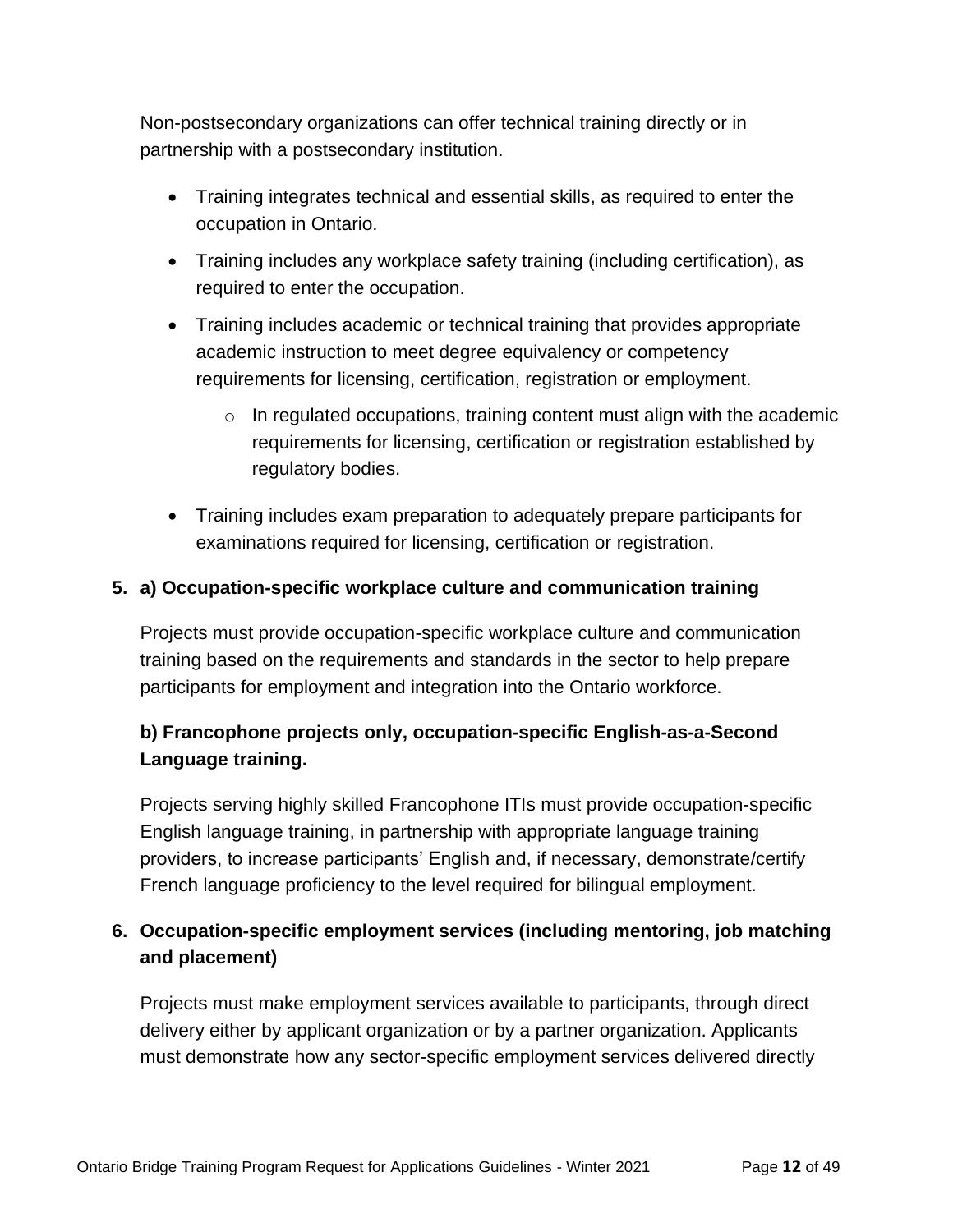align with, and do not duplicate, existing EO services by addressing the needs of highly skilled ITIs. Sector-specific employment services can include:

- Labour market readiness assessment
- Employment counselling
- Development of appropriate job-search tools (e.g. résumés, cover letters, portfolios etc.)
- Job search skills training
- Job retention skills training
- Workforce integration strategies

Projects must directly provide an appropriate referral to opportunities for participants to connect to employers in the targeted sector through:

- Mentorship
- Internships
- Paid job placements
- Job matching
- Networking
- Other relevant connections

#### **7. Sector-focused retention services and ongoing case management**

Projects must offer sector-focused services for up to 12 months after program completion to help participants retain, succeed, and advance in employment in their identified fields, based on sector employers' needs including:

- Ongoing individual case management, including mitigating potential risks to post-placement success and referrals to wraparound supports as required.
	- o Service providers are expected to develop a follow-up plan.
- Sector-focused career planning and management assistance:
	- o Individualized career counselling.
	- o Career planning provided for up to 12 months after program completion.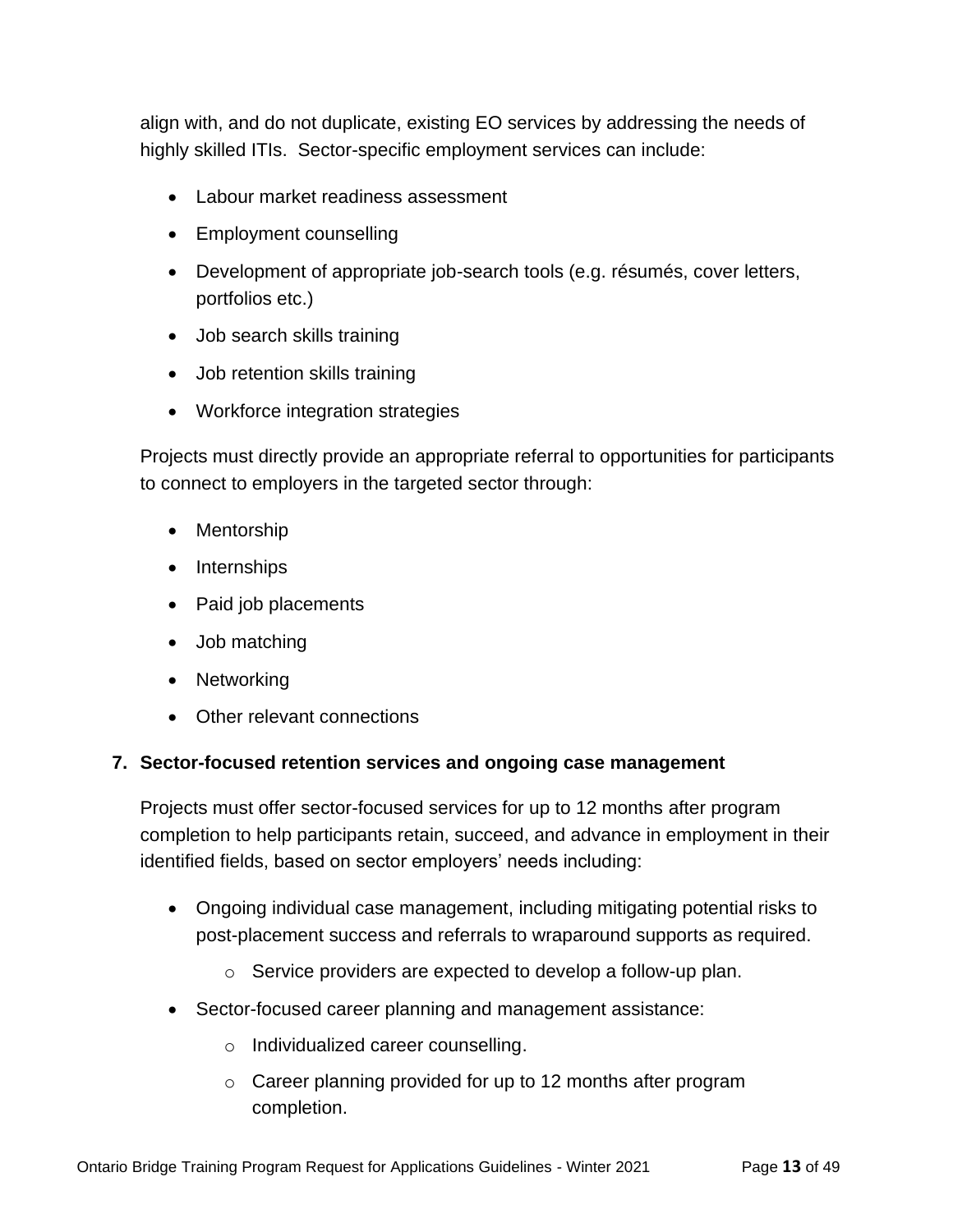- Sector-focused re-employment assistance, where a participant is not retained by an employer:
	- $\circ$  If an individual is unable to retain employment, the service provider will work with the individual to identify more appropriate employment opportunities and address any risks or barriers to retention.
	- $\circ$  If an individual is no longer interested in remaining in the sector, the provider is responsible to help identify appropriate employment opportunities outside of the sector or refer the individual to EO or other appropriate services.

#### **3.1.1.3 Program Exit**

Exit occurs when bridge training participants reach their service plan goal (completion); are no longer actively participating in service (i.e., have not made any contact with a service provider for more than 6 months); have decided against continuing with service; or cannot be assisted further.

#### **3.1.1.4 Employer and Community Engagement**

Whenever possible, projects will identify and leverage opportunities (e.g., employers' corporate social responsibility commitments or community benefits agreements) to strengthen commitments to refocus employment services and training curriculum, including delivery.

In addition, projects may be able to secure in-kind contributions from employers, who can provide/make available training equipment or use of real workspaces or ensure that relevant staff are available to supervise or provide mentorship for job shadowing or job trials. It is expected that partnership activity supports all components of the project.

## <span id="page-16-0"></span>**3.1.2 Category A - Eligible Participants**

The OBTP program funding under the service delivery stream is intended to provide services to highly skilled ITIs who are residing in Ontario, including naturalized Canadian citizens permanent residents, convention refugees, and refugee claimants who are eligible to work in Ontario.

Participants must:

• Be at least 18 years old and a resident of Ontario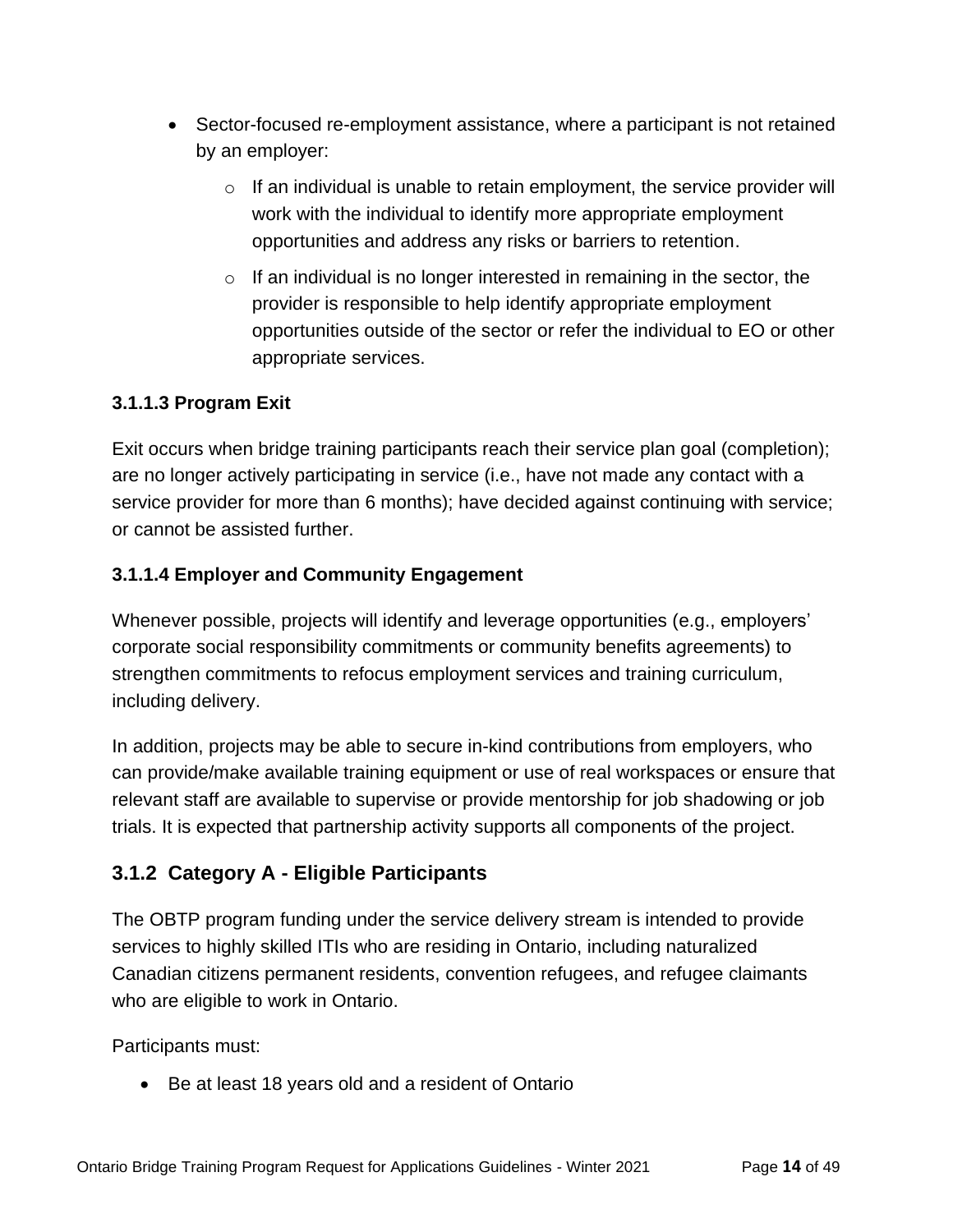- Have international postsecondary education (degree, diploma)
- Have international work experience in a high skilled occupation
- Have language proficiency of Canadian Language Benchmark (CLB) Level 7 or higher

The following individuals are ineligible for OBTP services:

- Individuals who have completed postsecondary education in Canada
- Temporary foreign workers
- Individuals without postsecondary credentials
- International students and provincial nominees under the Ontario Immigrant Nominee Program (OINP)
- Individuals participating in full-time education or training
- Individuals participating in any other government-funded occupational training intervention; for example, those participating in Micro-Credentials, Second Career or Pre-Apprenticeship at the time of intake, who are on track to meet specific occupational goals:
	- o Exceptions: Individuals are participating in government-funded nonoccupational training, such as EO Literacy and Basic Skills; adult education programs funded by the Ministry of Education; and official language training funded by the Ministry of Children, Community and Social Services, and the federal Department of Immigration, Refugees and Citizenship Canada.

## <span id="page-17-0"></span>**3.1.3 Category A - Funding**

The maximum duration of Category A projects is three (3) years, which includes a planning period of a maximum of six (6) months. The components of funding for Category A - Service Delivery Projects are:

- Planning Period Funding
- Delivery Funding
	- o Operational Funding
	- o Financial Supports for Participants

#### **3.1.3.1 Planning Period Funding**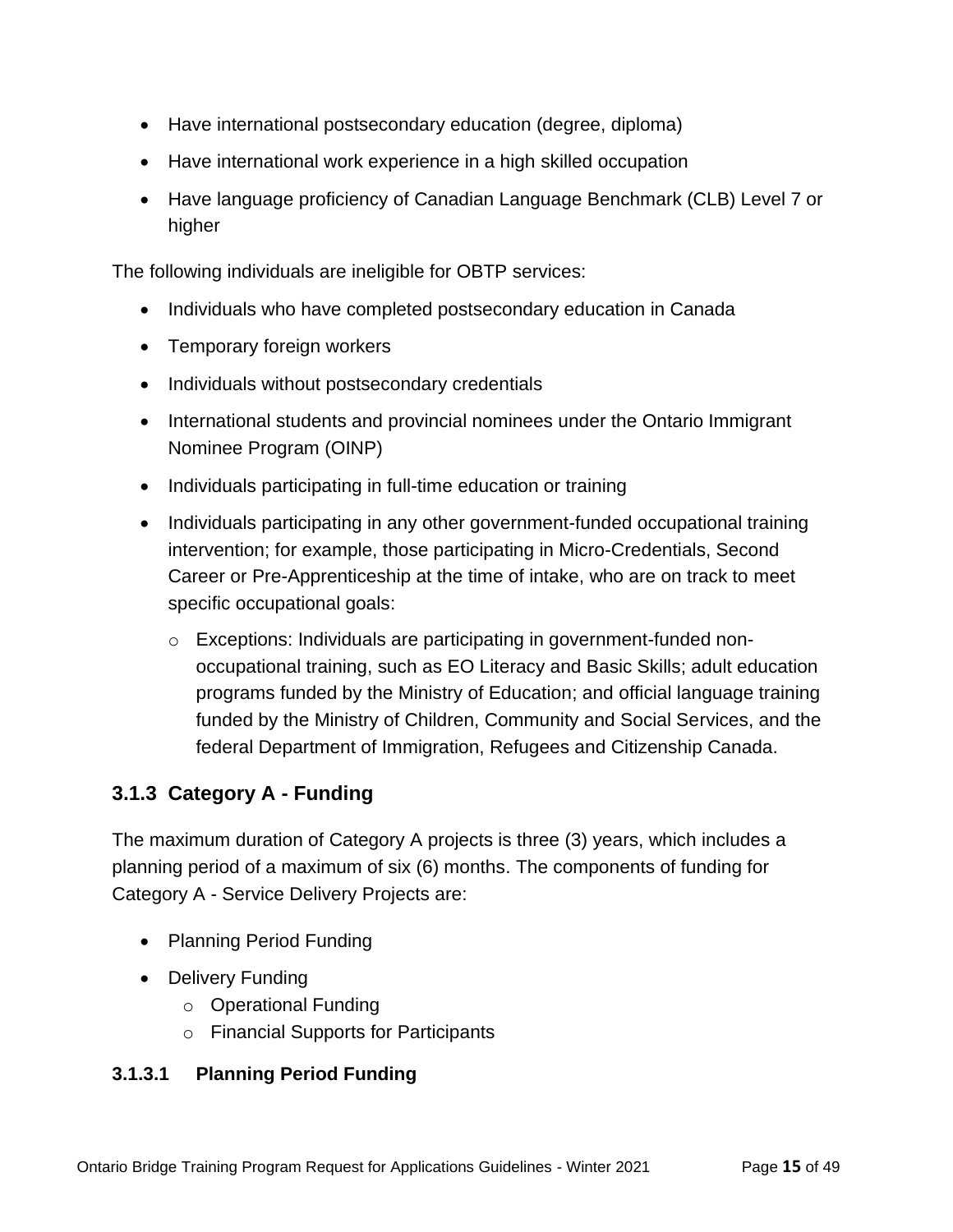The purpose of the Planning Period Funding is to allow bridge training programs to carry out the specific activities required to establish bridge training Category A - Service Delivery operations. Funding needs in this component may differ from one applicant to another depending on their existing infrastructure and activities, but may include:

- Building service provider capacity and establishing operations including, but not limited to: leasing space, establishing a presence in the community (e.g., marketing, formalizing stakeholder relationships), hiring key staff and implementing a web presence.
- Development of curricula and training materials.

Applicants must specify in their application how much time they require for the planning period. Timelines will be negotiated with applicants through the contracting process but will not exceed six (6) months.

#### **3.1.3.2 Delivery Funding**

#### **Operational Funding**

Operational Funding will support financial stability for service providers, covering direct delivery and/or subcontracted delivery of the components of the project including administration, wages/salaries, utilities and other operational costs directly related to project delivery.

Service providers will be expected to cover all costs from within the existing total allocation, including cost allocations for IT, finance, and program support.

Acceptable use of funding will be provided in the audit and accountability guidelines schedule of the Transfer Payment Agreement between the ministry and the successful applicant.

#### **Financial Supports for Participants**

Financial Supports for Participants will be provided to participants to remove financial barriers to participation in the bridge training program and to cover non-tuition related costs for low-income participants.

Financial supports are available to participants whose household income falls within the Low Income "Market Basket Measure Thresholds by MBM Region". This threshold information is maintained by the federal government, at [the Statistics Canada Website.](https://www150.statcan.gc.ca/t1/tbl1/en/tv.action?pid=1110006601)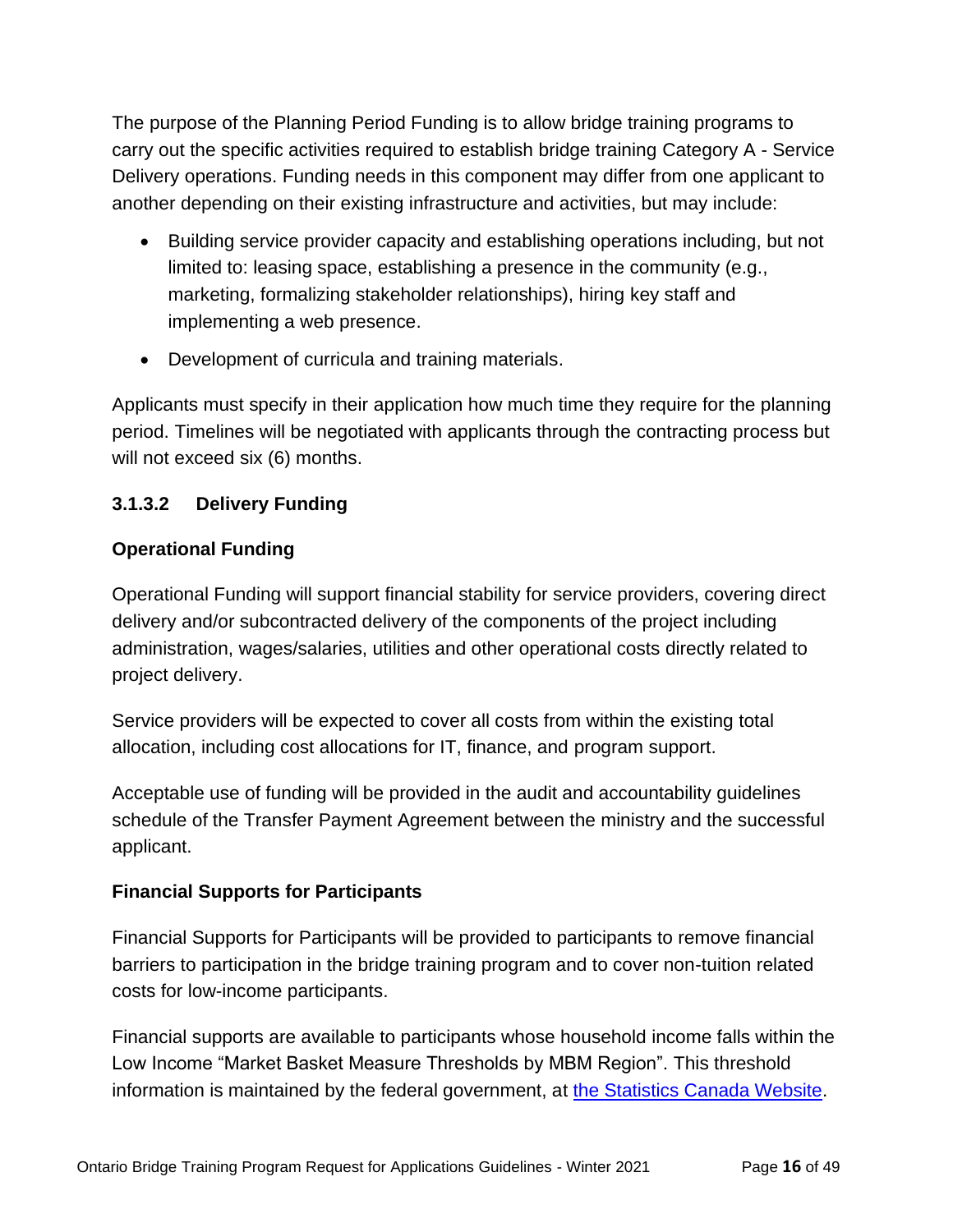Participant supports address temporary financial barriers to participation in the project (from intake to completion of job placement):

- Transportation
- Emergency or occasional / infrequent dependent care
- Academic credential assessment
- Translation of international academic documents

The maximum funding allocation for financial supports per participant is \$1,000 for every 12 months of a bridge training program in which they are registered. If a bridge training program is less than 12 months long, the amount will be pro-rated.

Not all participants will require financial supports.

Participants should not receive financial supports if they are eligible to receive similar supports through other programs. It is expected that service providers will be familiar with supports available to their participants through social assistance, other Government of Ontario ministries such as the Ministry of Health, and other entities.

Service providers who administer financial supports must:

- Have policies in place to support the allocation and documentation of financial supports.
- Maintain supporting documentation for all training support disbursements, including learners' applications for financial support, attendance records, original receipts, type of expense, and amounts paid out.
- Meet Revenue Canada requirements regarding taxable benefits.
- Organizations will report on the number of participants who received financial support and the total amount expended.

## <span id="page-19-0"></span>**3.1.4 Category A - Performance Measures**

The OBTP performance measurement framework sets out three (3) broad dimensions of success for Category A – Service Delivery Projects. Category A - Service Delivery Projects will be reviewed annually based on performance and demand, and the ministry reserves the right to terminate projects not meeting performance requirements.

Success in delivering services to participants is measured in the following way: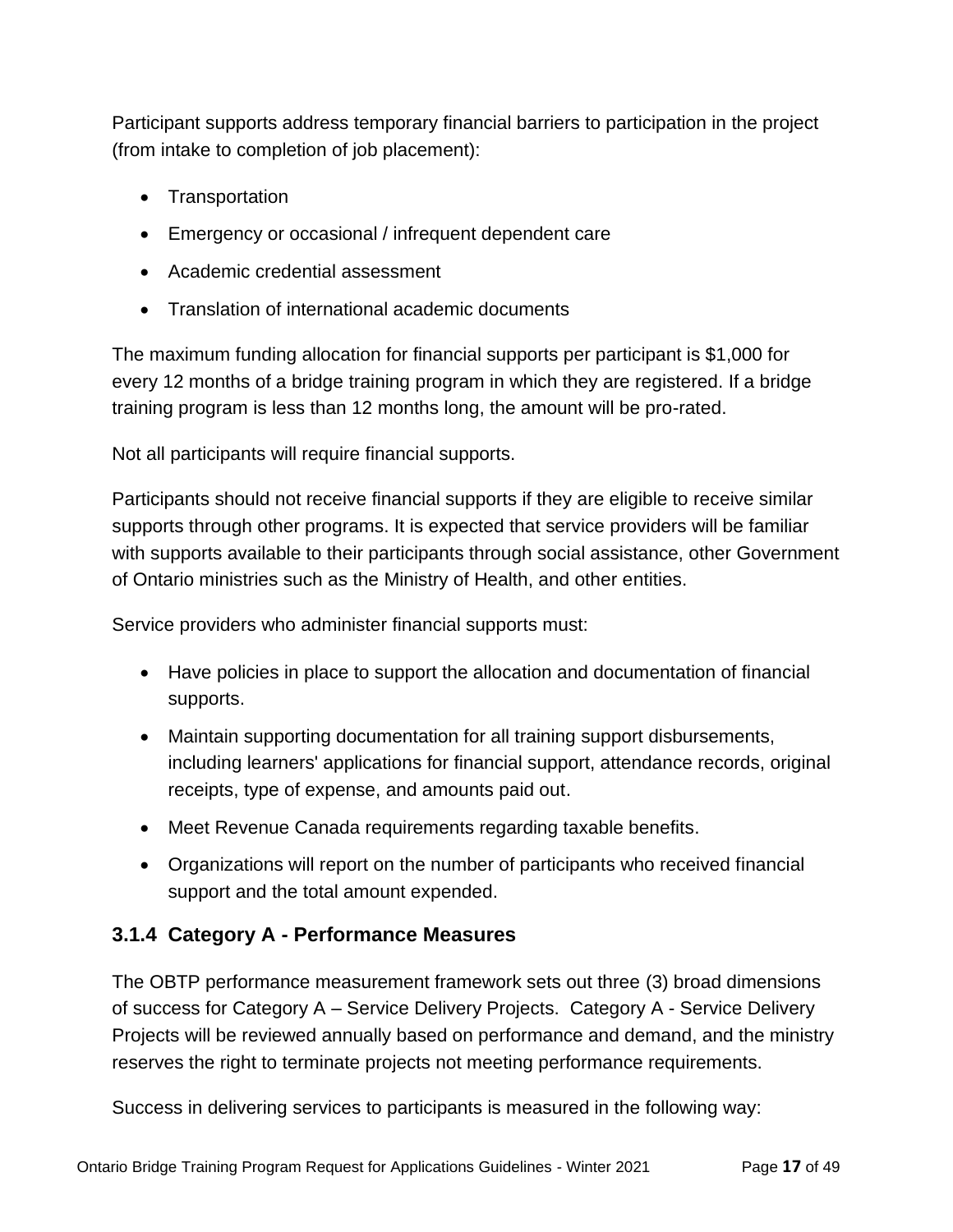- 1. **Effectiveness** to measure service impact, i.e., what the service achieves for the participants. The Effectiveness dimension measures the outcomes for those being served by the OBTP service provider and includes three core performance measures:
	- % of participants who complete the program, i.e., reach their service plan goal
	- % of participants who obtain commensurate employment in their field or related field
	- % of participants who obtain licensure in regulated occupation
- 2. **Customer Service** to measure participant satisfaction with the accessed services. The Customer Service dimension has two core performance measures:
	- Customer satisfaction
	- Whether participants would recommend the services

Both indicators are measured at program exit. Participants are asked to indicate on a scale of 1 to 5, how likely they are to recommend the OBTP to someone looking for similar services, and how satisfied they are with the services received.

- 3. **Efficiency** to measure whether the service is accomplishing its goals in the best possible way. The Efficiency dimension includes one core measure:
	- % of the annual targeted number of participants with an active service plan who are served.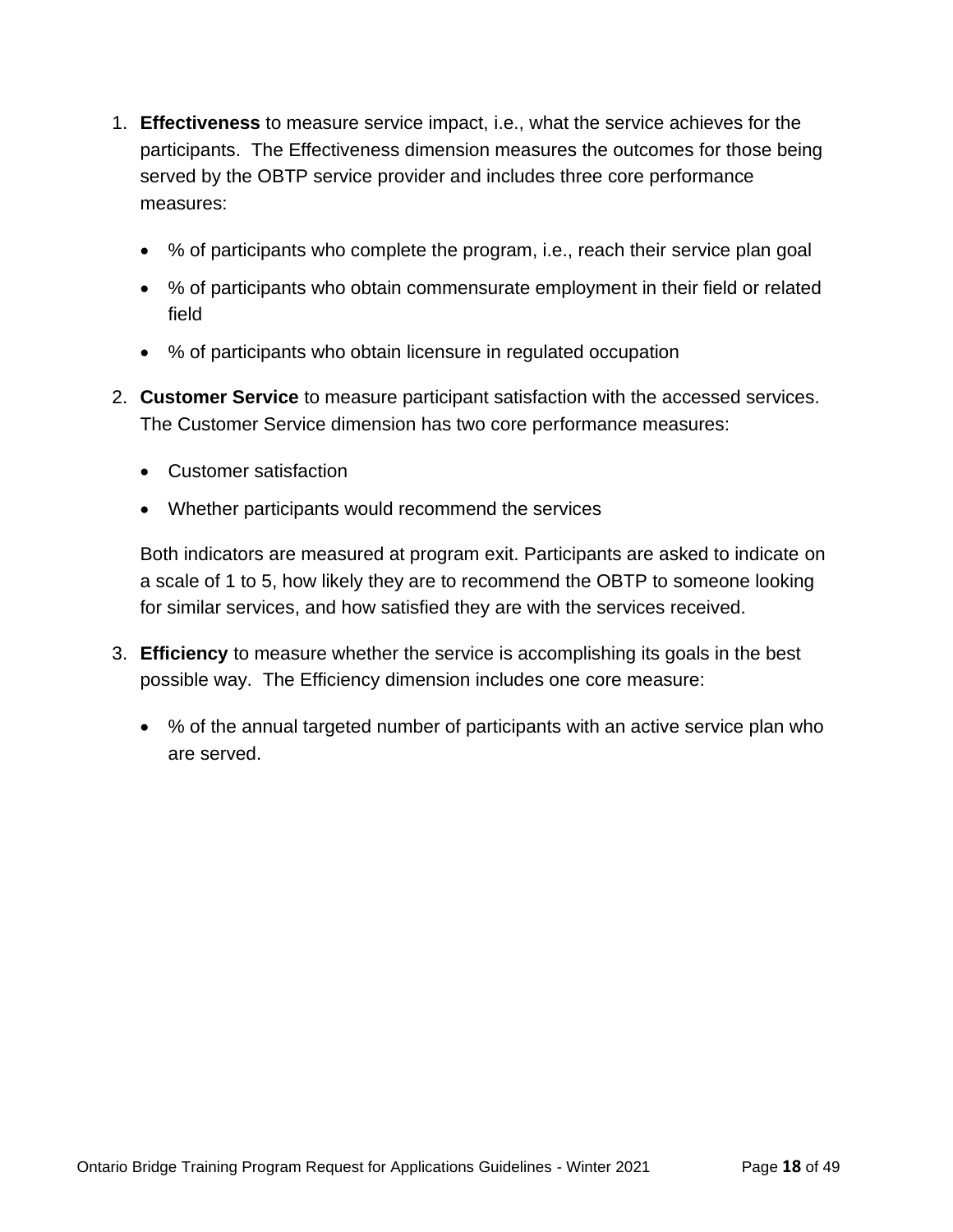## <span id="page-21-0"></span>**3.2 Category B: Changing the System Projects**

## <span id="page-21-1"></span>**3.2.1 Category B - Program Components**

Category B - Changing the System Projects are one-time initiatives that enhance the fairness and effectiveness of Ontario's institutions in integrating highly skilled ITIs into the sector or provincial workforce. Category B - Changing the System Projects function at a system level and do not provide direct service delivery to participants.

Category B - Changing the System Projects with a local focus are not eligible for funding and must be redirected to other relevant programs. Stakeholders wanting to develop locally focused Changing the System Projects should explore the [Ontario](http://www.tcu.gov.on.ca/eng/eopg/programs/lmp.html)  [Labour Market Partnerships Program](http://www.tcu.gov.on.ca/eng/eopg/programs/lmp.html) for funding.

Category B - Changing the System Projects will engage umbrella or multi-stakeholder organizations to ensure broad-based support required to achieve systemic and sectorwide impact and outcomes. Such initiatives may include projects that enable employer groups, occupational regulatory bodies, or post-secondary educational institutions to enhance their capacity to integrate highly skilled ITIs effectively and in a fair and transparent manner.

**Category B - Changing the System Projects cannot provide direct service delivery to participants.** Projects are expected to take a systemic approach to improve outcomes for highly skilled ITIs by:

- Developing capacity among employers and key stakeholders to integrate highly skilled ITIs into the workforce.
- Providing employers with tools and policies that help them to better recruit, hire, and onboard highly skilled ITIs into their organization.
- Helping regulatory bodies change their assessment and licensure processes to more effectively assess highly skilled ITI's credentials and experience and make their processes more transparent and easier to navigate.
- Developing tools to help highly skilled ITIs assess any challenges they may have with their workplace culture and communication skills and develop strategies to improve those skills; and making those tools available to service providers and the general public.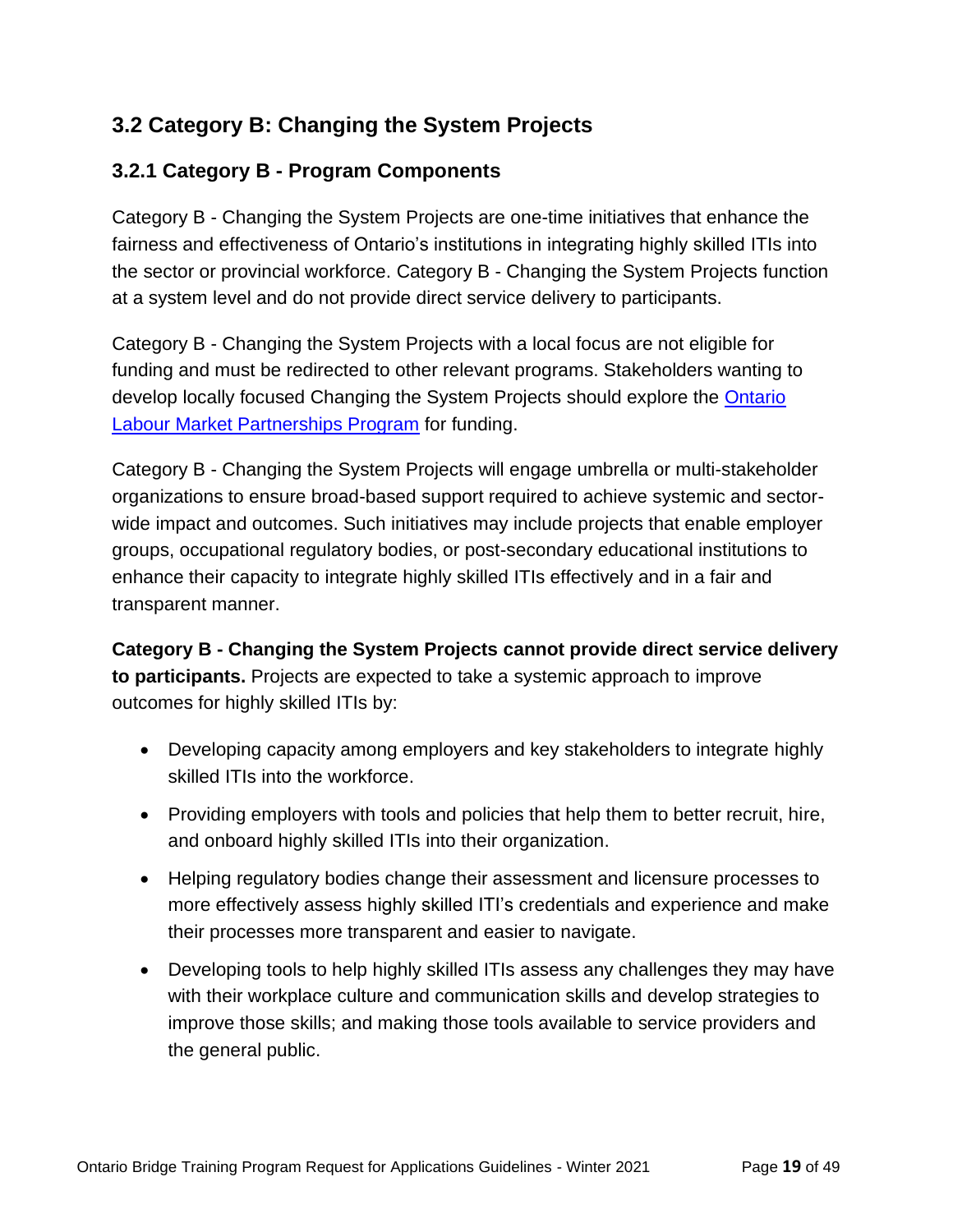- Dispelling myths and misunderstandings about hiring highly skilled ITIs and promoting business value of hiring diverse talent.
- Helping industries and sectors meet skills gaps and labour shortages by attracting highly skilled talent, with special focus on rural and remote communities.

Projects in this category should target the following demonstrable outcomes:

- Restructured processes and practices for assessment of academic equivalencies.
- Redesigned tools and processes to measure workplace competencies of highly skilled ITIs.
- Increased capacity of decision makers in regulatory, academic or employment sectors (individual and institutional) to support the integration of qualified, highly skilled ITIs effectively.
- Implementation of inclusive policies and practices that support the integration of highly skilled ITIs into the labour market in the following areas:
	- $\circ$  Inclusive hiring practices including recruitment strategies and screening processes.
	- o Effective workplace integration and retention practices.
	- o Strengthened foreign credential recognition practices.
	- o Improved academic assessment/admissions practices.
	- o Enhanced licensure/certification processes.
- Improved recruitment, hiring, workplace integration, and employee retention strategies for employers.

## <span id="page-22-0"></span>**3.2.2 Category B - Funding**

Category B - Changing the System Projects are one-time initiatives and will not be funded beyond the initial contract expiry date. These projects will be eligible for funding for up to a maximum of three (3) years which includes an optional planning period of no more than three (3) months.

The components of funding for Category B - Changing the System Projects are: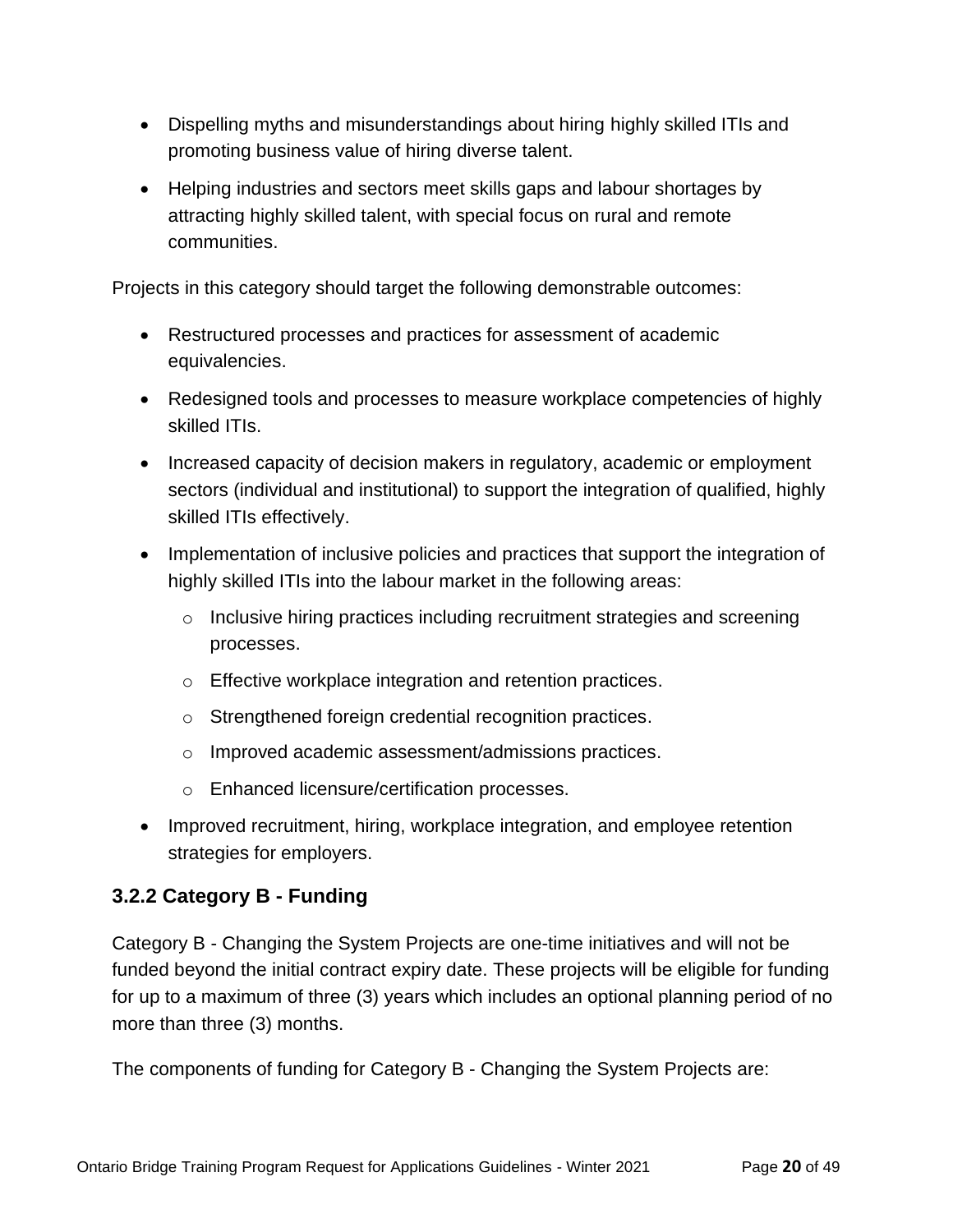- Planning Period Funding
- Delivery Funding

#### **3.2.2.1 Planning Period Funding**

The purpose of the Planning Period Funding is to allow bridge training programs to carry out the specific activities required to establish bridge training Category B - Change the System operations. Funding needs in this component may differ from one applicant to another depending on their existing infrastructure and activities but may include: building service provider capacity and establishing operations including, but not limited to establishing a presence in the community (e.g. marketing, formalizing stakeholder relationships), hiring of key staff and developing a web presence.

Applicants must specify in their application how much time they require for the planning period. Timelines will be negotiated with applicants through the contracting process but will not exceed three (3) months.

#### **3.2.2.2 Delivery Funding**

Delivery Funding will cover direct delivery and/or subcontracted delivery of the components of the project including administration, wages/ salaries, utilities and other operational costs directly related to project delivery.

Service providers will be expected to cover all costs from within the existing total allocation, including cost allocations for IT, finance, and administration support.

Acceptable use of funding will be provided in the audit and accountability guidelines schedule of the Transfer Payment Agreement between the ministry and the successful applicant.

## <span id="page-23-0"></span>**3.2.3 Category B - Performance Measures**

The Request for Applications (RFA) process creates an opportunity for Changing the System applicants to identify how project success will be determined and measured, including the quality of the deliverables (e.g., indicators in place to show that the objectives of the project have been reached), and system-wide impact of project outcomes (e.g., tools, policies, etc.).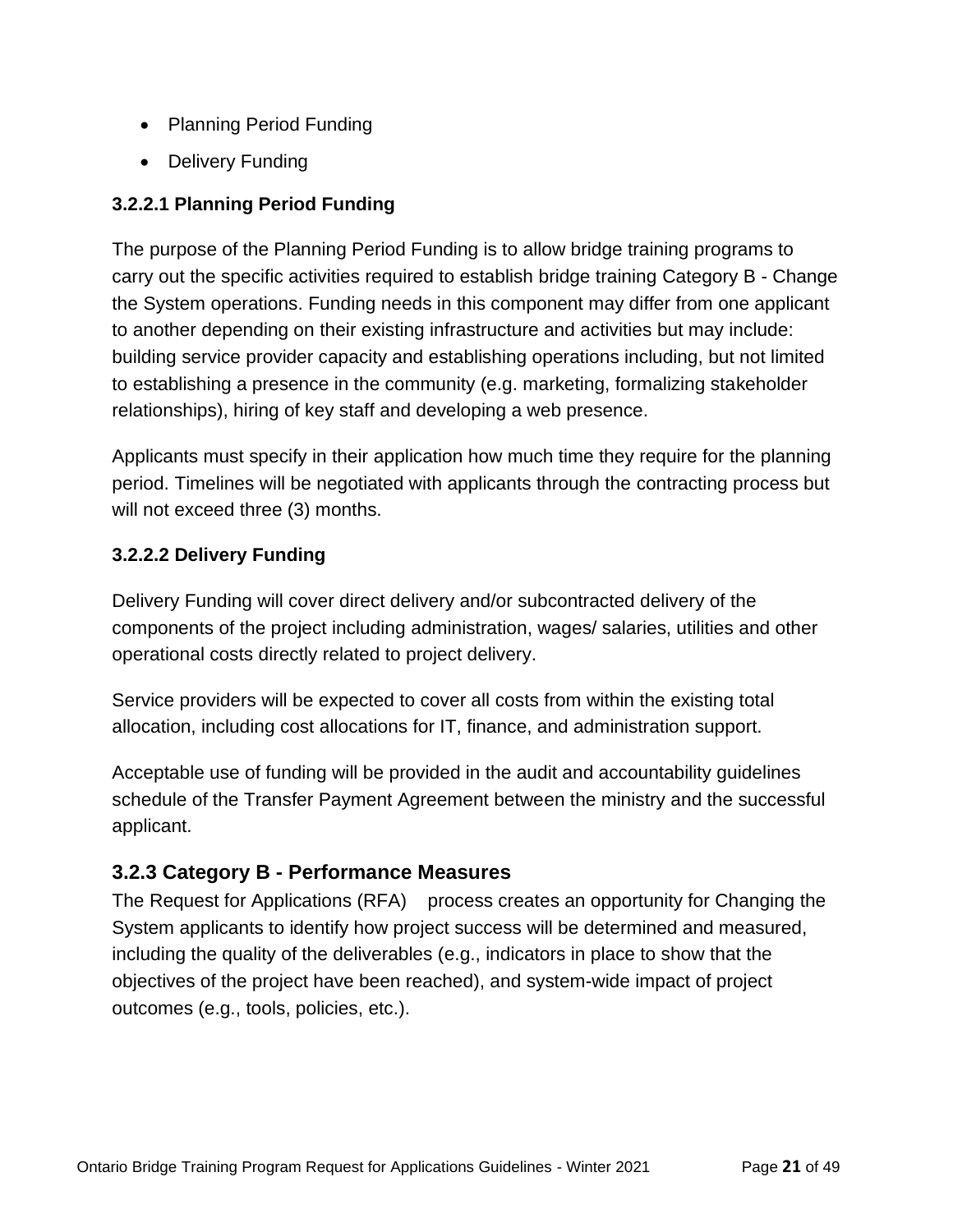## <span id="page-24-0"></span>**4. Application Process and Requirements**

## <span id="page-24-1"></span>**4.1 Application Process and Timelines**

The Request for Applications will be posted on the **Employment Ontario Partners'** [Gateway](http://www.tcu.gov.on.ca/eng/eopg/newpostings/) (EOPG) and applications will be submitted to the ministry through the Transfer Payment Ontario (TPON) system.

The following table outlines the 2021 OBTP Request for Applications process and timeline:

| <b>Event</b>                                                                                                                                                                                             | Date(s)              |
|----------------------------------------------------------------------------------------------------------------------------------------------------------------------------------------------------------|----------------------|
| <b>Request for Applications (RFA) Launch</b>                                                                                                                                                             | February 16,<br>2021 |
| <b>RFA Question Submissions</b>                                                                                                                                                                          | February 16 -        |
| Applicants may submit questions to the ministry about the RFA<br>via email to bridgetraining@ontario.ca                                                                                                  | March 5, 2021        |
| <b>RFA Question Responses</b>                                                                                                                                                                            | March 19, 2021       |
| The ministry will post one document with responses to all<br>questions on the EOPG.                                                                                                                      |                      |
| <b>Submission Deadline</b>                                                                                                                                                                               | April 30, 2021 -     |
| Applications must be submitted electronically through the Transfer<br>Payment Ontario (TPON) website no later than 5:00 pm on April<br>30, 2021.                                                         | 5:00pm EST           |
| For technical support related to submitting your application on<br>TPON, please contact the TPON Client Care at Service Ontario:<br>Phone: 1-855-216-3090 or 416-325-6691; e-mail:<br>TPONCC@ontario.ca. |                      |
| To ensure the proper assessment of your application, your<br>application must be fully completed with all mandatory documents<br>attached.                                                               |                      |
| Hard-copy applications will not be accepted.<br>$\bullet$                                                                                                                                                |                      |
| Incomplete applications will not be considered.                                                                                                                                                          |                      |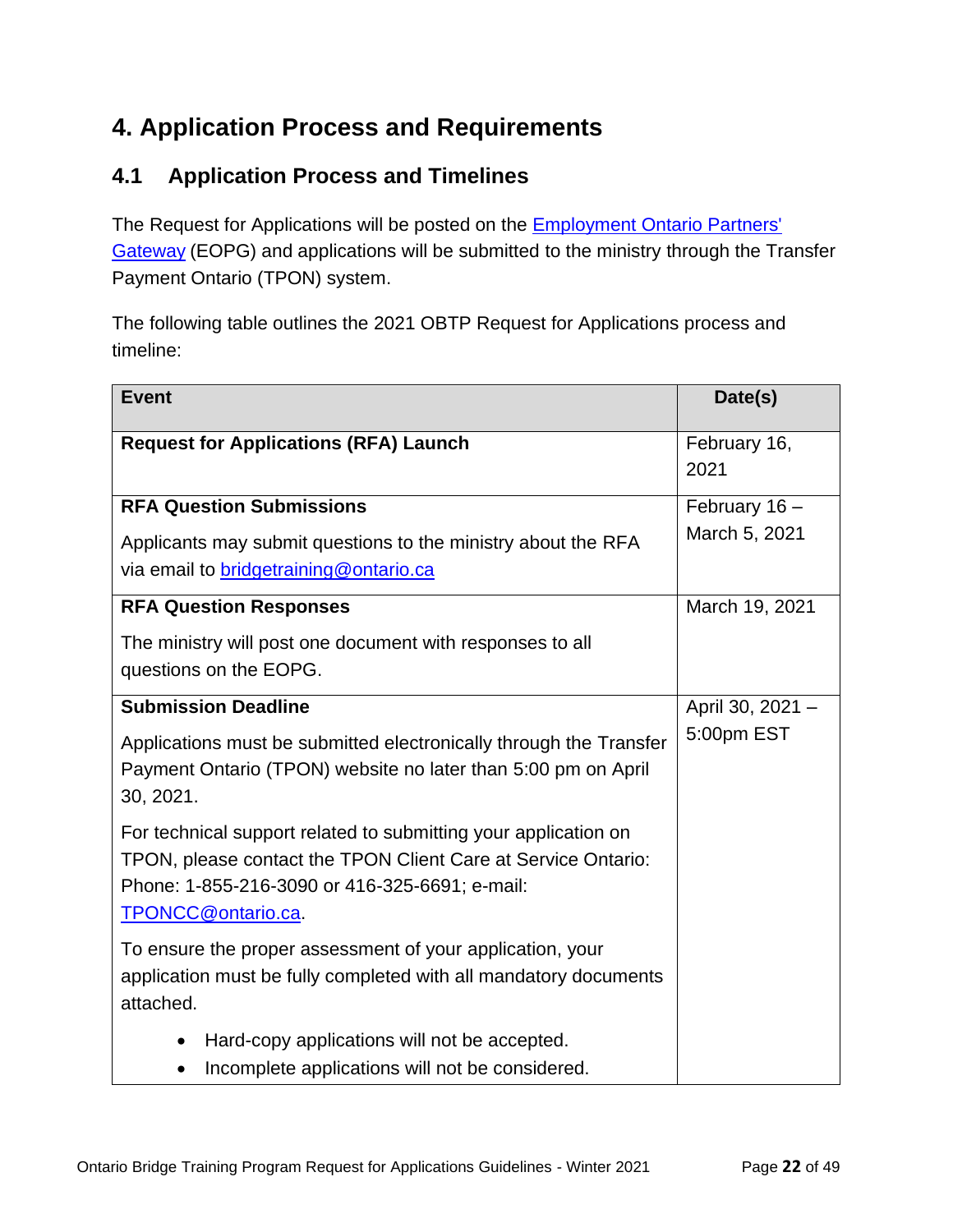| <b>Event</b>                                                          | Date(s) |
|-----------------------------------------------------------------------|---------|
| • Applications received after the deadline will not be<br>considered. |         |

## <span id="page-25-0"></span>**4.2 Single Applicant Requirement**

Applications for OBTP project funding must be submitted by a single applicant. A single applicant can be a sole organization or a lead organization with a group of partners.

The ministry encourages partnerships for project delivery wherever appropriate however, the applicant will be the single signatory to the funding agreement and will be held accountable to the ministry for all project activities and outcomes (i.e., meeting identified workforce development needs) on behalf of its partners, through its funding agreement with the ministry.

The applicant is expected to build and demonstrate credibility with a range of stakeholders, including partner employers (i.e., the sector) and delivery organizations (employment service providers, training providers, etc.), employers, participants, industry, and any public or private sector investors, including government. The applicant is also responsible for managing and distributing funds to relevant delivery partners, per its funding agreement with the ministry.

## <span id="page-25-1"></span>**4.3 Eligible Applicants**

Organizations eligible to apply for OBTP funding include:

- Broader public sector organizations based in Ontario such as municipal governments
- Publicly funded postsecondary institutions
- School boards
- Not-for-profit organizations based in Ontario that meet the following criteria:
	- o Have been incorporated for at least two (2) years.
	- o Have an elected governing Board of Directors.
	- $\circ$  Have bylaws that outline procedures for reporting and accounting to their membership or the public for the organization's operations and performance.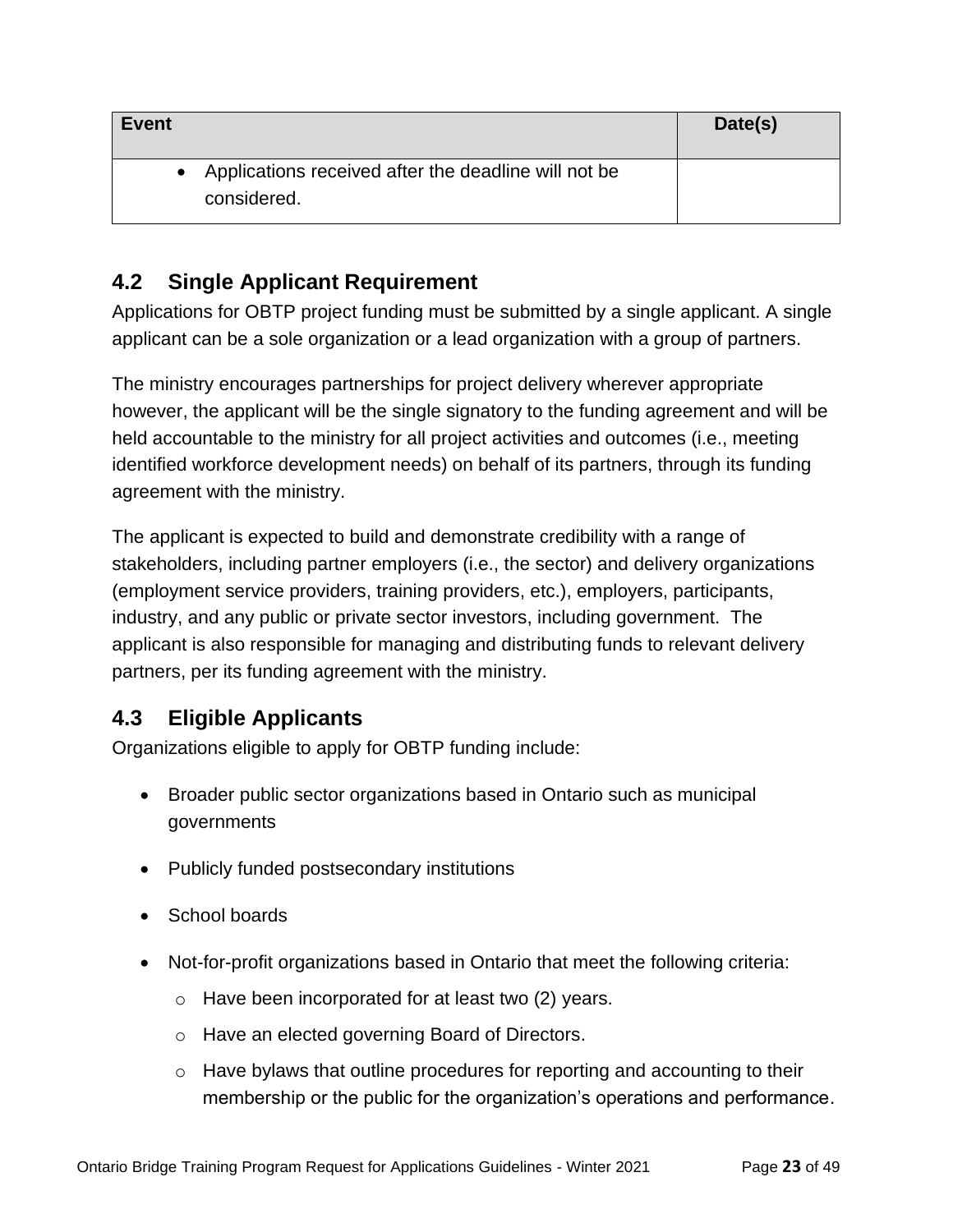- o Satisfy the ministry that it has adequate governance structures and accountability processes to properly administer and manage public funds and to carry out the project consistent with the terms of the Transfer Payment Agreement.
- $\circ$  Satisfy the ministry that it has relevant, accurate, and timely financial reporting and audited financial statements.
- Registered for-profit organizations based in Ontario that meet the following criteria:
	- o Have been incorporated for at least two (2) years.
	- $\circ$  Comply with relevant Ontario legislation and policies including those governing postsecondary education institutions.
	- $\circ$  Do not have debts to the crown and payments due under governing legislation. If debt is owed, a rationale must be provided to the ministry through the application process, using the Organizational Risk Assessment.
	- o Have a history of providing programs/post-secondary programs to immigrants in Ontario.
	- o Satisfy the ministry that they have adequate governance structures and accountability processes to properly administer and manage public funds and to carry out the project consistent with the terms of the Transfer Payment Agreement.
	- $\circ$  Satisfy the ministry that they have relevant, accurate, and timely financial reporting and audited financial statements.

## <span id="page-26-0"></span>**4.4 Project Steering Committee Requirements**

Applicant organizations must establish and maintain a governance structure with the capability and capacity to carry out its intended functions. This structure must include a Project Steering Committee comprised of key community representatives such as service providers, employer groups (e.g., industry associations, Chambers of Commerce), different levels of government (i.e., municipalities, federal and provincial government departments and ministries), regulators and highly skilled ITIs.

The Project Steering Committee will not direct the day-to-day operations of the bridge training program but will serve in a consultative, advisory and facilitative (such as arranging placements, mentors and so on) context to ensure that the project meets current requirements for licensing, certification, registration and employment.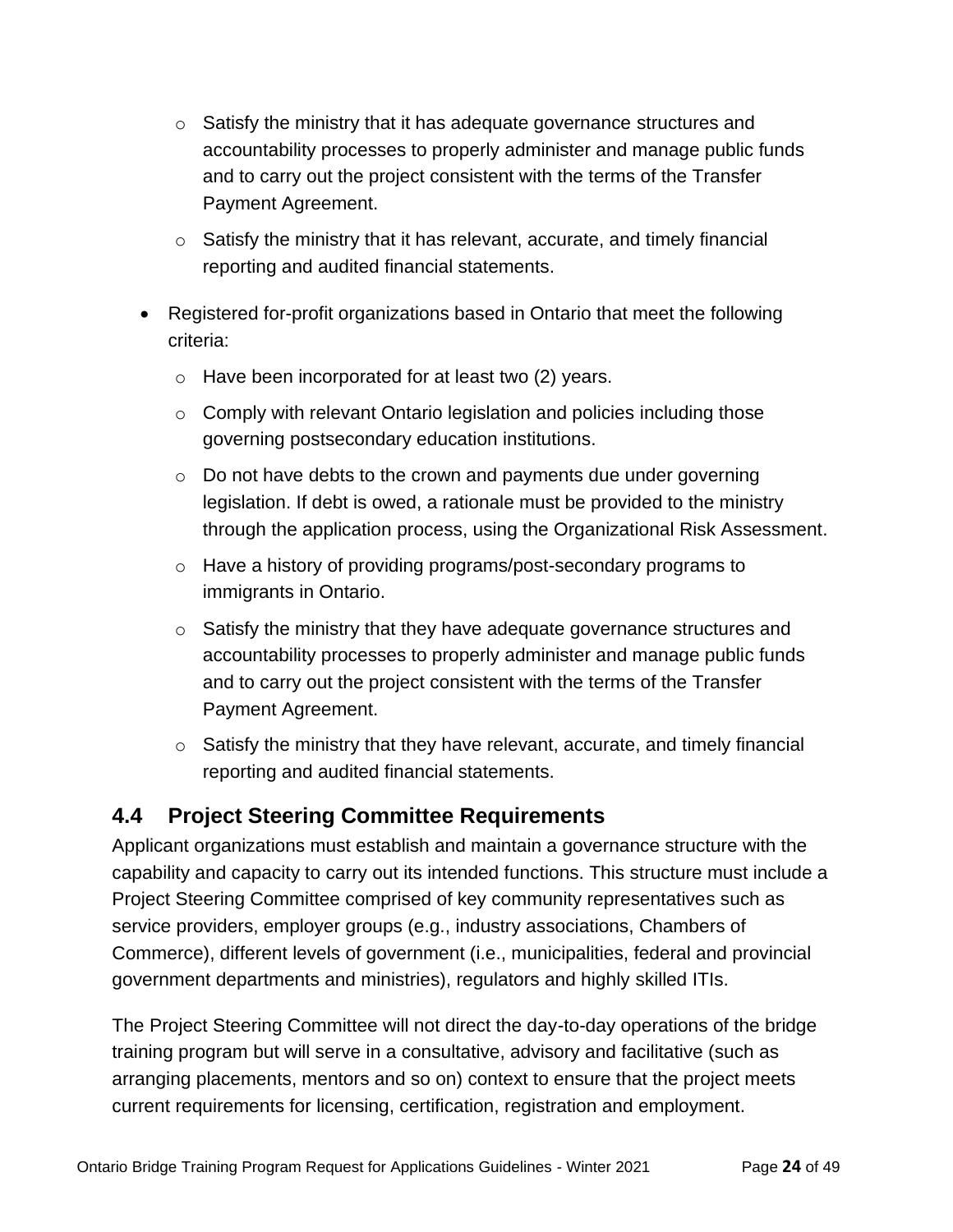## <span id="page-27-0"></span>**4.5 Partnership Requirements**

An important component of successful bridge training programs involves partnerships among different organizations. Bridge training education is a pan-professional process involving stakeholders from different sectors within a profession or trade. It is helpful to identify champions within partner organizations who can provide support and resources to assist in the development and implementation of bridge training programs.

Applicant organizations are expected to conduct outreach and develop partnerships with a wide range of stakeholders in order to mobilize the community to identify and address labour market issues and opportunities, workforce development needs, and to engage in improved employment and training service coordination and integrated service planning.

Partnerships may be formed among organizations including, but not limited to:

- Educational institutions (e.g., universities, colleges, school boards)
- Employers prepared to consider successful participants for employment in their companies
- Providers of employment and training services, including, but not limited to, those working with small to medium businesses, apprentices and those working with people who are self-employed
- Regulatory bodies and professional associations
- Employer/business, sector or industry organizations
- Regional economic development organizations
- Other levels of government (municipal, provincial, federal) and/or other Ontario government ministries
- Human, health and/or social services agencies
- Providers of literacy and essential skills services and regional networks
- Unions/labour organizations
- Organizations serving equity target groups (e.g., immigrant services)
- Other non-profit community organizations or not-for-profit businesses

Each partner's role will be clearly defined by the lead organization and documented in reports to the ministry. The applicant will be required to submit signed letters from all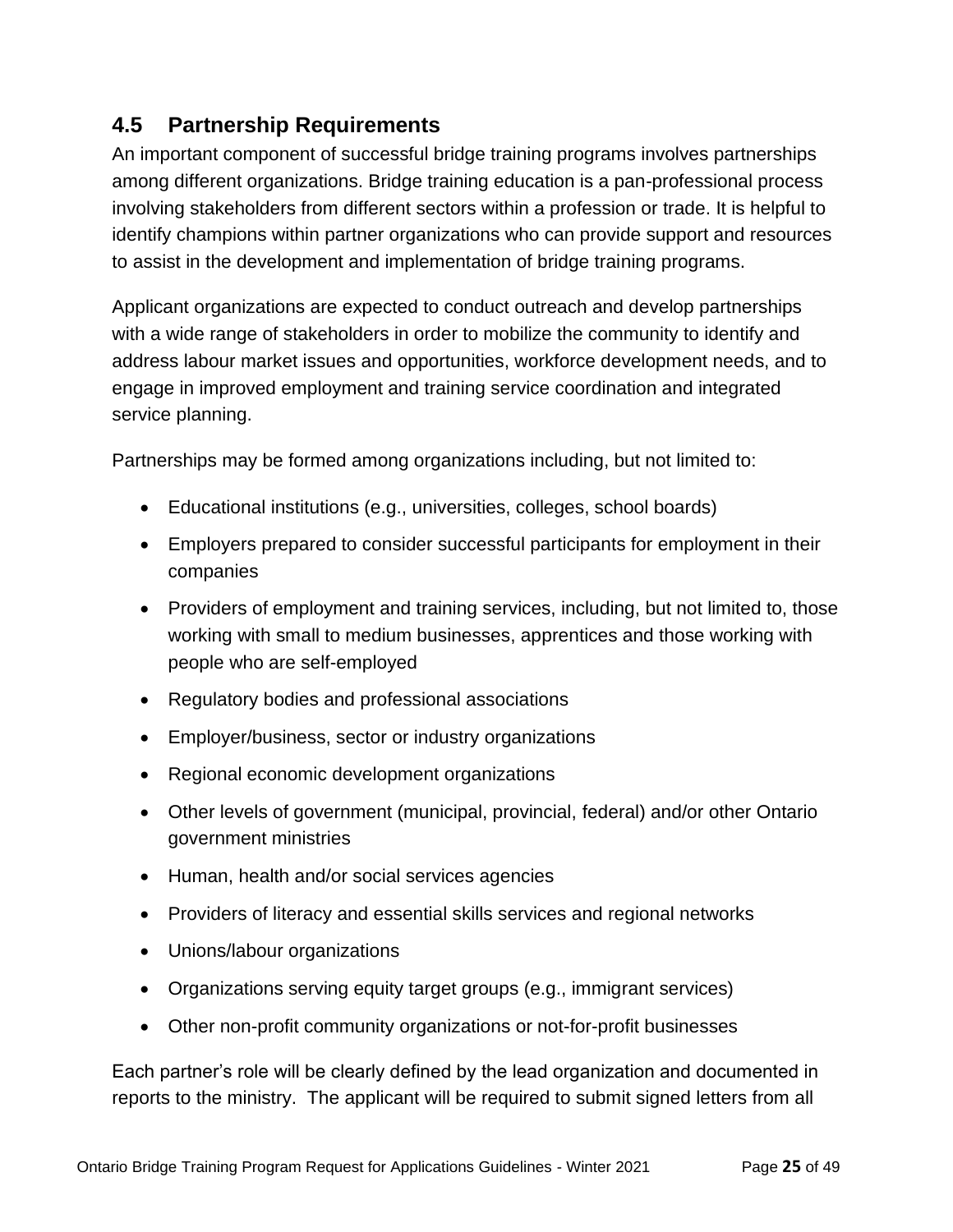project partners attesting to the partnership their role in the successful implementation of the project.

## <span id="page-28-0"></span>**4.6 Information Management Requirements**

The ministry will manage its agreement with successful applicants and collect participant-level data through its EO Information System. All successful applicants will be required to use the system to case manage participants, as well as to receive and submit reports to and from the ministry.

## <span id="page-28-1"></span>**4.7 Agreement and Budget Requirements**

Applicants must complete and submit a proposed budget. The proposed budget must include all anticipated costs associated with the project activities. Please see [Section 5](#page-31-0)  [Evaluation](#page-31-0) for Applications for more information.

Project funding, if approved, will be provided to successful applicants under a Transfer Payment Agreement between the applicant and the ministry, which will set out the terms and conditions including:

- Project budget
- Project management
- Performance measures
- Monitoring and reporting requirements, including annual progress reporting, audits and financial reports
- Mode and schedule of payment
- Contract termination and corrective action

Successful applicants will:

- Be accountable to the ministry for all monies and project components and will be the final decision-making authority among partners for the project under the agreement.
- Manage their project plan to meet financial and accountability reporting requirements and deliverables, as identified in the funding agreement.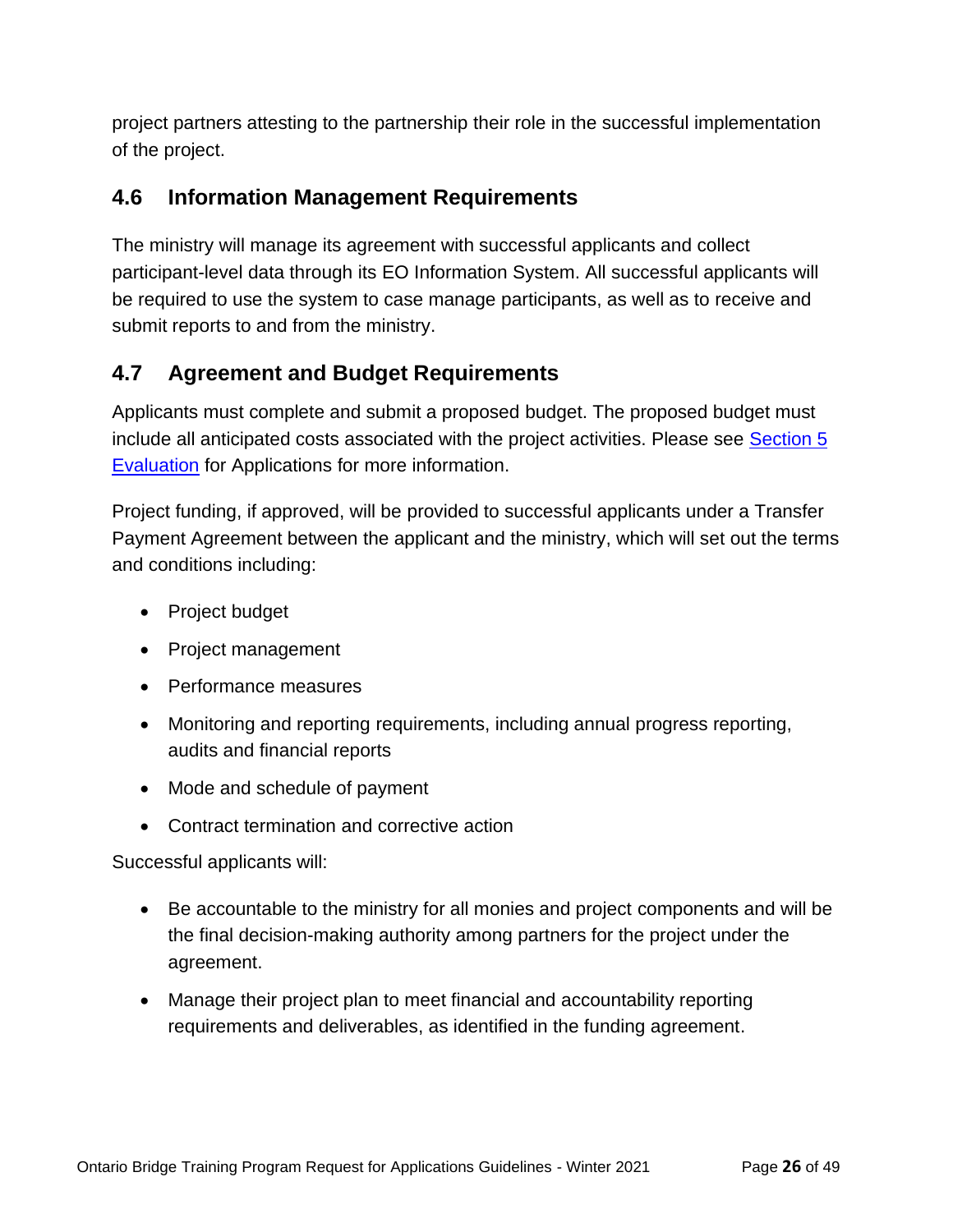- Be responsible for receiving, administering, and allocating funds to any participating organizations in accordance with the requirements of their agreements.
- Be responsible for measuring results and reporting on their performance as required by their funding agreement.
- Be required to submit regular reporting that will be used by the ministry to assess the progress of implementation, as required by the funding agreement.

## <span id="page-29-0"></span>**4.8 Tuition Fees and Financial Aid**

The ministry encourages service providers to charge tuition fees to participants for academic and technical training and to use this revenue for delivery and continuous improvements to the program. Employment-focused services must be provided to participants free of charge.

- Tuition fees charged to bridge training participants must be in line with general tuition rates (domestic student) charged for similar programs offered by publicly funded post-secondary educational institutions.
- Tuition fees collected from participants must be applied in full towards program costs related to the delivery of the bridge training project.
- Tuition fees are a vehicle to put projects onto a path to financial sustainability and are an integral part of a projects' long-term viability plans.

The ministry expects bridge training projects to pursue alternative funding from other sources (such as employer contributions/sponsorship, grants, etc.) in order to offset program delivery costs.

Wherever possible, bridge training projects should provide participants with access to financial supports to reduce the burden of tuition fees. This includes the Ontario Bridging Participant Assistance Program (OBPAP), Ontario Student Assistance Program (OSAP) and any other financial instruments that may be made available to program participants, such as private sector loan programs, other program bursaries or scholarships.

Ministry funding cannot be used to offer direct financial transfers to participants to offset tuition costs.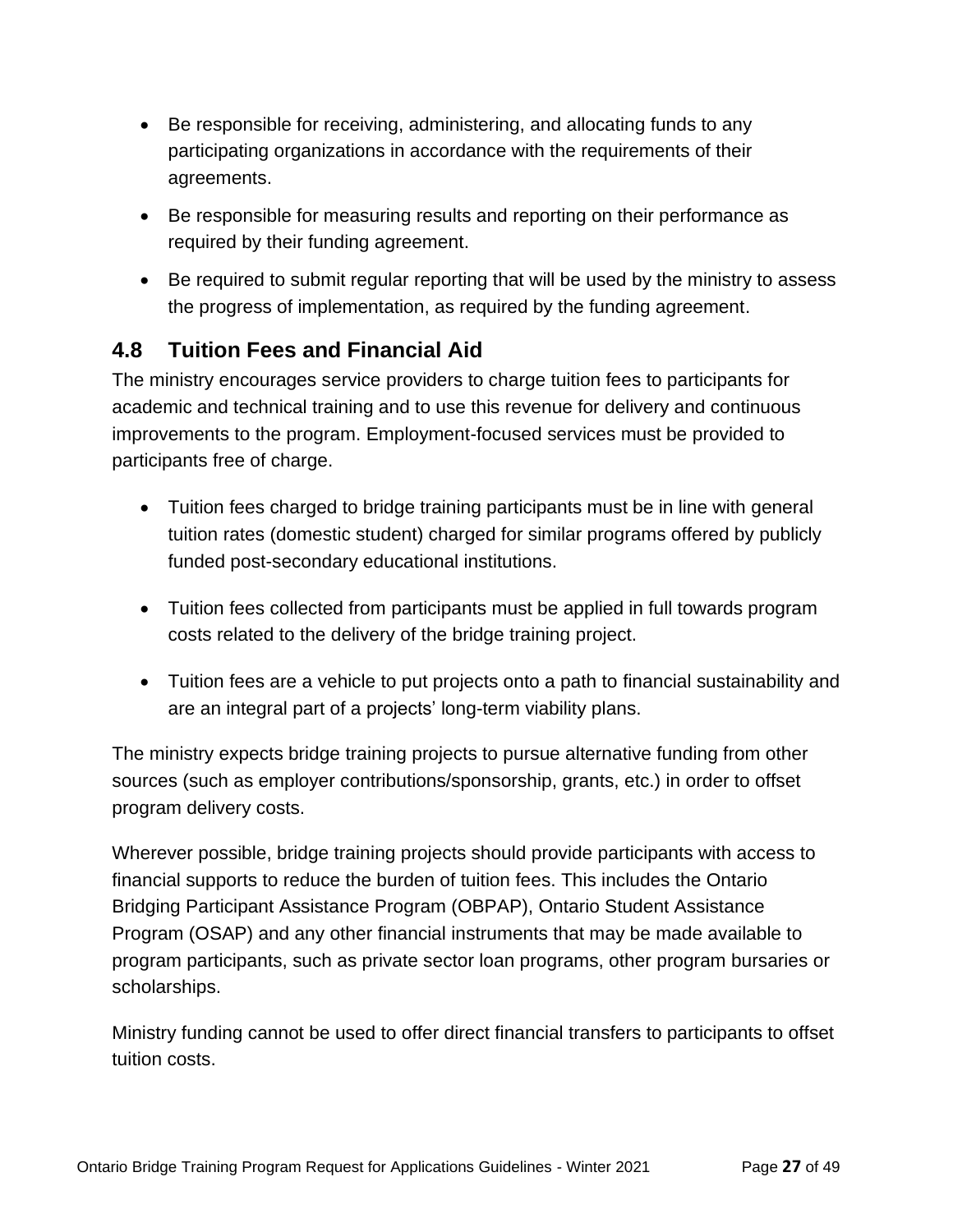## <span id="page-30-0"></span>**4.9 Funding Amounts and Project Duration**

Projects of different sizes and durations will be considered. The maximum duration of projects is three (3) years, which includes the planning period of a maximum of six (6) months for Category A - Service Delivery projects and three (3) months for Category B - Changing the System projects. All program activities must be completed within the three (3) years. The ministry will not fund activities that continue after the expiration date of the Transfer Payment Agreement.

The ministry is under no obligation to fund any application submitted through this request for applications or to fund the entire duration or scope of a proposed project.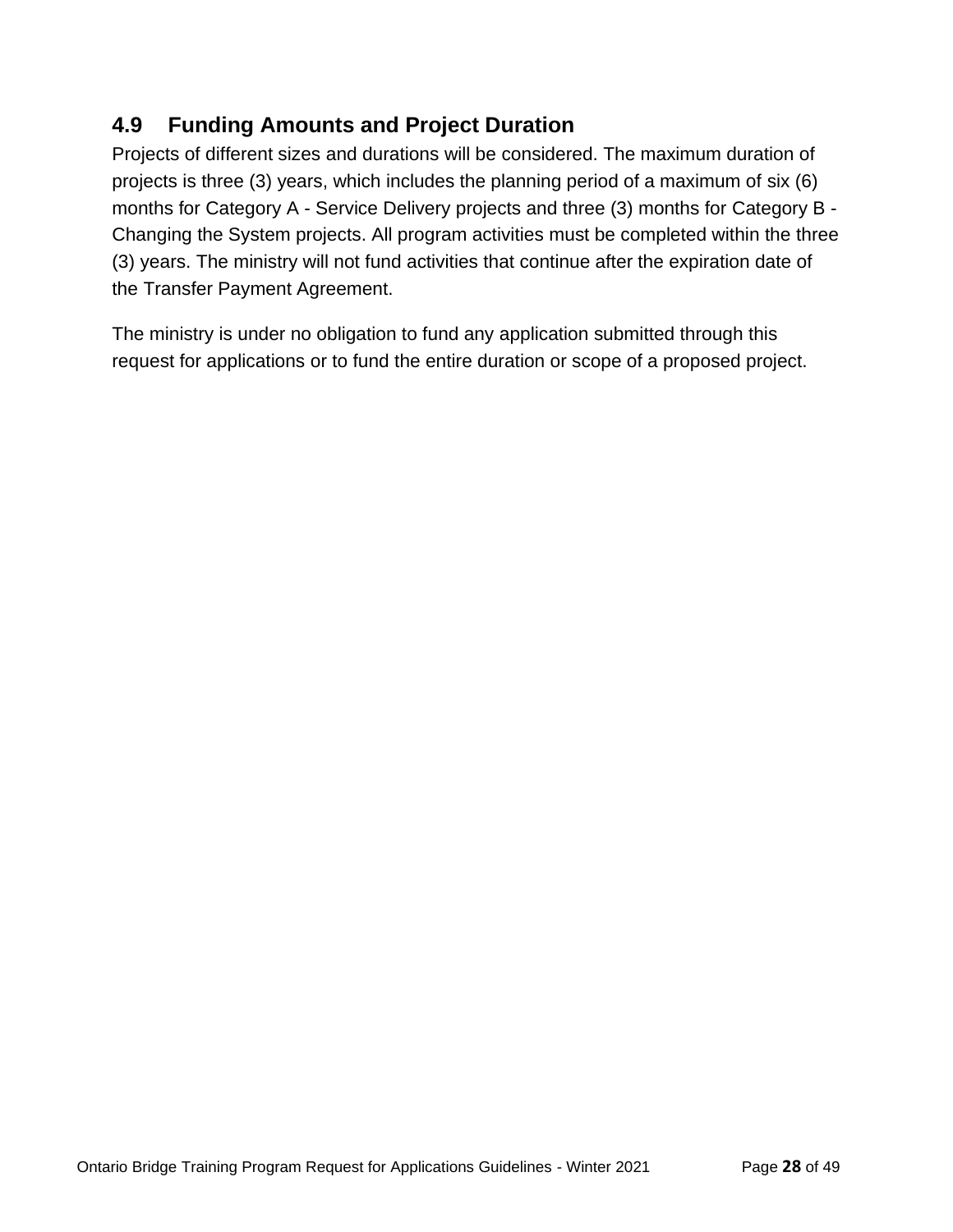## <span id="page-31-0"></span>**5. Evaluation of Applications**

The ministry will only evaluate complete applications. Applicants must submit their complete application package through TPON no later than 5:00 pm on April 3030, 2021. Late submissions will be disqualified and therefore will not be evaluated.

The ministry intends to enter into a Transfer Payment Agreement with multiple successful applicants in Category A – Service Delivery projects and Category B – Changing the System applications.

## <span id="page-31-1"></span>**5.1 Evaluation Stages**

Applicants will be assessed through four (4) evaluation stages. Successful applications must meet all prerequisite criteria and thresholds across all stages of evaluation listed below:

| <b>Stages</b>                      | <b>Max</b><br><b>Points</b> | <b>Passing</b><br><b>Points</b> | <b>Minimum</b><br><b>Threshol</b><br>d | % Overall<br><b>Score</b> |
|------------------------------------|-----------------------------|---------------------------------|----------------------------------------|---------------------------|
| I. Mandatory Requirements          | Pass                        | Pass                            | 100%                                   | N/A                       |
| II. Organizational Risk Assessment | Low risk                    | Med. Risk                       | Med. Risk                              | N/A                       |
| III. Application Questions         |                             |                                 |                                        |                           |
| Category A – Service Delivery      | 252                         | 164                             | 65%                                    | 75%                       |
| Category B – Changing the System   | 180                         | 117                             | 65%                                    | 75%                       |
| IV. Budget                         |                             |                                 | ı                                      |                           |
| Category A – Service Delivery      | 84                          | 55                              | 65%                                    | 25%                       |
| Category B – Changing the System   | 60                          | 39                              | 65%                                    | 25%                       |

## **Maximum overall scores**

| <b>Project Category</b>                  | Max Total Score (100%) |
|------------------------------------------|------------------------|
| Category A – Service Delivery            | 336                    |
| $\vert$ Category B – Changing the System | 240                    |

## <span id="page-31-2"></span>**5.1.1 Stage I: Mandatory Requirements**

This is a pass/fail stage in which applications will be reviewed for completeness. All mandatory components of the request for applications submission must be present.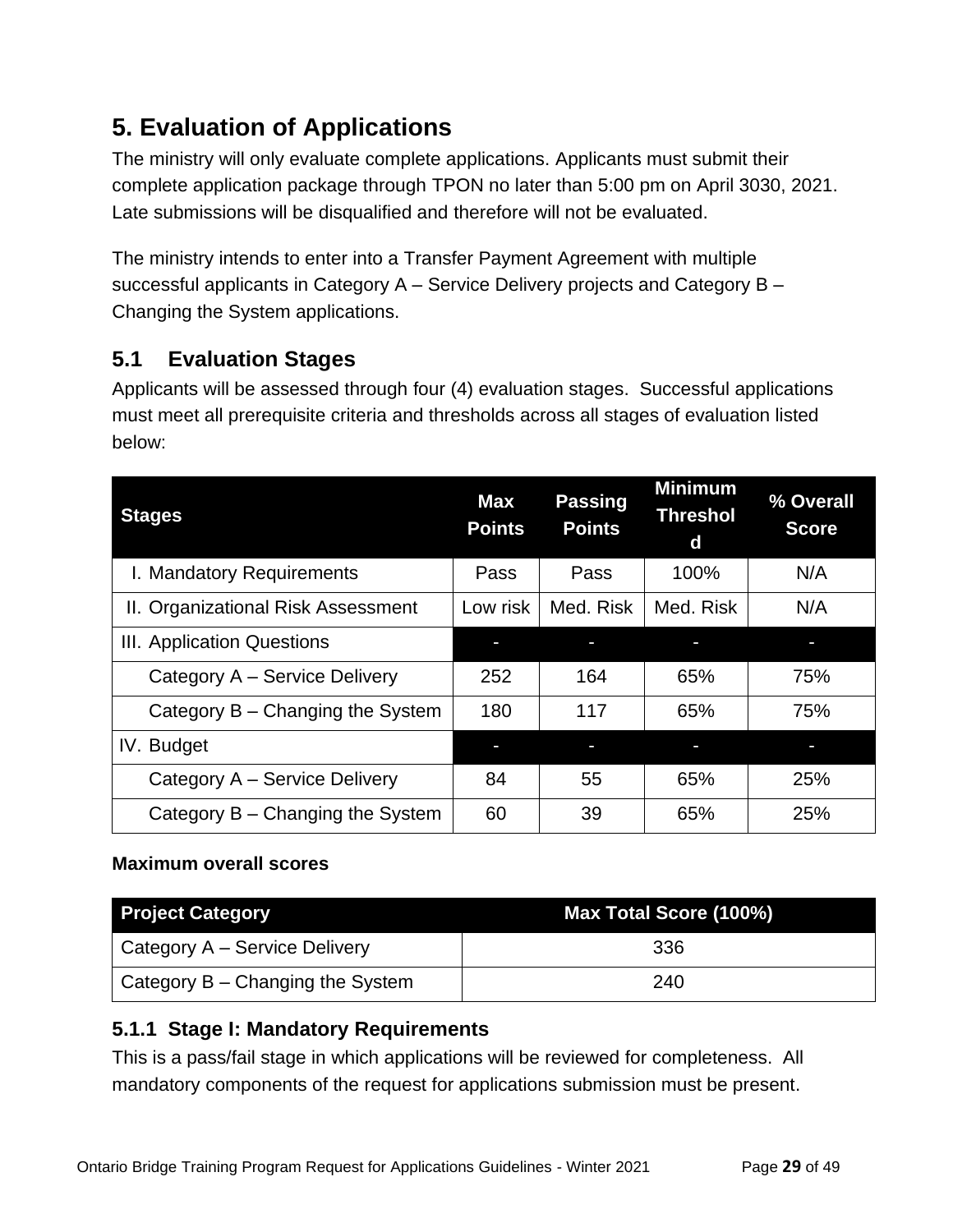Applications that are missing any mandatory components will be excluded from further consideration during the evaluation process.

The mandatory components of the submission are:

- Complete applicant profile
- Project summary that complies with the project category criteria
- Conflict of Interest Declaration
- Letters from all partner organizations, duly signed and attested
- Organizational Risk Assessment (Stage II)
- Responses to Application Questions (Stage III)
- Budget submission (Stage IV)
- Completed Project Targets Template
	- Each project category has a unique Project Targets template. The information submitted in this template will inform the Transfer Payment Agreement between the ministry and the successful applicant.
	- Applicants for Category A Service Delivery projects are required to submit target client intake and outcomes across the entire duration of the agreement. Category B - Changing the Systems applicants will define their successful outcomes, and the indicators by which they will be measured.

#### <span id="page-32-0"></span>**5.1.2 Stage II: Organizational Risk Assessment**

This is a pass/fail stage in which applicants will be required to submit evidence to the ministry that demonstrates the health of their organization and capacity to successfully deliver the project over the entire duration of the agreement with the ministry.

To respond to this stage, applicants must provide evidence of its operational policies, procedures and infrastructure in the following areas:

- Governance
- Service Delivery
- Financial
- Legal
- Technology
- Privacy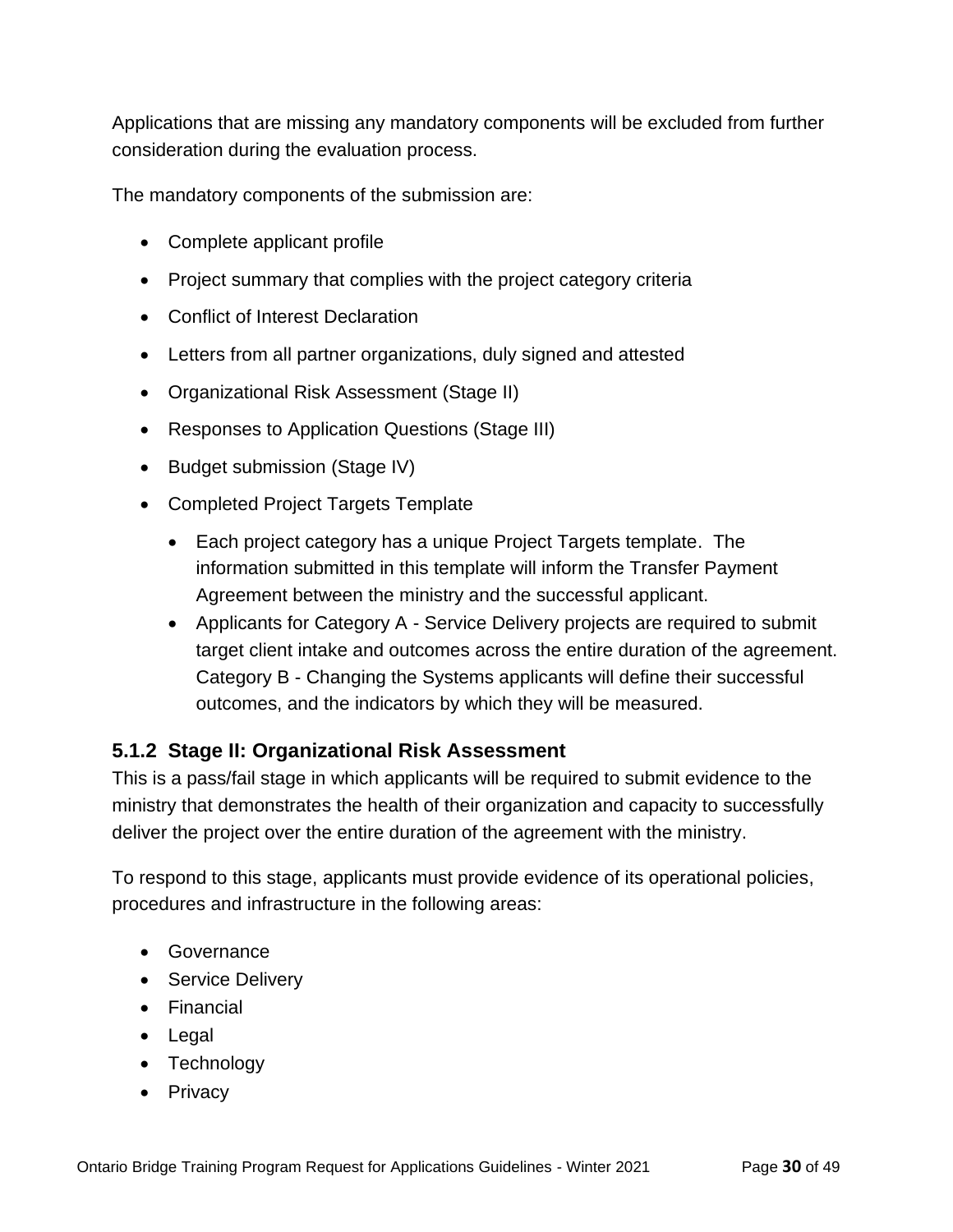• Human Resources

The ministry will review the evidence presented, and assess whether the organization presents a low, medium or high risk to the successful delivery of the program. Applicants that do not present sufficient evidence that demonstrates they are low-risk or medium-risk organizations will be eliminated from the evaluation process.

## <span id="page-33-0"></span>**5.1.3 Stage III: Application Questions**

This stage comprises 75% of the overall score of the Request for Applications.

Each project category has a unique set of questions and different maximum scores. At this stage, a minimum threshold of 65% of the maximum score must be met in order to continue to the next stage of evaluation.

Applicants will be scored based on how they meet the stated criteria for each question by demonstrating:

- Experience in delivering services to highly skilled ITIs
- Evidence of labour market demand for the proposed project
- Project plans that are client-centred and customized to each client's need
- Project activities that will directly lead to expected outcomes
- Partner involvement and community engagement to enhance client experience and outcomes
- Capacity to design, implement and establish the program according to the program components described in **Section 3** of this document

#### <span id="page-33-1"></span>**5.1.4 Stage IV: Budget**

This stage comprises 25% of the overall score of the Request for Applications.

Each project category has a unique budget template and different maximum scores. At this stage, a minimum threshold of 65% of the maximum score must be met in order to be considered for funding.

Applicants are required to submit a completed budget template following the instructions outlined in the category-specific application package. Budget submissions will be reviewed and scored based on the following principles:

1) **Funding request is justified:** Clear rationales for all costs and revenues outlined in the budget template have been provided and demonstrates that the budget request is reasonable (30% of max budget score)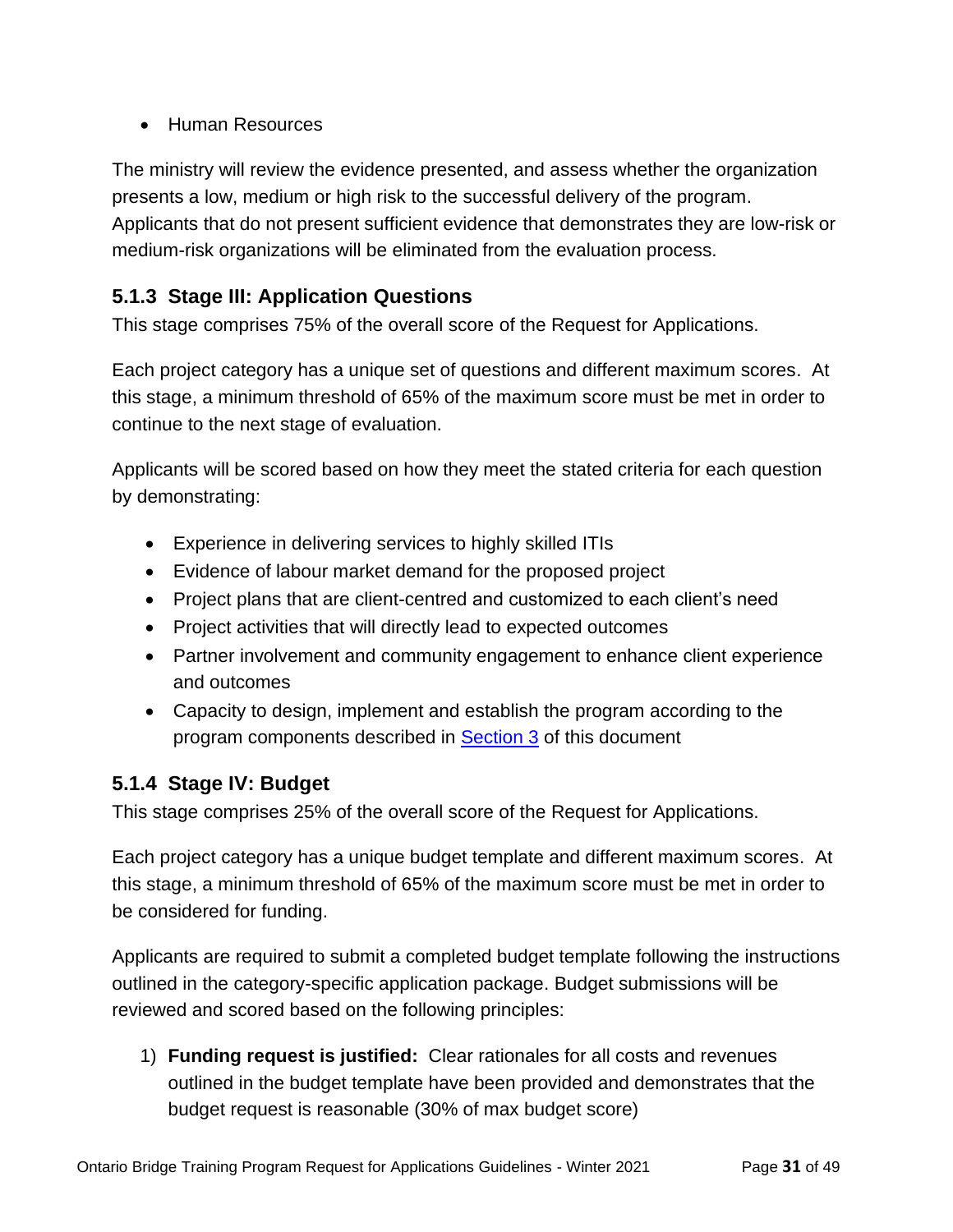- Applicants must provide concise notes in the budget template to explain how costs are derived.
- 2) **Funding request aligns with budget submissions for similar projects:** Upon receipt of all submissions, the ministry will review and group applications according to NOC codes to ensure that project funding requests are in line with average funding requests for similar services (60% of max budget score)
	- Budget submissions for similar projects will be reviewed and compared against each other to ensure that costs are comparable to other applicants within the same category pool and within target occupations (NOC levels). Projects that are more than one standard deviation from average costs will lose points.
- 3) **Funding request is balanced:** The applicant has demonstrated proper and responsible use of funds related to both administration and program delivery (10% of max budget score)
	- Administrative costs do not exceed 15% of the Program Delivery budget.

## <span id="page-34-0"></span>**5.2 Final Assessment and Scoring**

Applicants whose submissions meet requirements and thresholds in all the stages will be considered successful applicants. Successful applicants will be ranked according to their final scores and considered for funding according to the budget templates submitted. The ministry will fund as many successful Category A and B applications as it can without exceeding its funding allocation for the program.

There is no appeals process to contest a MLTSD funding decision; however, the ministry will provide applicants with an opportunity to request and receive feedback on applications not selected for funding.

The application and any supporting documentation submitted by an applicant will not be returned to the applicant and will be destroyed.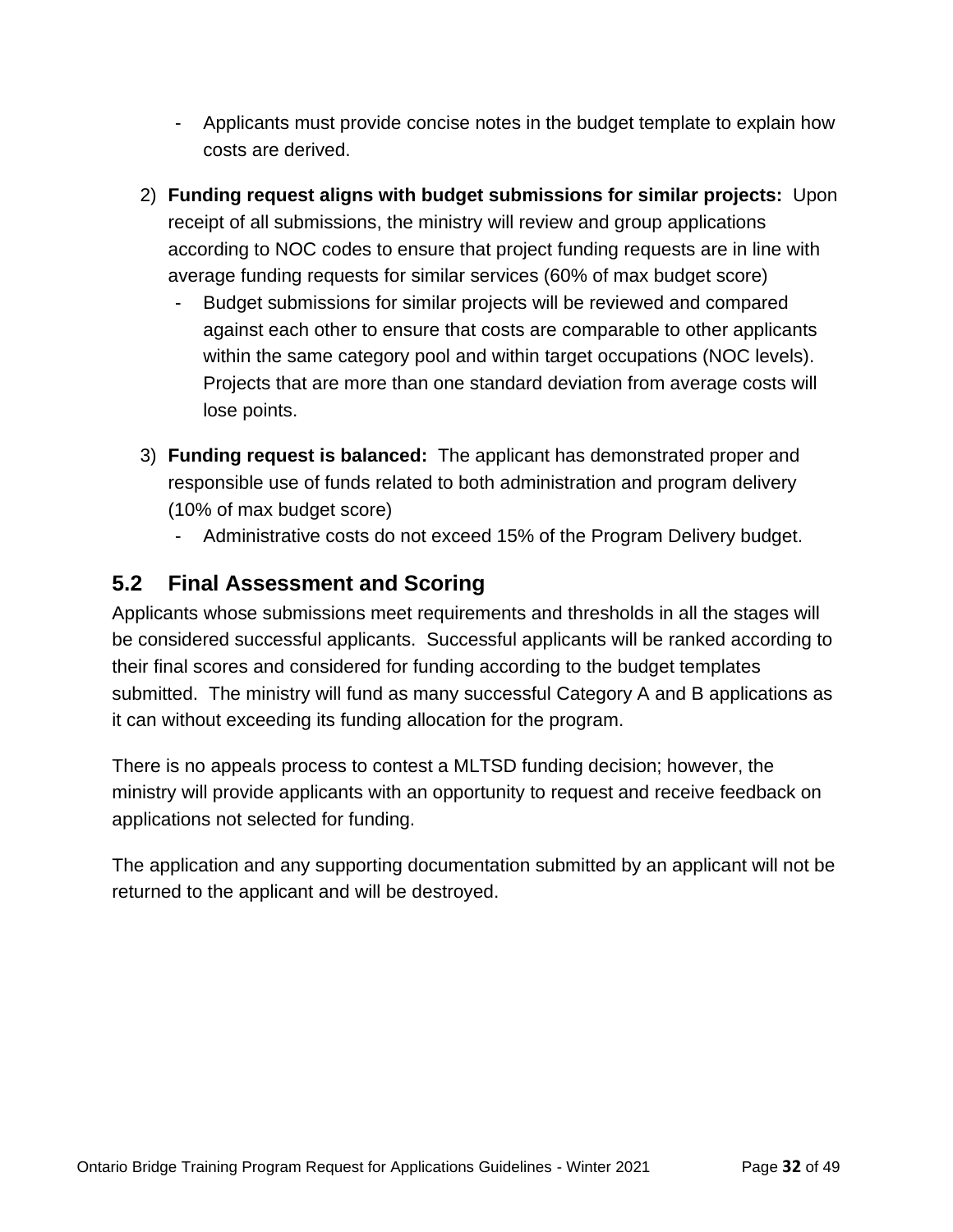## <span id="page-35-0"></span>**6. Additional Information for Applicants**

## <span id="page-35-1"></span>**6.1 Rights of the Ministry**

In applying, the Applicant is deemed to have acknowledged that the ministry or its designate may:

- Communicate directly with any applicant or potential applicants.
- At its sole discretion, accept applications for consideration that are not strictly compliant with the requirements outlined above.
- Verify with any applicant or with a third party any information set out in an application.
- Make changes, including substantial changes such as to the eligibility criteria, without notice, to this guide and related documents including the application form by way of new information on the designated website.
- Cancel this application and RFA process at any stage of the application or evaluation process.
- Reject any or all applications in its sole and absolute discretion, even if they are compliant with the requirements outlined above.
- Fund legal entities for similar projects regardless of whether these entities have submitted an application in response to this Guide.

## <span id="page-35-2"></span>**6.2 Contract with Ministry**

Successful applicants will be required to enter into a formal Transfer Payment Agreement with the ministry.

## <span id="page-35-3"></span>**6.3 No Commitment to Fund**

The application process will not necessarily result in a funding commitment to any applicant. Furthermore, the ministry reserves the right to award funding through processes other than this application process. The ministry shall not be liable for any expenses incurred by any applicant, including the expenses associated with the cost of preparing the application.

## <span id="page-35-4"></span>**6.4 Applicant Not to Communicate with Media**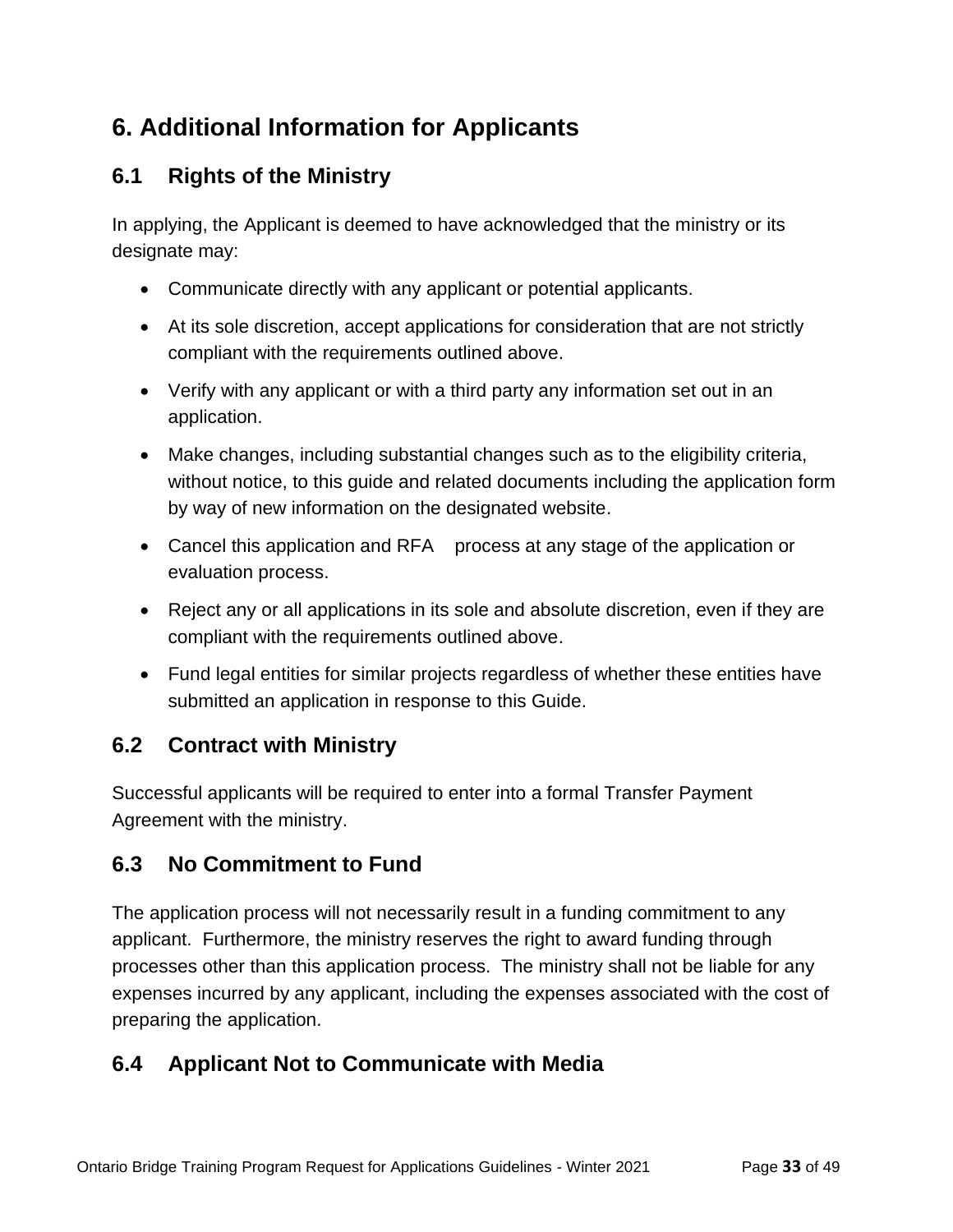An applicant shall not at any time directly or indirectly communicate with the media in relation to this application process or any legal agreement in relation to this application without first obtaining the written consent of MLTSD. MLTSD may refuse to consider an Application from an applicant or may rescind a grant awarded, including by terminating any executed Transfer Payment Agreement, to an applicant who has such communication without its written consent.

## <span id="page-36-0"></span>**6.5 Conflict of Interest**

All applicants are required to complete a Conflict of Interest Declaration form and attach it to each submission.

**"Conflict of Interest"** includes, but is not limited to, any situation or circumstance where the applicant, or any of its respective advisors, partners, members, directors, officers, employees, agents and volunteers has:

- An unfair advantage or engages in conduct, directly or indirectly, that may give it an unfair advantage
- Other commitments, relationships or financial interests that:
	- i. could or could be seen to exercise an improper influence over the objective, unbiased and impartial exercise of its independent judgement; or
	- ii. could or could be seen to compromise, impair or be incompatible with the effective carrying out of its proposed project.
- Used confidential information of the ministry without the ministry's written consent; or
- A direct or indirect financial benefit from the carrying on of the project.

Applicants must disclose any actual, potential or perceived Conflict of Interest by completing and submitting the Declaration of Conflict of Interest, which is included as a separate attachment.

## <span id="page-36-1"></span>**6.6 Project Partnerships**

Although the ministry encourages partnerships for project delivery wherever appropriate, applications must be submitted by a single applicant even where a partnership exists. For the purposes of the application and subsequent funding contract with the ministry in the event of a successful application, a single recipient must take sole responsibility for the terms and conditions of the contract, including development,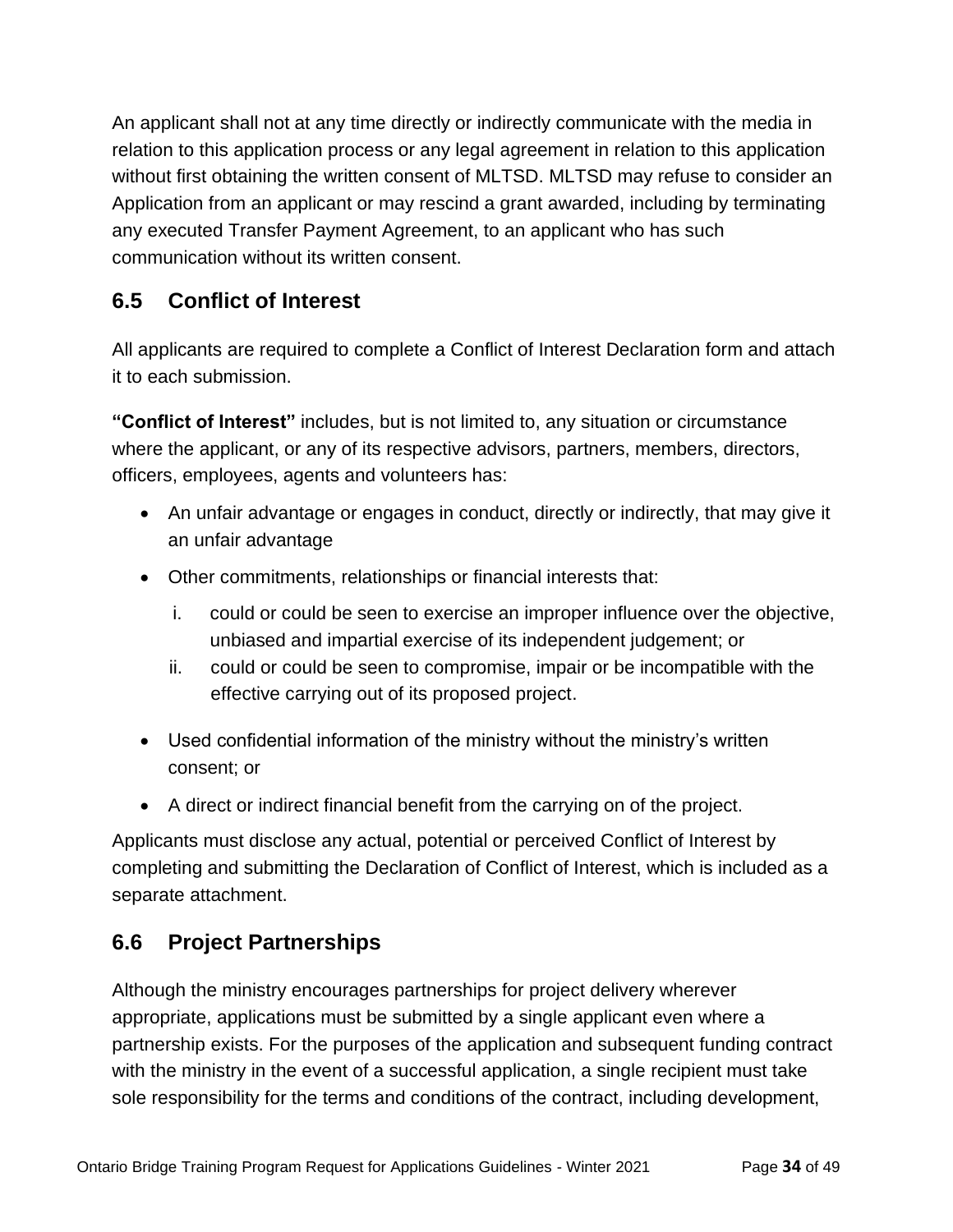implementation, reporting and evaluation of the project. The applicant will be the single signatory to the contract and will be identified as the recipient.

If funding is granted, successful applicants may be required to develop formal agreements with any project partners to whom funding may be flowed for the purposes of meeting project outcomes.

## <span id="page-37-0"></span>**6.7 Privacy and Personal Information**

Successful applicants, who are approved as service providers, may be subject to specific requirements regarding the collection, use and disclosure of participants' personal information in the transfer payment agreements into which they enter with MLTSD. These requirements may address the collection, use and disclosure of personal information relating to participants.

## <span id="page-37-1"></span>**6.8 Confidentiality and the Freedom of Information and Protection of Privacy Act**

Please note the ministry is subject to the *Freedom of Information and Protection of Privacy Act* (the "Act"). The Act provides every person with a right of access to information in the custody or under the control of the ministry, subject to a limited set of mandatory/discretionary exemptions. This means that the information that is collected pursuant to this application process may be disclosed in the context of an access request unless it is subject to a mandatory or discretionary exemption under the FIPPA. The MLTSD has exclusive jurisdiction to determine whether information that is in its custody and/or control falls within a discretionary or mandatory exemption under the FIPPA.

Applicants are advised that the names and addresses of successful applicants, the amount of transfer payments awarded, and the purpose for which the transfer payments are awarded is information the ministry makes available to the public.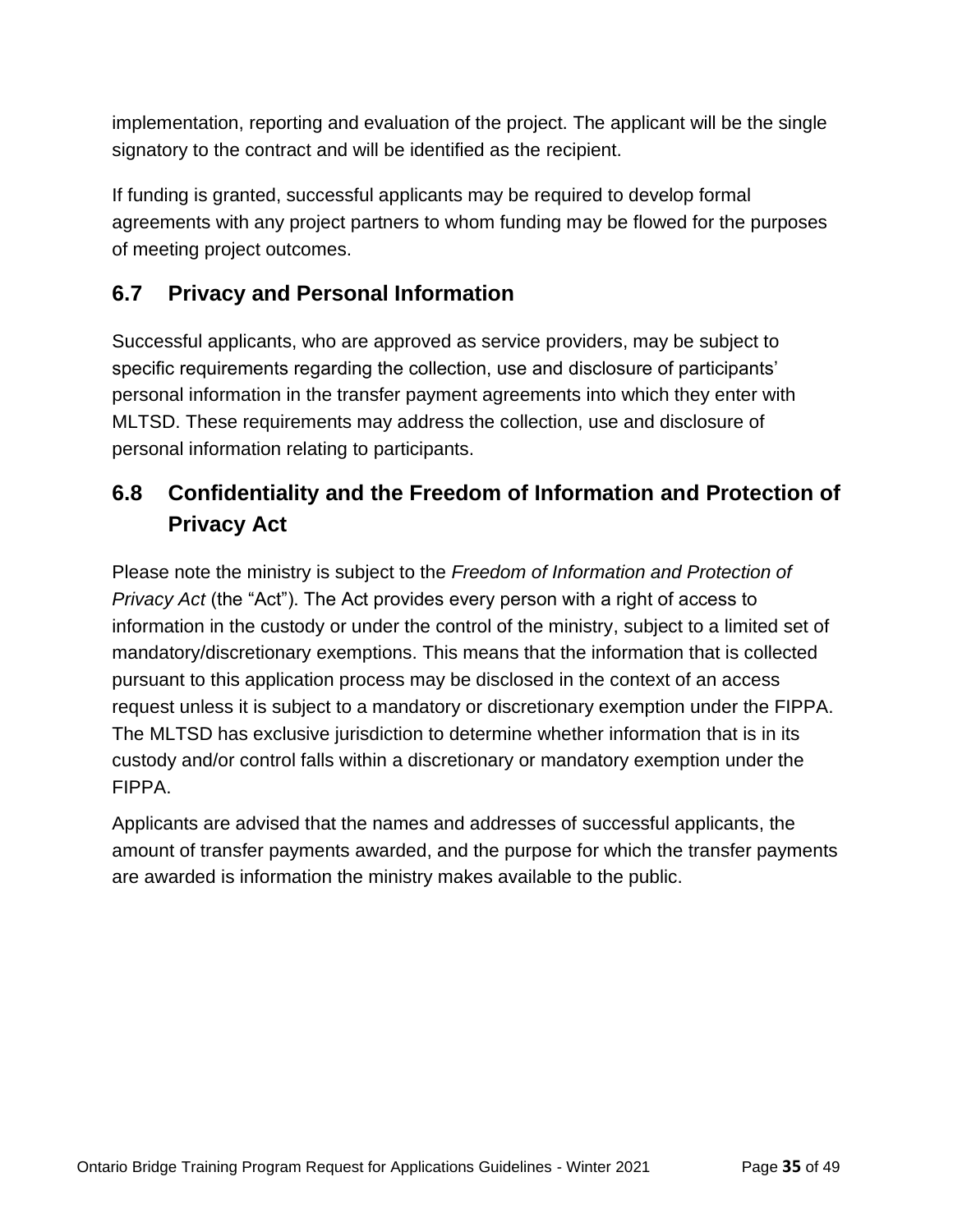## <span id="page-38-0"></span>**APPENDICES**

## <span id="page-38-1"></span>**APPENDIX 1 – RFA Evaluation – Questions**

Applicants can be awarded the following maximum scores depending on which project category they apply to. An applicant must achieve a minimum threshold score of 65 per cent on the maximum score to be considered for funding.

| <b>Project Category</b>                   | <b>Maximum Score</b> | <b>Passing Score</b> |
|-------------------------------------------|----------------------|----------------------|
| Category A – Service Delivery Projects    | 252                  | 164                  |
| Category B – Changing the System Projects | 180                  | 117                  |

#### <span id="page-38-2"></span>**Category A - Service Delivery Questions**

| <b>EXPERIENCE</b> |                                                                                                                                              |                                                                                                                                                                                                             |                             |  |
|-------------------|----------------------------------------------------------------------------------------------------------------------------------------------|-------------------------------------------------------------------------------------------------------------------------------------------------------------------------------------------------------------|-----------------------------|--|
| #                 | <b>Category A Questions</b>                                                                                                                  | <b>Criteria</b>                                                                                                                                                                                             | <b>Max</b><br><b>Points</b> |  |
| 1                 | Describe your organization's history<br>and experience in delivering positive<br>outcomes for highly skilled ITIs.                           | Describes evidence of recent<br>positive outcomes achieved in<br>delivering services to highly skilled<br><b>ITIs</b>                                                                                       | 18                          |  |
|                   | <b>LABOUR MARKET DEMAND</b>                                                                                                                  |                                                                                                                                                                                                             |                             |  |
| #                 | <b>Category A Questions</b>                                                                                                                  | <b>Criteria</b>                                                                                                                                                                                             | <b>Max</b><br><b>Points</b> |  |
| $\overline{2}$    | Provide evidence that supports a<br>need for the proposed project to<br>serve this occupation/sector within<br>the proposed geographic area. | • Provides qualitative and<br>quantitative analysis of labour<br>market data to demonstrate<br>demand for the proposed service                                                                              | 27                          |  |
|                   |                                                                                                                                              | Data speaks to need in the<br>proposed geographic area to be<br>served                                                                                                                                      |                             |  |
|                   |                                                                                                                                              | Data includes evidence of an<br>environmental scan for similar<br>existing services. If similar<br>services exist, explain why the<br>proposed project is unique or how<br>it differs from those already in |                             |  |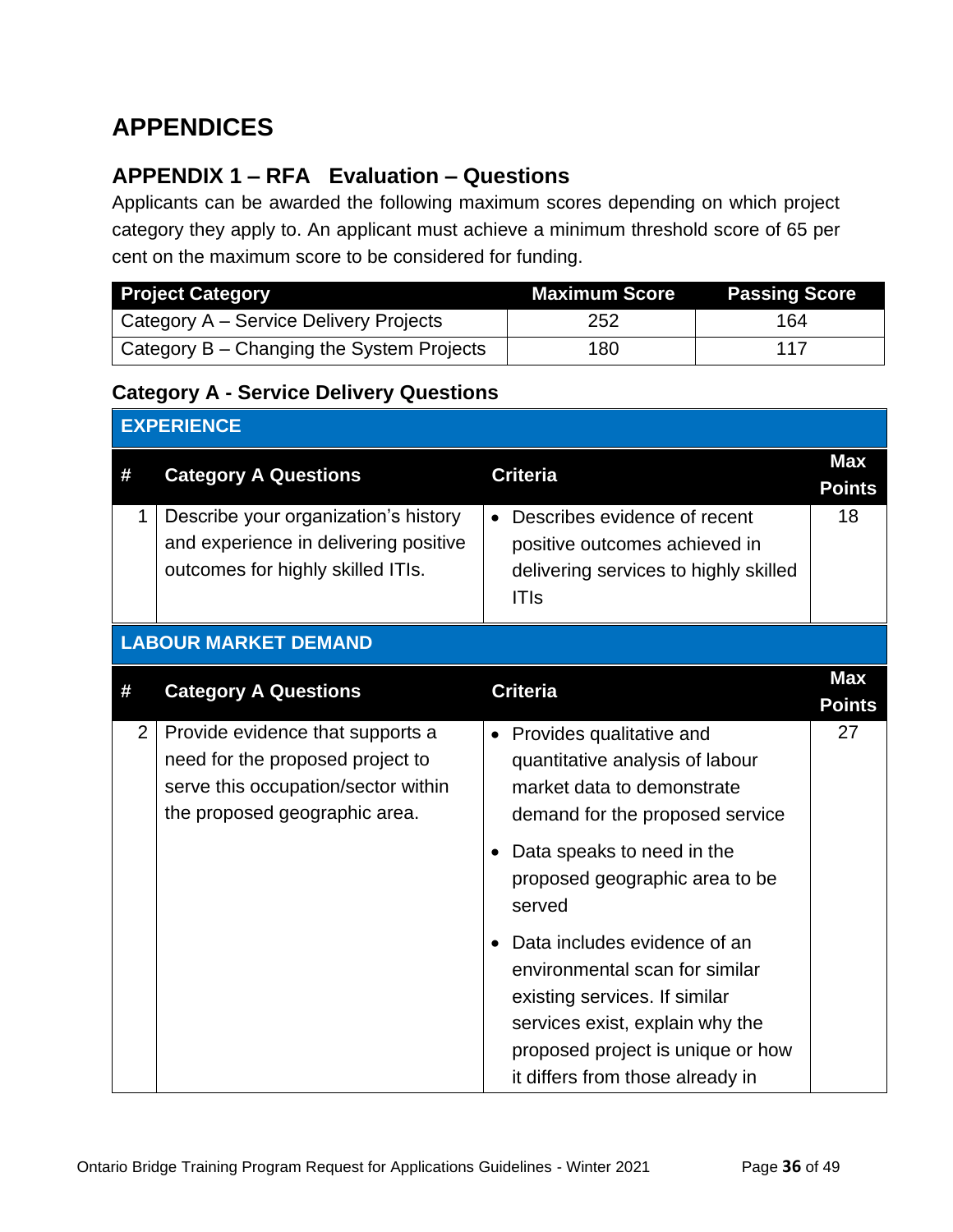| # | <b>Category A Questions</b>                                                                                                                                                                                                                                                  | <b>Criteria</b>                                                                                                                              | <b>Max</b><br><b>Points</b> |
|---|------------------------------------------------------------------------------------------------------------------------------------------------------------------------------------------------------------------------------------------------------------------------------|----------------------------------------------------------------------------------------------------------------------------------------------|-----------------------------|
|   |                                                                                                                                                                                                                                                                              | existence                                                                                                                                    |                             |
|   | <b>SERVICE DELIVERY</b>                                                                                                                                                                                                                                                      |                                                                                                                                              |                             |
| # | <b>Category A Questions</b>                                                                                                                                                                                                                                                  | <b>Criteria</b>                                                                                                                              | <b>Max</b><br><b>Points</b> |
|   | Instructions for questions $3 - 9$ :                                                                                                                                                                                                                                         |                                                                                                                                              |                             |
|   | Referring to the information in<br>Section 3.1.1.2 - Participant-facing<br>service components for Category A<br>in the Request for Applications<br>Guidelines, please describe how the<br>proposed project will deliver each of<br>the seven required program<br>components. |                                                                                                                                              |                             |
| 3 | Information and referral to EO and<br>other relevant programs and services                                                                                                                                                                                                   | Demonstrates knowledge of EO<br>$\bullet$<br>programs and other<br>complementary services offered by<br>similar/ relevant organizations      | 9                           |
|   |                                                                                                                                                                                                                                                                              | Describes service referral<br>processes to EO and other<br>programs                                                                          |                             |
| 4 | Occupation-focused recruitment and<br>service planning                                                                                                                                                                                                                       | • Describes targeted outreach plan<br>to recruit eligible participants,<br>including prior learning<br>assessment and an orientation<br>plan | 18                          |
|   |                                                                                                                                                                                                                                                                              | Describes a decision-making<br>process that provides a rationale<br>for participant access to funded<br>services                             |                             |
|   |                                                                                                                                                                                                                                                                              | Describes a client-centred                                                                                                                   |                             |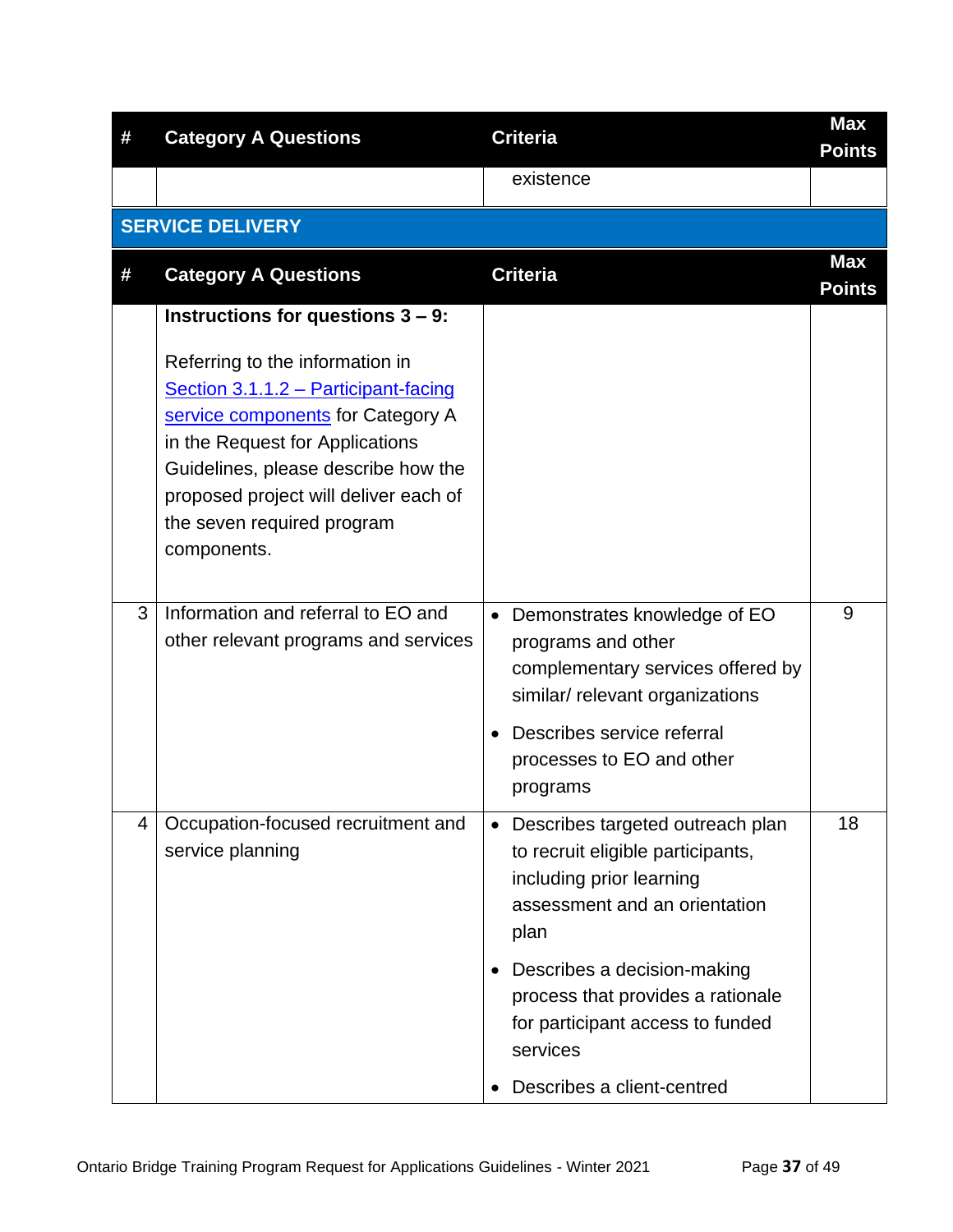| #              | <b>Category A Questions</b>                                                                                                                                                  | <b>Criteria</b>                                                                                                                                                                                                          | <b>Max</b><br><b>Points</b> |
|----------------|------------------------------------------------------------------------------------------------------------------------------------------------------------------------------|--------------------------------------------------------------------------------------------------------------------------------------------------------------------------------------------------------------------------|-----------------------------|
|                |                                                                                                                                                                              | approach to service planning,<br>considering needs of the client in<br>the context of their skills, abilities<br>and life experiences                                                                                    |                             |
| 5              | Pre-employment services                                                                                                                                                      | • Describes sector-focused and/or<br>occupation-specific employability<br>skills participants will obtain,<br>including transferable<br>employability skills to support long-<br>term resilience in the labour<br>market | 27                          |
|                |                                                                                                                                                                              | Describes service delivery<br>channels and formats e.g.<br>workshops, classroom setting,<br>small groups, one-on-one<br>coaching, or other media (e.g.<br>webinar)                                                       |                             |
| 6              | Occupation-specific technical and<br>essential skills training                                                                                                               | Demonstrates that training is<br>$\bullet$<br>based on both regulatory<br>requirements in the case of<br>regulated occupations, and/or the<br>needs of employers in the<br>identified occupation                         | 27                          |
|                |                                                                                                                                                                              | Provides exam preparation to<br>participants for examinations for<br>certification/registration                                                                                                                          |                             |
| $\overline{7}$ | Occupation-specific workplace<br>culture and communication training<br>and, for Francophone projects only,<br>occupation-specific English-as-a-<br>Second Language training. | Demonstrates occupation-specific<br>workplace culture and<br>communication training that is<br>based on the requirements and<br>standards in the sector                                                                  | 27                          |
|                |                                                                                                                                                                              | For Francophone projects only,<br>demonstrates occupation-specific                                                                                                                                                       |                             |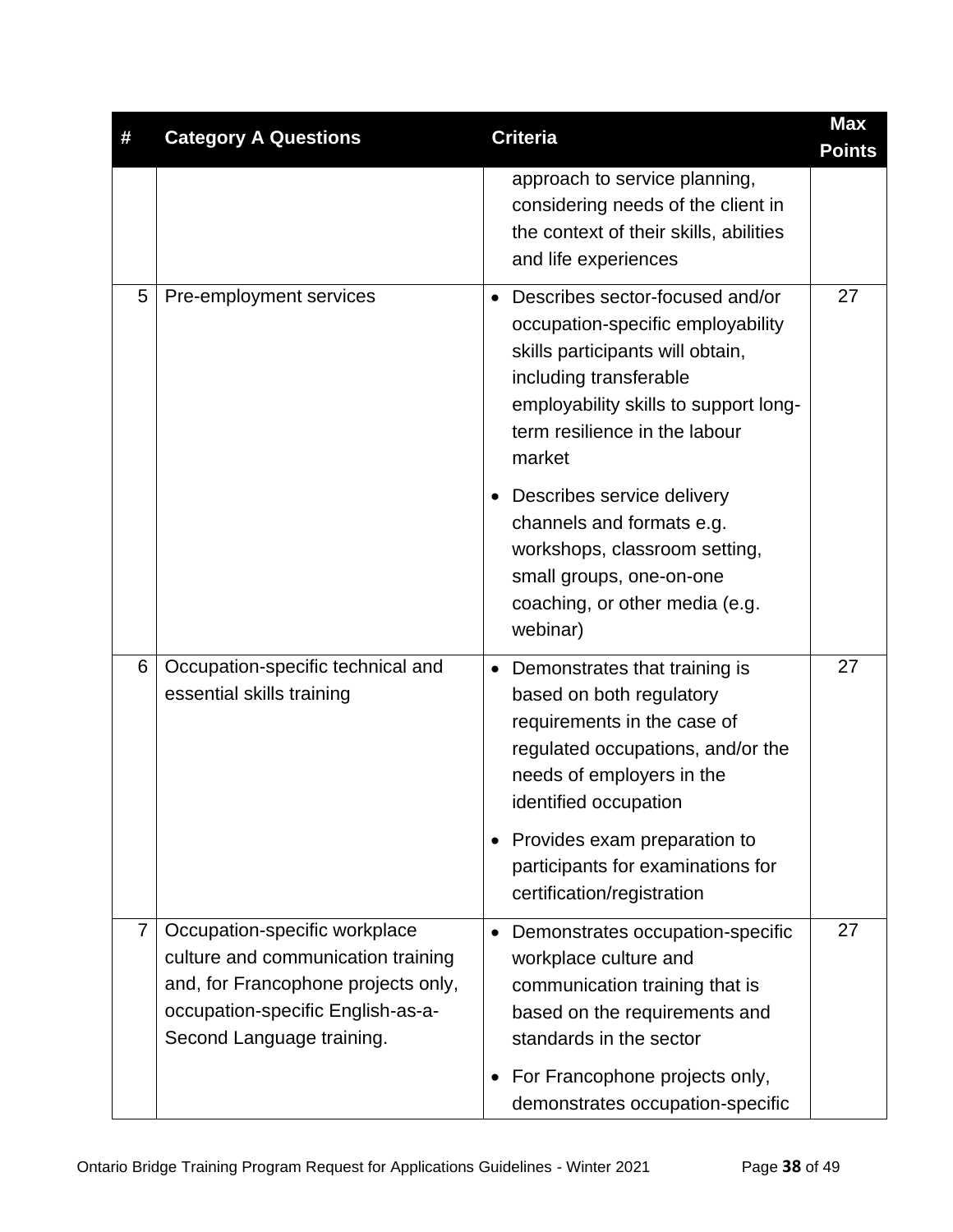| # | <b>Category A Questions</b>                                      | <b>Criteria</b>                                                                                                                                                                                                                                               | <b>Max</b><br><b>Points</b> |
|---|------------------------------------------------------------------|---------------------------------------------------------------------------------------------------------------------------------------------------------------------------------------------------------------------------------------------------------------|-----------------------------|
|   |                                                                  | English language training, in<br>partnership with language training<br>providers and, if necessary,<br>demonstrates French language<br>proficiency to the level required for<br>bilingual employment                                                          |                             |
| 8 | Occupation-specific employment<br>services                       | Describes the specific services<br>that will be offered to prepare<br>participants for employment in<br>their sector                                                                                                                                          | 27                          |
|   |                                                                  | Describes a process through<br>which participants can be<br>connected to employers in the<br>sector (e.g., through mentorship,<br>internships, paid job placement,<br>job matching, networking, etc.)                                                         |                             |
|   |                                                                  | Provides a rationale on how the<br>services in question directly aligns<br>with, and does not duplicate,<br>existing EO services                                                                                                                              |                             |
| 9 | Sector-focused retention services<br>and ongoing case management | Describes the process in which a<br>detailed sector-focused follow-up<br>plan will be developed for<br>participants, post program<br>completion                                                                                                               | 18                          |
|   |                                                                  | Connects the follow-up plan's<br>actions towards the outcome of<br>sustained employment for those<br>employed in the sector, or towards<br>identifying more appropriate<br>employment for those who are<br>no longer interested in remaining<br>in the sector |                             |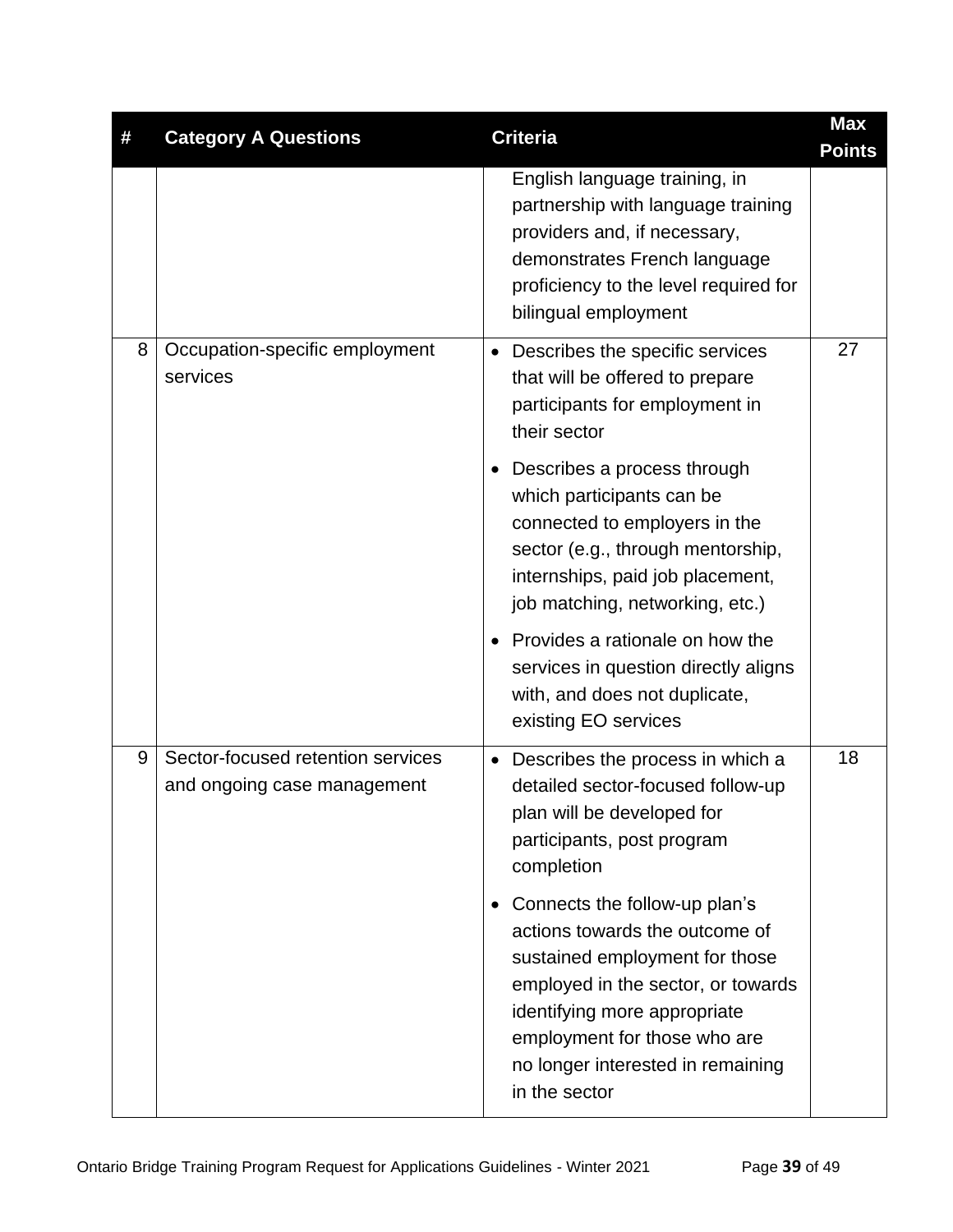| #  | <b>Category A Questions</b>                                                                                                                                                                                                                                                              | <b>Criteria</b>                                                                                                                                                                                                                                                                                                                                                                                                               | <b>Max</b><br><b>Points</b> |
|----|------------------------------------------------------------------------------------------------------------------------------------------------------------------------------------------------------------------------------------------------------------------------------------------|-------------------------------------------------------------------------------------------------------------------------------------------------------------------------------------------------------------------------------------------------------------------------------------------------------------------------------------------------------------------------------------------------------------------------------|-----------------------------|
| 10 | Describe your organization's<br>approach to delivering quality<br>services to participants, including<br>delivery channels (i.e. in-person,<br>online or a combination of both),<br>customized service for clients,<br>customer service standards and<br>complaint resolution processes. | • Approach includes a detailed<br>description of proposed delivery<br>channels and includes a<br>contingency plan for remote and/or<br>online service delivery when in-<br>person delivery is not viable<br>Service delivery is customized and<br>accessible for all clients<br>Standards for customer service<br>$\bullet$<br>and complaint resolution are<br>clearly articulated and linked to a<br>results-based framework | 18                          |
|    | <b>GOVERNANCE AND PARTNERSHIPS</b>                                                                                                                                                                                                                                                       |                                                                                                                                                                                                                                                                                                                                                                                                                               |                             |
| #  | <b>Category A Questions</b>                                                                                                                                                                                                                                                              | <b>Criteria</b>                                                                                                                                                                                                                                                                                                                                                                                                               | <b>Max</b><br><b>Points</b> |
| 11 | Describe your plans to establish and<br>maintain a Project Steering<br>Committee comprised of key<br>community and sector representation<br>including employers.                                                                                                                         | • Lists proposed representatives to<br>sit on the Project Steering<br>Committee explaining:<br>The roles and responsibilities<br>of each member<br>The sector/occupations they                                                                                                                                                                                                                                                | 18                          |
|    |                                                                                                                                                                                                                                                                                          | represent<br>The strategic reason for each<br>appointment<br>Describes how the Committee will<br>ensure that the project meets<br>requirements for successful<br>outcomes                                                                                                                                                                                                                                                     |                             |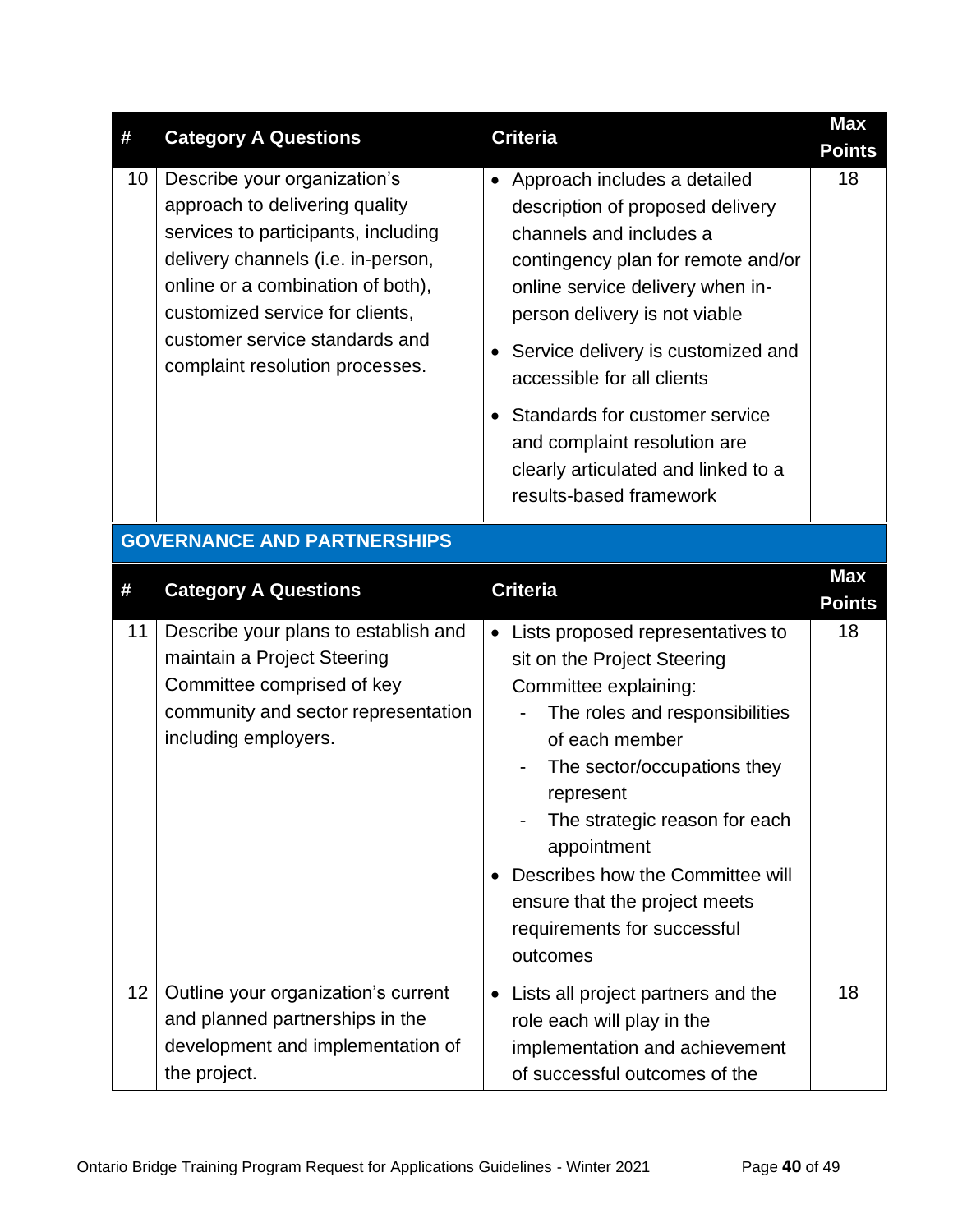| # | <b>Category A Questions</b> | <b>Criteria</b> | <b>Max</b><br><b>Points</b> |
|---|-----------------------------|-----------------|-----------------------------|
|   |                             | project         |                             |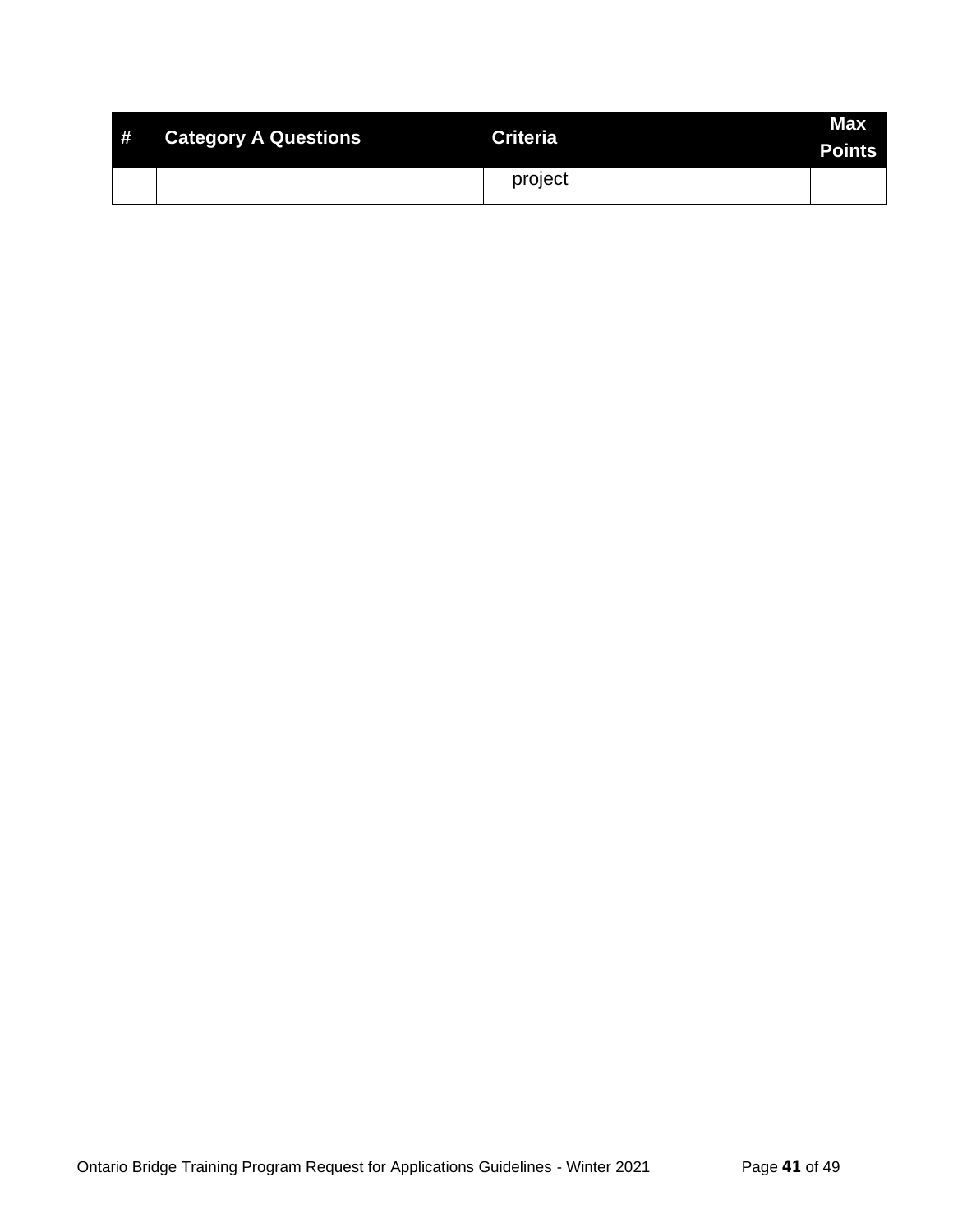## <span id="page-44-0"></span>**Category B - Changing the System Questions**

| <b>EXPERIENCE</b> |                                                                                                                                                                                                                                                                              |                                                                                                                                                                                                                                                                         |                             |
|-------------------|------------------------------------------------------------------------------------------------------------------------------------------------------------------------------------------------------------------------------------------------------------------------------|-------------------------------------------------------------------------------------------------------------------------------------------------------------------------------------------------------------------------------------------------------------------------|-----------------------------|
| #                 | <b>Category B Questions</b>                                                                                                                                                                                                                                                  | <b>Criteria</b>                                                                                                                                                                                                                                                         | <b>Max</b><br><b>Points</b> |
| 1                 | Describe your organization's history<br>and experience in delivering positive<br>outcomes for highly skilled ITIs.                                                                                                                                                           | Describes evidence of recent<br>positive outcomes achieved in<br>delivering services to highly skilled<br><b>ITIs</b>                                                                                                                                                   | 18                          |
|                   | <b>LABOUR MARKET DEMAND</b>                                                                                                                                                                                                                                                  |                                                                                                                                                                                                                                                                         |                             |
| #                 | <b>Category B Questions</b>                                                                                                                                                                                                                                                  | <b>Criteria</b>                                                                                                                                                                                                                                                         | <b>Max</b><br><b>Points</b> |
| 2                 | Provide evidence that supports a<br>need for the proposed change.                                                                                                                                                                                                            | • Provides comprehensive analysis<br>of relevant and recent studies and<br>reports to demonstrate demand for<br>the proposed project                                                                                                                                    | 27                          |
|                   |                                                                                                                                                                                                                                                                              | Cites appropriate references to<br>statistical studies and reports.                                                                                                                                                                                                     |                             |
|                   | <b>PROJECT OUTCOMES AND BENEFITS</b>                                                                                                                                                                                                                                         |                                                                                                                                                                                                                                                                         |                             |
| #                 | <b>Category B Questions</b>                                                                                                                                                                                                                                                  | <b>Criteria</b>                                                                                                                                                                                                                                                         | <b>Max</b><br><b>Points</b> |
| 3                 | Referring to the information in<br>Section 3.2.1 – Category $B -$<br><b>Program Components in the Request</b><br>for Applications Application<br>Guidelines, please describe the<br>systems change targeted by the<br>project, and the anticipated<br>demonstrable outcomes. | • Outcomes for the project are<br>clearly articulated and align with<br>the <b>OBTP</b> program principles<br>Provides clear link to how the<br>project will change the system<br>Describes how key outcomes will<br>be measured to determine project<br><b>success</b> | 27                          |
| $\overline{4}$    | Describe the approach that will be<br>taken and project activities that will<br>be carried out to achieve the<br>anticipated outcomes.                                                                                                                                       | Proposed approach and activities<br>show a clear path to expected<br>project outcomes<br>Each activity is essential and                                                                                                                                                 | 27                          |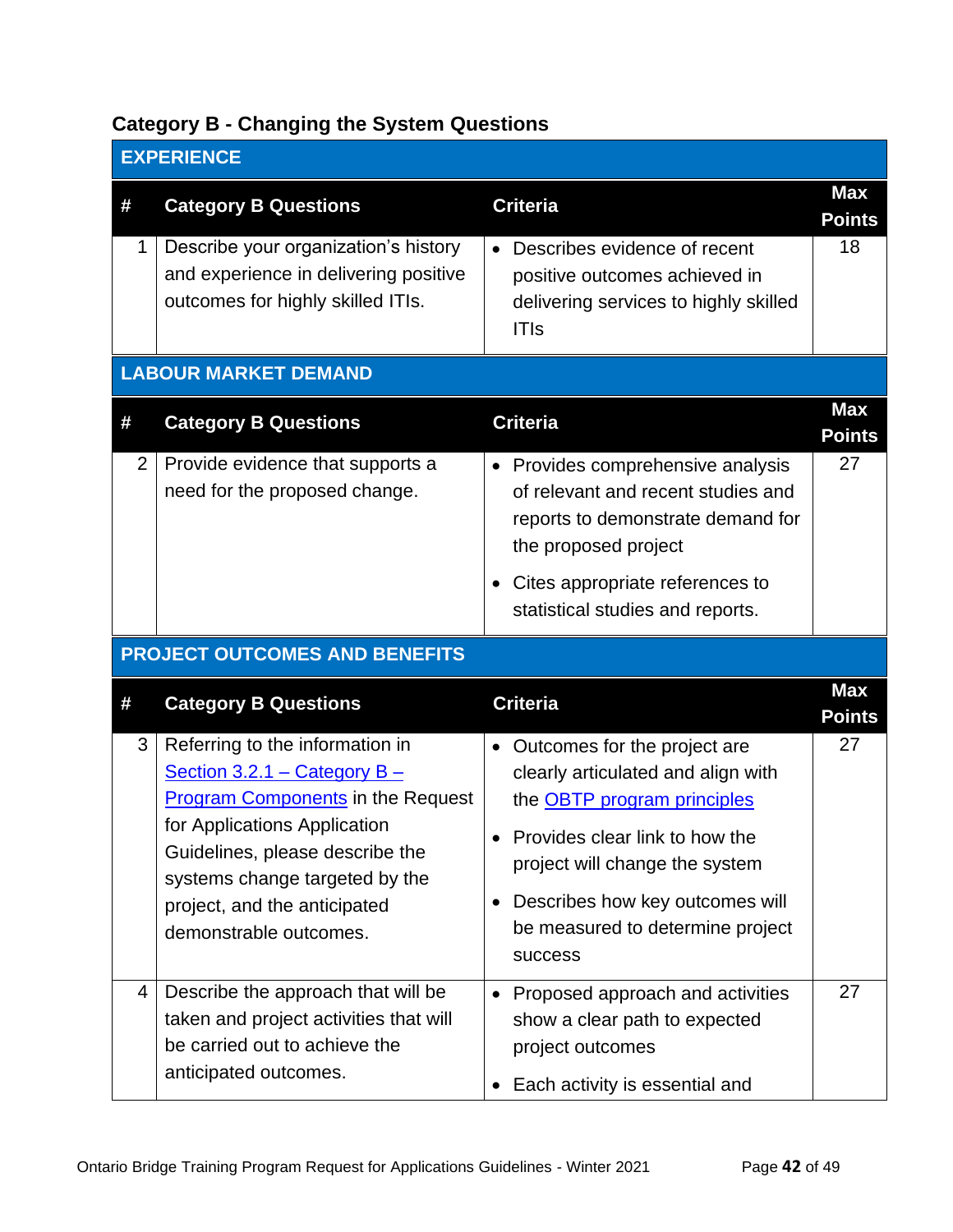| #              | <b>Category B Questions</b>                                                                                                                                                                                                              | <b>Criteria</b>                                                                                                                                                                                                                                                                                               | <b>Max</b><br><b>Points</b> |
|----------------|------------------------------------------------------------------------------------------------------------------------------------------------------------------------------------------------------------------------------------------|---------------------------------------------------------------------------------------------------------------------------------------------------------------------------------------------------------------------------------------------------------------------------------------------------------------|-----------------------------|
|                |                                                                                                                                                                                                                                          | relevant to the project outcome<br>and is key in moving toward<br>project completion                                                                                                                                                                                                                          |                             |
| 5              | Describe how highly skilled ITIs in<br>Ontario will benefit in the short and<br>long term from the proposed change,<br>and how it will be measured.                                                                                      | • Outlines documented challenges<br>faced by highly skilled ITIs that the<br>project will address<br>Proposed solutions/benefits are<br>$\bullet$<br>measurable                                                                                                                                               | 27                          |
| 6              | Describe how the province will<br>benefit in the short and long term<br>from the proposed systems change,<br>and how it will be measured.                                                                                                | Proposed solutions/benefits are<br>measurable                                                                                                                                                                                                                                                                 | 18                          |
| $\overline{7}$ | Describe the steps taken to ensure<br>there is no duplication with existing or<br>past initiatives. If similar initiatives<br>exist, explain why the proposed<br>project is unique or how it differs from<br>those already in existence. | Describes a process taken to<br>$\bullet$<br>perform an environmental scan for<br>duplicated initiatives<br>If applicable, provides a rationale<br>about the unique selling point of<br>the proposed project                                                                                                  | 18                          |
|                | <b>GOVERNANCE AND PARTNERSHIPS</b>                                                                                                                                                                                                       |                                                                                                                                                                                                                                                                                                               |                             |
| #              | <b>Category B Questions</b>                                                                                                                                                                                                              | <b>Criteria</b>                                                                                                                                                                                                                                                                                               | <b>Max</b><br><b>Points</b> |
|                | 8 Describe your plans to establish and  <br>maintain a Project Steering<br>Committee comprised of key<br>community and sector representation<br>including employers.                                                                     | Lists proposed representatives to<br>sit on the Project Steering<br>Committee explaining<br>The roles and responsibilities<br>of each member<br>The sector/occupations they<br>represent<br>The strategic reason for each<br>appointment<br>Describes how the Committee will<br>ensure that the project meets | 9                           |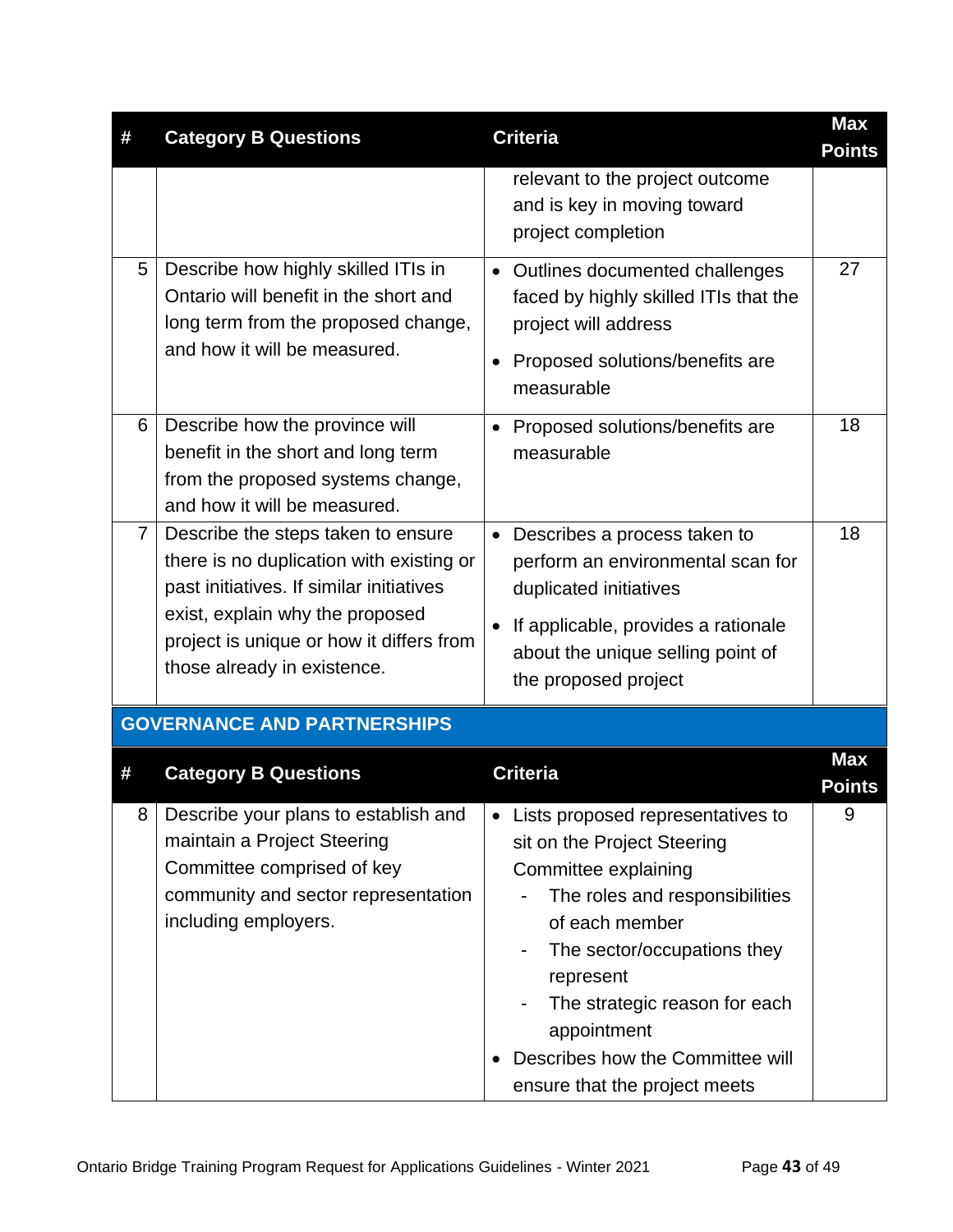<span id="page-46-0"></span>

|   | <b>Category B Questions</b>         | <b>Criteria</b>                                 | <b>Max</b><br><b>Points</b> |
|---|-------------------------------------|-------------------------------------------------|-----------------------------|
|   |                                     | requirements for successful                     |                             |
|   |                                     | outcomes                                        |                             |
| 9 | Outline your organization's current | Lists all project partners and the<br>$\bullet$ | 9                           |
|   | and planned partnerships in the     | role each will play in the                      |                             |
|   | development and implementation of   | implementation and achievement                  |                             |
|   | the project.                        | of successful outcomes of the                   |                             |
|   |                                     | project                                         |                             |
|   |                                     |                                                 |                             |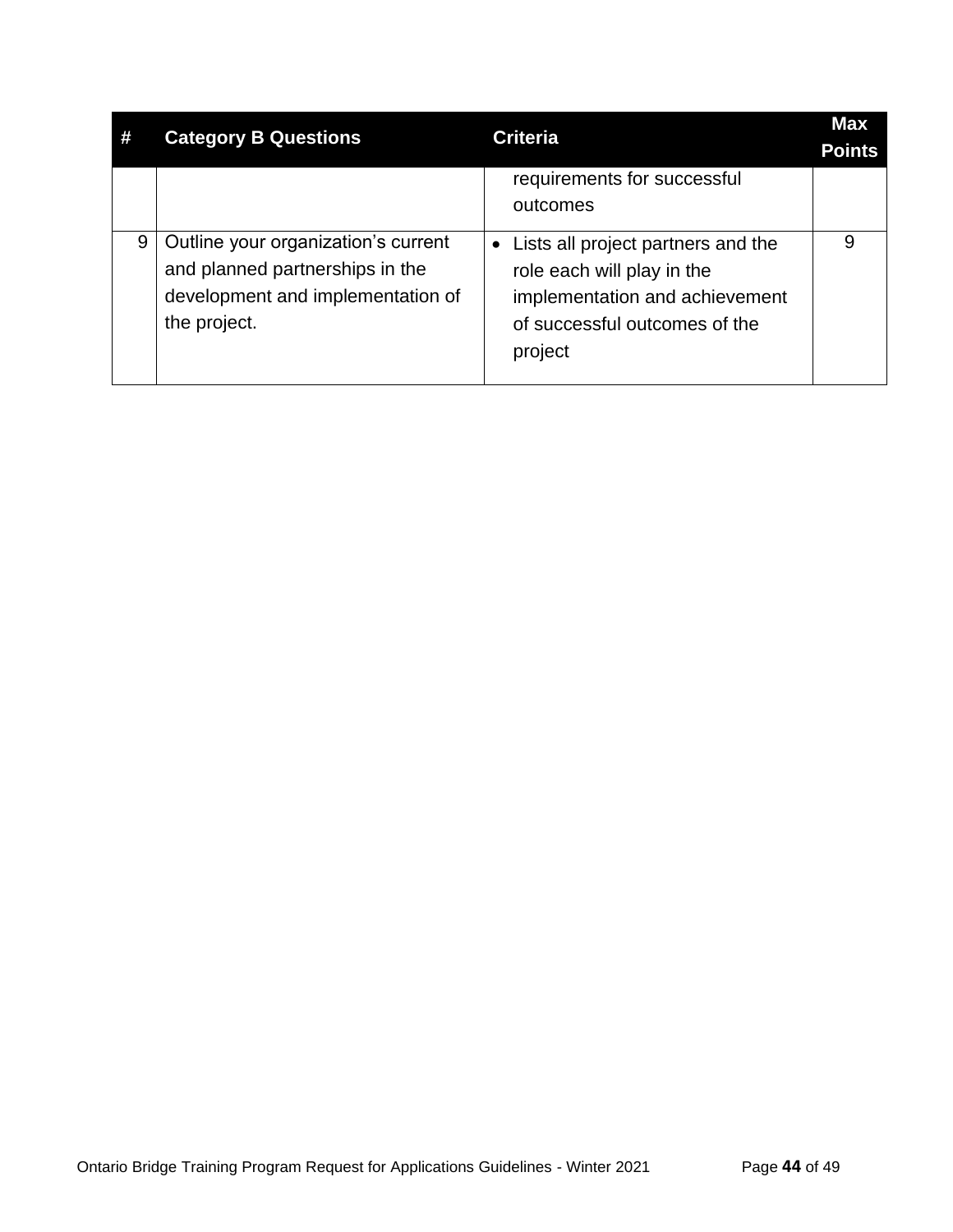## **APPENDIX 2 - Glossary of Terms**

| <b>Term</b>                            | <b>Definition</b>                                                                                                                                                                                                                                                                                                                                                                                       |
|----------------------------------------|---------------------------------------------------------------------------------------------------------------------------------------------------------------------------------------------------------------------------------------------------------------------------------------------------------------------------------------------------------------------------------------------------------|
| <b>Alternative Careers</b>             | Alternative careers are career options that individuals pursue<br>other than the profession in which they were originally trained.<br>Alternative careers make use of and relate to an individual's<br>skills and experience.                                                                                                                                                                           |
| <b>Bilingual</b>                       | An ability to communicate in Canada's two official languages<br>(English and French)                                                                                                                                                                                                                                                                                                                    |
| Canadian Language<br><b>Benchmarks</b> | The Canadian Language Benchmarks (CLB) standard is a<br>descriptive scale of language ability in English as a Second<br>Language (ESL) written as 12 benchmarks or reference points<br>along a continuum from basic to advanced. The CLB standard<br>reflects the progression of the knowledge and skills that<br>underlie basic, intermediate and advanced ability among adult<br><b>ESL learners.</b> |
| Commensurate<br>Employment             | Employment in an immigrant's field of expertise or related field<br>that is aligned with their education and/or experience.                                                                                                                                                                                                                                                                             |
| Eligibility                            | "Eligibility" refers to the criteria established by a bridge training<br>project to determine entry of participants into a bridge training<br>program. Eligibility criteria may include level of education,<br>previous work experience, specific technical skills, minimum<br>language proficiency, et cetera.                                                                                         |
| <b>Employment Ontario</b>              | The ministry operates EO as a one-stop source of information,<br>services and programs for jobseekers and employers. Through<br>this network, the ministry helps employers hire and train<br>employees through programs, grants and incentives.                                                                                                                                                         |
| <b>Essential Skills</b>                | Essential skills are the skills that people need for work, learning<br>and life. They are used in the community and the workplace, in<br>different forms and at different levels of complexity.                                                                                                                                                                                                         |
| Exit                                   | Exit occurs when bridge training participants complete the<br>program, i.e. reach their service plan goal; are no longer                                                                                                                                                                                                                                                                                |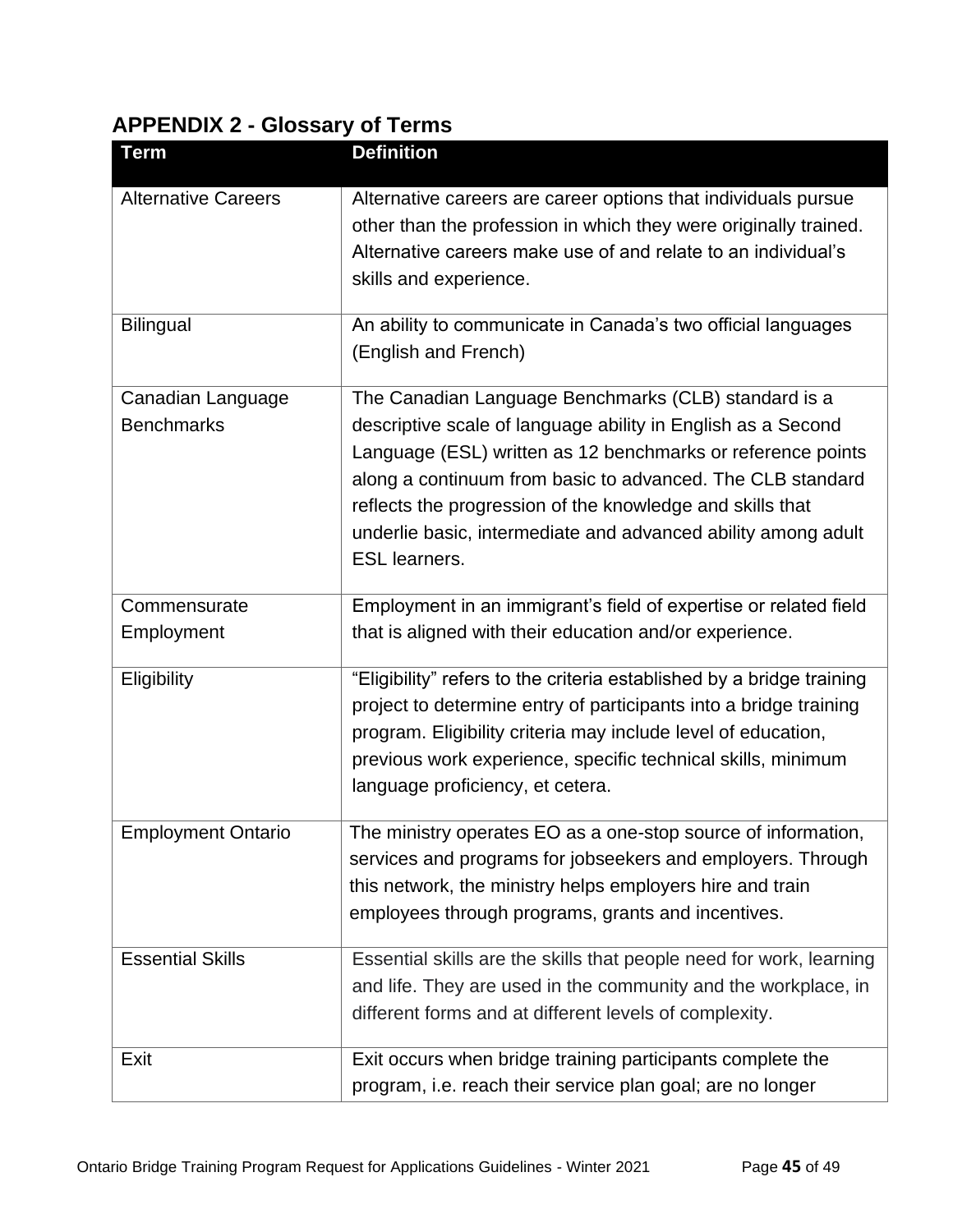| Term                          | <b>Definition</b>                                                                      |
|-------------------------------|----------------------------------------------------------------------------------------|
|                               | actively participating in service; have decided against                                |
|                               | continuing with service; or cannot be assisted further.                                |
| <b>Highly skilled</b>         | An immigrant who completed post-secondary education                                    |
| internationally trained       | credential outside of Canada.                                                          |
| immigrants                    |                                                                                        |
| Mentoring                     | Mentoring is a protected and structured relationship in which                          |
|                               | learning, and development of interpersonal, relationship-                              |
|                               | building skills can occur, potential skills can be developed, and                      |
|                               | in which results can be measured in terms of progress made                             |
|                               | towards personal and professional goals.                                               |
| <b>National Occupational</b>  | The National Occupational Classification (NOC) is Canada's                             |
| Code                          | national system for describing occupations.                                            |
| <b>Program Sustainability</b> | Actions that an organization takes towards establishing the                            |
|                               | bridge training program toward permanency and reducing/                                |
|                               | eliminating the reliance on ongoing ministry funding for delivery                      |
|                               | of the program. Bridge training education should not be seen as                        |
|                               | "special" or a one-off service provided at a specific point in                         |
|                               | time; it needs to be a permanent change in the way                                     |
|                               | organizations do business and a mainstream part of day-to-day                          |
|                               | operations for educational institutions, licensure/regulatory<br>bodies and employers. |
|                               |                                                                                        |
| Participants                  | Participants are highly skilled internationally trained immigrants                     |
|                               | (ITIs) with a post-secondary degree and international work                             |
|                               | experience that the project will serve. Participants can include                       |
|                               | Canadian citizens, permanent residents and convention                                  |
|                               | refugees. international students, temporary foreign workers,                           |
|                               | and provincial nominees. Immigrants without post-secondary                             |
|                               | credentials are not eligible nor are immigrants who are                                |
|                               | internationally trained and who have completed post-secondary                          |
|                               | training in their field in Canada.                                                     |
|                               |                                                                                        |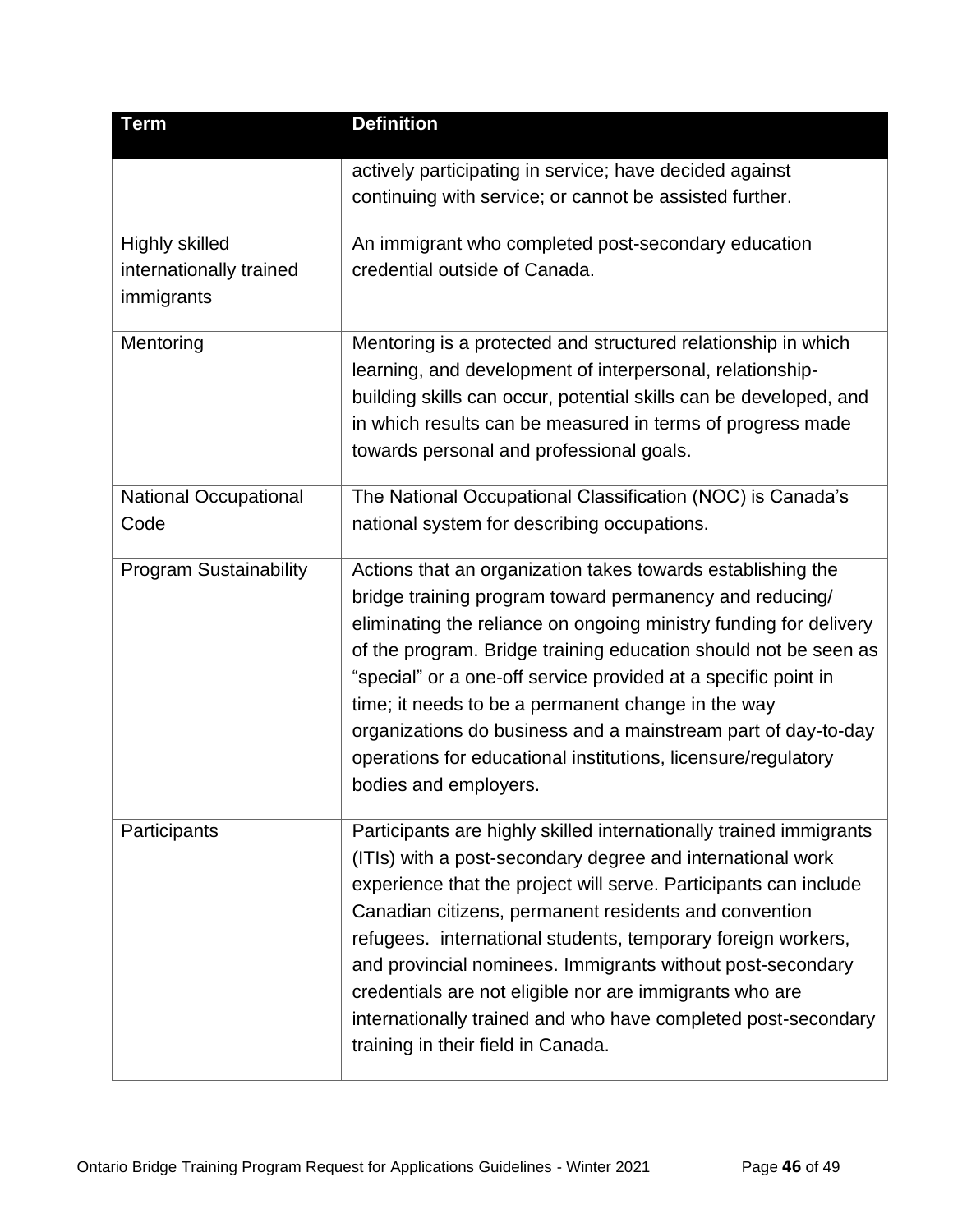| <b>Term</b>                          | <b>Definition</b>                                                                                                                                                                                                                                                                                                                                                                                                                                    |
|--------------------------------------|------------------------------------------------------------------------------------------------------------------------------------------------------------------------------------------------------------------------------------------------------------------------------------------------------------------------------------------------------------------------------------------------------------------------------------------------------|
| <b>Partner Organization</b>          | Partner organizations have a formal role in the development<br>and implementation of the proposed project. A partner<br>organization is directly involved in the delivery of a project<br>component such as academic/skills training, language<br>assessment or employment services, or provides ongoing<br>program advice/direction through governance structures such<br>as an Advisory Committee.                                                 |
| <b>Permanent Resident</b>            | A person who has legally immigrated to Canada but is not yet a<br>Canadian citizen.                                                                                                                                                                                                                                                                                                                                                                  |
| Project                              | The entire initiative, including planning, development,<br>recruitment, marketing, assessment, delivery of programs,<br>evaluation, reporting to the ministry, audit, et cetera, that are<br>funded by the ministry.                                                                                                                                                                                                                                 |
| <b>Project Steering</b><br>Committee | A Project Steering Committee is a key component of the<br>governance structure for bridge training projects. Participation<br>from regulators, employers, and highly skilled ITIs is required to<br>ensure that the project meets current requirements for<br>certification/registration and employment.                                                                                                                                             |
| Recruitment                          | "Recruitment" refers to project activities that focus on identifying<br>and reaching potential program participants (e.g., media<br>advertisements, e-bulletins, referrals from other organizations,<br>et cetera).                                                                                                                                                                                                                                  |
| <b>Regulated Occupation</b>          | Regulated occupations are professions and trades for which<br>the government has designated specific rules and regulations<br>to make sure that practitioners are properly trained and are not<br>a risk to public health and safety. For regulated professions<br>and trades, practitioners must be registered with a regulatory<br>body and hold a licence or certificate in order to legally work in<br>the field and use the professional title. |
| Service plan                         | A service plan is a set of concurrent or sequential steps,<br>service and training components that a bridge training                                                                                                                                                                                                                                                                                                                                 |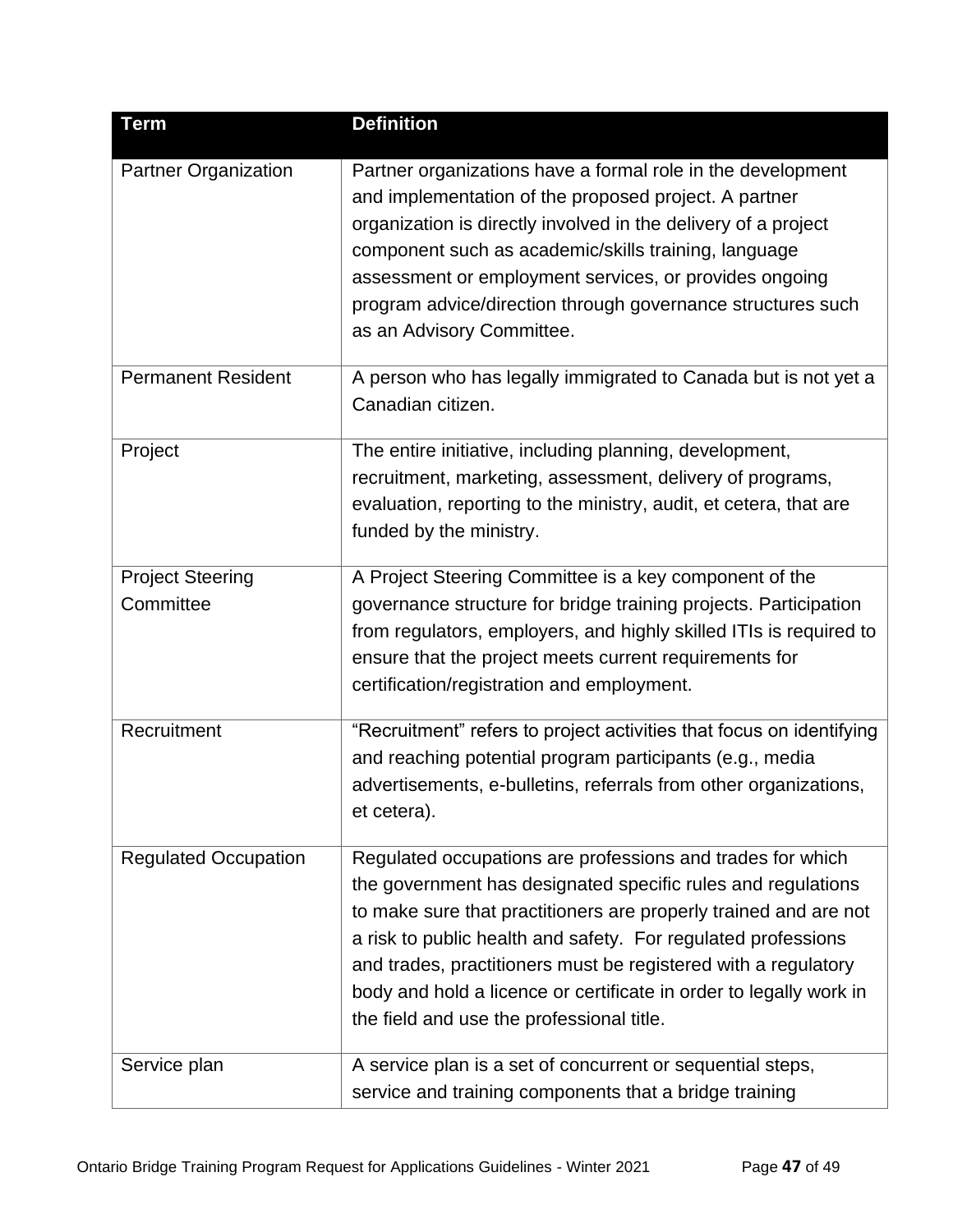| <b>Term</b>              | <b>Definition</b>                                                                                                              |
|--------------------------|--------------------------------------------------------------------------------------------------------------------------------|
|                          | participant should undertake in order to reach their stated goal                                                               |
|                          | based on the needs assessment conducted by a service<br>provider.                                                              |
|                          |                                                                                                                                |
| Stakeholder              | Stakeholders do not deliver project components but are still                                                                   |
|                          | critical to the successful development and implementation of<br>the proposed project. Stakeholders may be consulted on         |
|                          | curriculum development, be targeted in a marketing strategy, or                                                                |
|                          | provide information on current regulatory and employment                                                                       |
|                          | requirements for the sector/profession the project will serve.                                                                 |
|                          | Stakeholders may include groups representing internationally                                                                   |
|                          | trained individuals, professional associations, regulators,                                                                    |
|                          | employers, et cetera.                                                                                                          |
| Start of Program by      | Occurs when bridge training participants have registered for the                                                               |
| Participants             | program and begin taking steps, service and/or training                                                                        |
|                          | components outlined in their service plans                                                                                     |
| <b>Start of Training</b> | Occurs when bridge training participants begin in-person, on-                                                                  |
|                          | line or blended-delivery classes aimed at skill enhancements in                                                                |
|                          | their occupation                                                                                                               |
| <b>Transfer Payment</b>  | Transfer payments are a mechanism used by the Ontario                                                                          |
|                          | government to fund activities that benefit the public and are                                                                  |
|                          | designed to achieve public policy objectives. Transfer                                                                         |
|                          | payments are transfers of money to individuals, organizations<br>external to the government, or to other governments for which |
|                          | the Ontario government does not receive goods or services                                                                      |
|                          | directly in return, expect to be repaid in the future, as would be                                                             |
|                          | expected in a loan, expect a direct financial return, as would be                                                              |
|                          | expected in an investment.                                                                                                     |
| <b>Transfer Payment</b>  | A signed document required for the management and                                                                              |
| Agreement                | oversights of all transfer payment activities, that clearly                                                                    |
|                          | identifies the rights, responsibilities and obligations for both the                                                           |
|                          | recipient and the accountable ministry. Ministries must have a                                                                 |
|                          | signed agreement in place with a recipient before a transfer                                                                   |